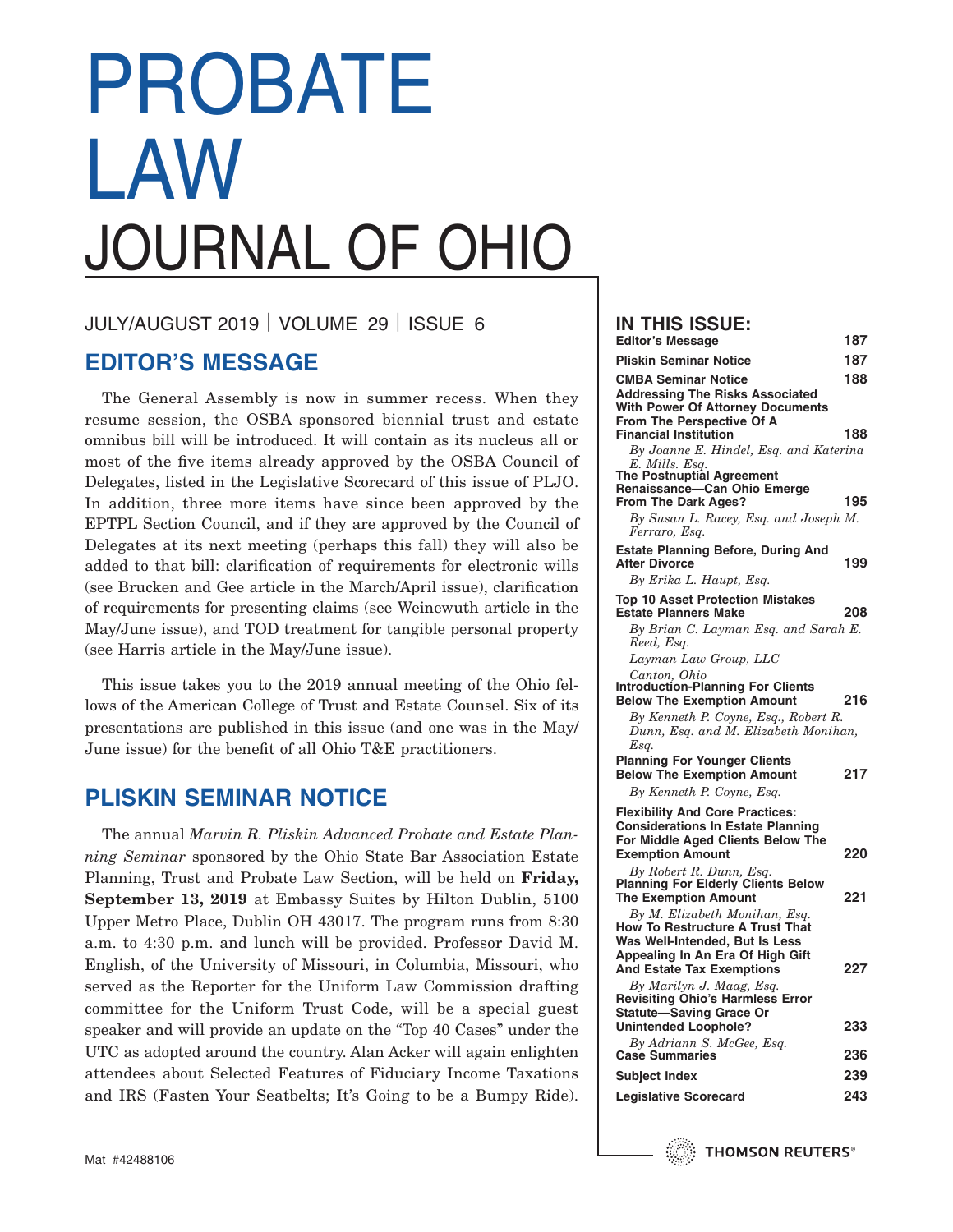Other expert faculty will present on topics including: How Can I Make Gifts to Minors: Let me Count the Ways; When It Rains It Pours: HB 595 and Other 2019 Ohio Estate, Trust and Probate Law Updates; Navigating the Current Charitable Planning Landscape; and Till Divorce Do Us Part: Status of Marital Agreements in Ohio and New Developments. The day will wind up with back to back presentations on What is a Fiduciary to Do? The Evolving Role of Fiduciaries in Family Disputes and The Good, the Bad, and the Ugly: What Recent Court Cases Tell Us About Duties Imposed on Fiduciaries. For CLE credit information, the agenda, details and registration, and special hotel rate information, see https://www.ohiobar.org/osbacatalog/the-marvin-r.-pliskin-advanced-probate-an d-estate-planning-seminar-f427a85a//.

©2019 Thomson Reuters. All rights reserved.

PROBATE LAW JOURNAL OF OHIO (ISSN 1050-5342) is a journal on probate law and practice in Ohio, edited by Robert M. Brucken, Retired Partner, Baker & Hostetler, Key Tower, 127 Public Square, Suite 2000, Cleveland, Ohio 44114. It is issued 6 times per year from September 1 through August 31; published and copyrighted by Thomson Reuters, 610 Opperman Drive, P.O. Box 64526, St. Paul, MN 55164-0526. POSTMASTER: send address changes to PROBATE LAW JOURNAL OF OHIO, 610 Opperman Drive, P.O. Box 64526, St. Paul, MN 55164-0526.

Opinions expressed are those of the authors or advertisers and not necessarily those of the Publisher or Robert M. Brucken, Editor-in-Chief. Correspondence should be addressed to the Editor-in-Chief.

No part of this publication may be reproduced or transmitted in any form or by any means, electronic or mechanical, including photocopying, recording, or by any information storage and retrieval system, without prior permission in writing from the Publisher.

Subscription inquiries: 1-800-328-9352.

This publication was created to provide you with accurate and authoritative information concerning the subject matter covered; however, this publication was not necessarily prepared by persons licensed to practice law in a particular jurisdiction. The publisher is not engaged in rendering legal or other professional advice and this publication is not a substitute for the advice of an attorney. If you require legal or other expert advice, you should seek the services of a competent attorney or other professional.

For authorization to photocopy, please contact the **Copyright Clearance Center** at 222 Rosewood Drive, Danvers, MA 01923, USA (978) 750-8400; fax (978) 646-8600 or **West's Copyright Services** at 610 Opperman Drive, Eagan, MN 55123, fax (651) 687-7551. Please outline the specific material involved, the number of copies you wish to distribute and the purpose or format of the use.

# **CMBA SEMINAR NOTICE**

The 46<sup>th</sup> annual Cleveland Estate Planning Institute will be **Friday October 25, 2019** at the Cleveland Metro Bar Conference Center, 1375 E. Ninth St., Cleveland, from 8 a.m. to 4:15 p.m. The agenda and list of speakers will be available by the time of this publication, and may be viewed at the website clemetrobar.org. Registration is online at the website or by phone 216-696-3525, ext. 4002 (Kari Burns).

# **ADDRESSING THE RISKS ASSOCIATED WITH POWER OF ATTORNEY DOCUMENTS FROM THE PERSPECTIVE OF A FINANCIAL INSTITUTION**

*By Joanne E. Hindel, Esq. and Katerina E. Mills. Esq.*

*Joanne E. Hindel, Esq. Regional Fiduciary Executive, Fifth Third Bank Cleveland, OH Member PLJO Editorial Advisory Board Katerina E. Mills, Esq. Associate General Counsel, Fifth Third Bank Cleveland, OH*

Often, financial institutions are criticized for not accepting the authority of an agent under a power of attorney document. However, just as often, financial institutions can be challenged when following the instructions of such an agent. Lawyers and their clients tend to believe that financial institutions act arbitrarily in their acceptance or refusal of power of attorney documents.

This article will attempt to describe, from the perspective of the financial institution, the issues that arise in reviewing power of attorney documents and actions taken at the direction of an agent under such a document.

For clarification purposes, the power of attorney document will be referred to as "POA"; the creator of the power of attorney document will be referred to herein as "principal"; the person to whom the authority has been given under the power of attorney document will be referred to as "agent" and for simplicity purposes the financial institution will be referred to as "bank." Also, the authors wish to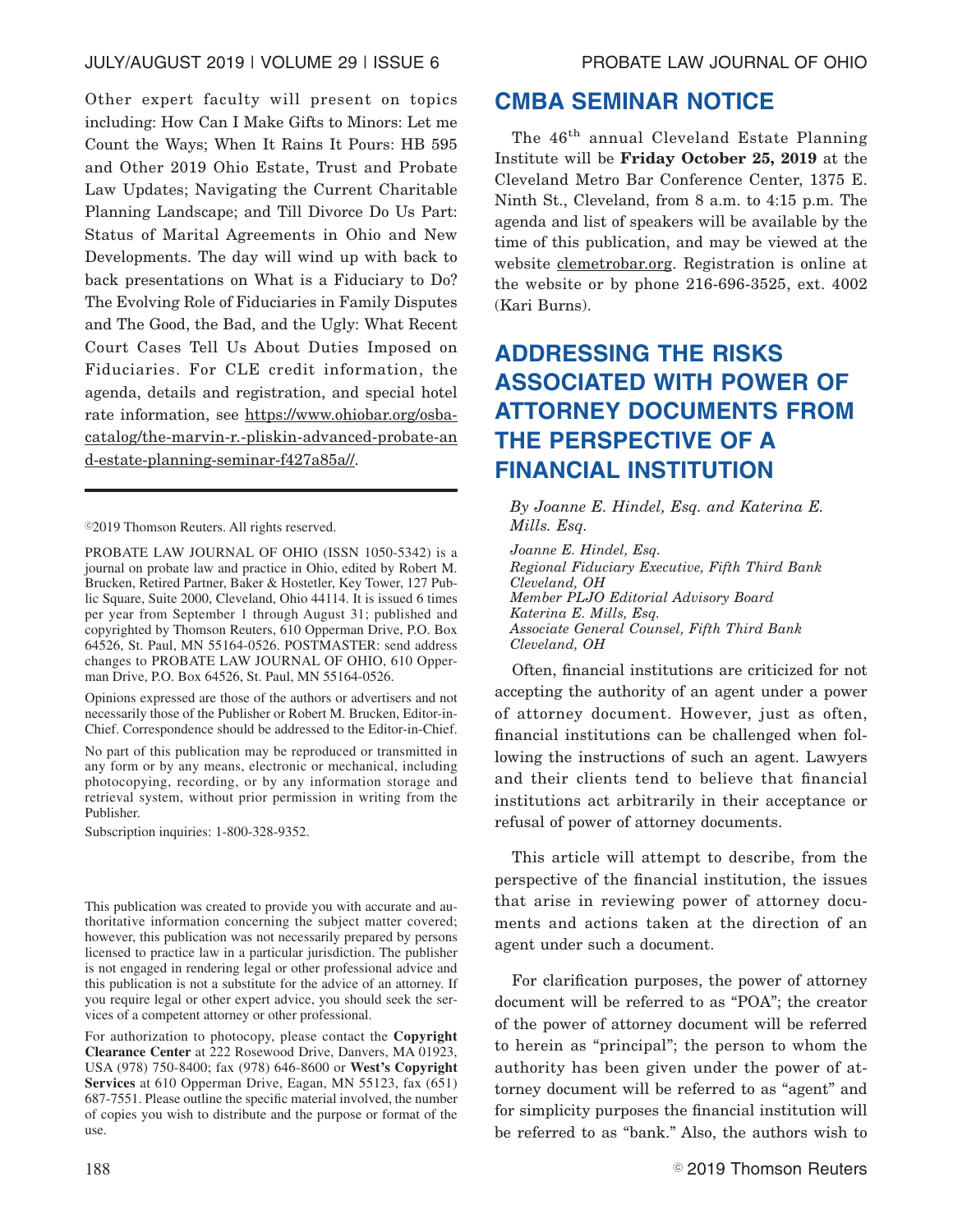restrict their comments to analysis of power of attorney documents presented to the wealth management division of a bank, not to the retail or commercial divisions of a bank.

# BACKGROUND AND HISTORY OF POA **LEGISLATION**

POAs are a very common planning tool for financial decision making. While they can provide much needed flexibility if properly executed and correctly utilized, they are also subject to challenges on a variety of grounds. The two most common types of challenges that are brought with respect to POAs are challenges to the validity of the POA itself and challenges to the actions taken by the agent.

Sometimes both challenges are asserted simultaneously. The first challenge pertains to the competency of the principal in the execution of the POA-was the principal coerced or unduly influenced in executing the POA and naming the particular agent? The second challenge pertains to the authority of the agent under the POA terms and also, if the authority exists, whether the actions were in the best interests of the principal.

While the concept of a POA was established under common law as a contract of agency, a "durable" power of attorney is a creature of statute. In 1954, Virginia became the first state to enact a durable power of attorney law. At present, all states have laws authorizing the execution of durable POAs but these laws are not identical and, in some instances, may contain significant differences.

For instance, some states have adopted laws that provide that a POA is, by default, durable unless the document states otherwise but other states follow the more common rule that a POA will only be durable (survive the incapacity of the principal) if that is specifically stated in the POA.

Further complicating the review of POAs is the fact that some may be drafted as springing or conditional POAs that only become effective upon the happening of a specific condition. POAs may also be drafted as general or limited in the authority given the agent.

Uniform laws have been promulgated in an ef-

fort to create some uniformity among the states in the enactment of laws pertaining to the establishment and authority of POAs.

The original Durable Power of Attorney Act, last amended in 1987, was followed by all but a few jurisdictions. However, despite initial uniformity, the majority of the states enacted non-uniform provisions to deal with specific matters that were not addressed in the original Act.

The areas of divergence included the authority of multiple agents; as well as later appointed fiduciaries or guardians of the principal; the impact of dissolution of the principal's marriage to the agent; the agent's authority to make gifts and standards for agent conduct.

In 2006, the Uniform Law Commission promulgated an entirely new act: the Uniform Power of Attorney Act (UPOAA) which has been enacted in 26 states and introduced in 2019 in Mississippi.

While UPOAA has been enacted in Ohio, many banks operate in multiple states and must therefore create internal procedures to accomplish review of POAs that have been created in any one of the 50 states and the District of Columbia.

UPOAA contains two sections that have attempted to address the problem of third parties refusing to accept the authority of an agent. Sections 119 and 120 of UPOAA provide protection from liability for persons that in good faith accept an acknowledged POA and also provide sanctions against third parties that refuse to accept an acknowledged POA unless the refusal meets limited statutory exceptions.

In exchange for the mandated acceptance of an agent's authority, these sections do not require third parties that deal with an agent to investigate the agent or the agent's actions.

Ohio's UPOAA did not adopt Sections 119 and 120 so banks reviewing POAs drafted pursuant to Ohio law have neither the obligation to accept an acknowledged POA but also not the statutory protections afforded by the Act in accepting such a POA.

In establishing POA review procedures banks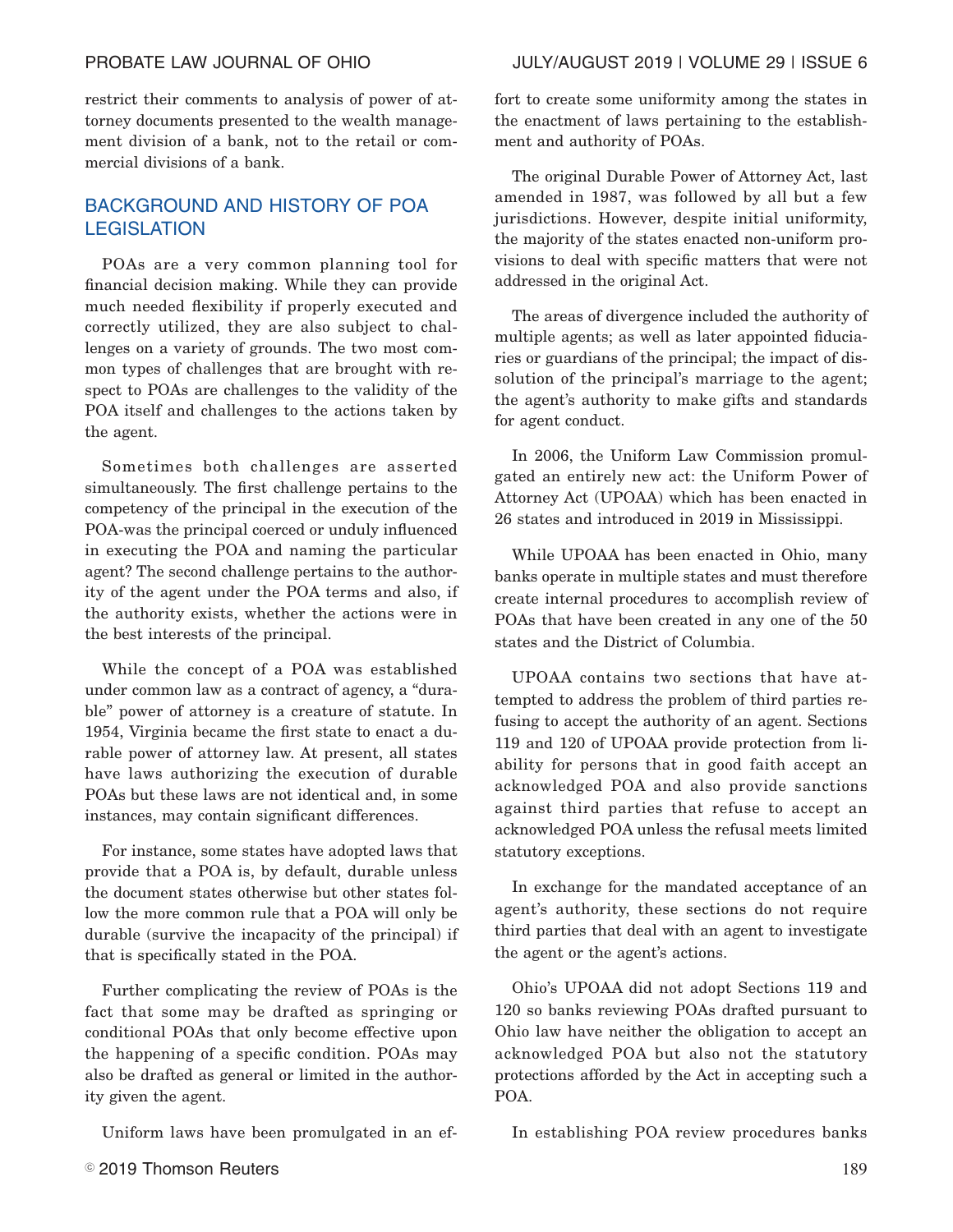# JULY/AUGUST 2019 | VOLUME 29 | ISSUE 6 PROBATE LAW JOURNAL OF OHIO

must be able to identify the states in which required acceptance is part of the law.

Further complicating the review process is the fact that there may be other laws in a given state which also impact the authority granted an agent in a POA.

For instance, in Ohio, under the Ohio Trust Code, an agent can only act on behalf of a principal who is the settlor of a trust if authority is granted in both the POA and the trust agreement (O.R.C. 5806.02(E)).

Finally, of particular concern in the wealth management context is the fact that terms used within POAs may not always cover the types of accounts established on the fiduciary side of a bank.

So for instance, in Michigan which has not adopted UPOAA or a statutory form POA, there is no statute which defines the term "banks and other financial institutions" if used within a POA.

So if a POA drafted under Michigan law is presented to a trust officer at a bank in an attempt to authorize the agent to access the principal's investment account administered by the bank that authority may not be extended to the agent unless that type of an account is specifically identified in the POA.

# A SAMPLING OF RECENT CASES INVOLVING AGENTS ACTING BADLY

# CASE #1: TENNESSEE FARMERS LIFE REASSURANCE CO. V. ROSE, 239 S.W.3D 743 (TENN. 2007)

Brenda Langley purchased a \$50,000 life insurance policy in 1999 and designated her three children and one grandchild as the beneficiaries of the policy. In August 2002, Mrs. Langley executed a durable power of attorney appointing her sister Linda Rose as her POA agent.

Under the terms of the power of attorney document, the POA agent had the authority to: "transact all insurance business on my behalf. . ."

In October 2002, Linda Rose completed a change of beneficiary form for the policy removing Mrs.

Langley's children and grandchild and naming herself as the sole beneficiary of the policy.

Mrs. Brenda Langley died in March 2003 and five days later Mrs. Rose filed a claim for the proceeds.

In July 2003 Mrs. Langley's children also filed a claim for the insurance proceeds.

Due to the competing claims, Tennessee Farmers filed an interpleader action to determine the proper beneficiaries of the insurance policy.

In the lawsuit, Mrs. Langley's children asserted that their mother did not have the capacity to execute the power of attorney or alternatively had been coerced into executing the power of attorney naming Mrs. Rose as the POA agent.

They also filed for summary judgment on the grounds that the POA document did not grant the POA agent the authority to change the beneficiaries of the life insurance policy.

The trial court granted the summary judgment and the appellate court affirmed.

The Supreme Court of Tennessee agreed to review whether the POA document authorized Mrs. Rose to change the beneficiaries of the life insurance policy.

The Supreme Court focused exclusively on whether the POA document terms were controlled by the Uniform Durable Power of Attorney Act under Tennessee law or whether the document terms were to be interpreted without reference to the Act.

The Court determined that the Langley POA document did not mention any provisions of the Act or clearly express an intention to adopt the language contained in the Act.

The Court therefore concluded that the POA document was to be interpreted without reference to the Tennessee Act and therefore Mrs. Rose did hold the authority to change the beneficiaries of the insurance policy.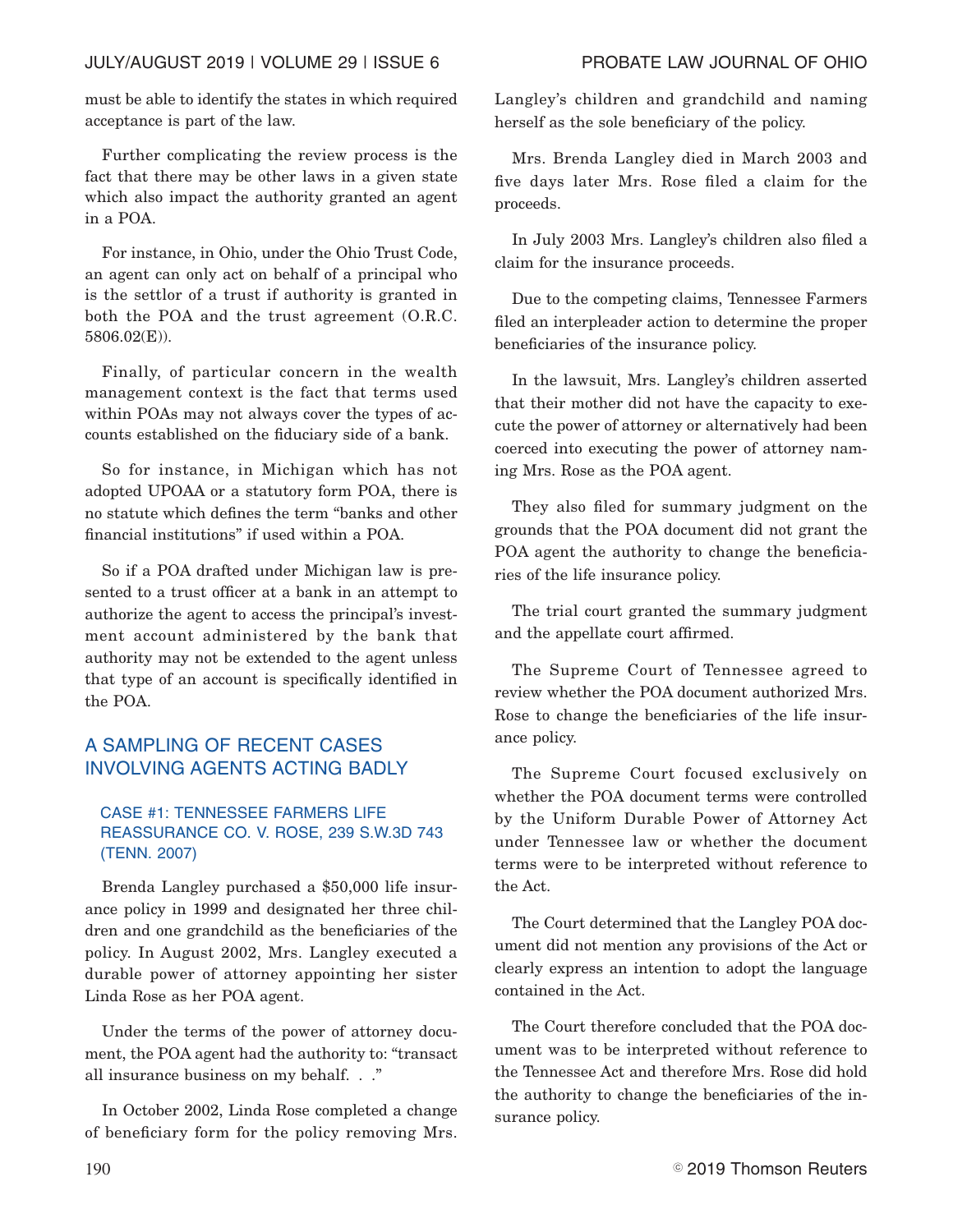# CASE #2: WEST EX REL. HARVEY V. REGIONS BANK, 75 U.C.C. REP. SERV. 2D 181 (TENN. CT. APP. 2011)

Robert West's first wife died in 2001 and a few years later, at the age of 82, he married Clara West, age 72, who had three adult sons.

Robert West had no children of his own but he was close to a nephew, James West.

By 2007, both Mr. and Mrs. West needed assistance handling their financial affairs and they each executed powers of attorney naming her three sons and his nephew as their attorneys-in-fact.

James West consulted with an attorney friend who suggested that it would be better if James West served alone as POA agent for his uncle.

The attorney drafted a new POA document and he and James West took it to Robert West who signed the document.

In June 2007, two days after it was signed, James West started to transfer Robert West's assets to himself.

When he presented the POA document to Regions Bank where Robert West had bank accounts held in his individual name and in joint name with Clara West, the Bank required James West to execute an "affidavit of continued validity."

The affidavit had an indemnity provision in which James West agreed to indemnify the Bank from any claims related to the use of the POA document.

In addition to transferring bank accounts, James West sold Robert West's AT&T stock and endorsed the check representing the sale proceeds as Robert West's POA agent and then deposited the funds into his own business account.

James West also surrendered a life insurance policy issued to Robert West and deposited the proceeds into his business account.

In total, James West liquidated and transferred approximately \$367,000 of Robert West's assets.

On October 27, 2007, Robert West died leaving

# PROBATE LAW JOURNAL OF OHIO JULY/AUGUST 2019 | VOLUME 29 | ISSUE 6

Clara West with significantly less funds for her support-his assets having been transferred and liquidated by James West.

In January 2008, Janet Harvey was appointed as conservator of Mrs. West and as administrator of Robert West's estate.

Janet Harvey then filed a complaint against James West and Regions Bank in which she alleged that James West had breached his fiduciary duty as POA agent and had misappropriated Robert West's assets and that Regions Bank had enable and abetted James West's wrongful actions.

In particular, the complaint alleged that the Bank knew or should have known that James West's actions were suspicious and should have required inquiry or investigation.

The Bank filed an action for summary judgment relying upon a Tennessee statute which provides that banks may recognize the authority of a power of attorney and no bank shall be liable for damages for making payments pursuant to the statute.

The trial court granted the Bank's summary judgment but the conservator appealed and the appellate court determined that the trial court erred in granting the summary judgment.

The appellate court relied upon a Tennessee UCC statute providing that a bank could be held liable for accepting checks made payable to a principal that are deposited by a fiduciary into the fiduciary's personal account.

The appellate court remanded the case to the trial court to address the issue of whether the Bank acted in a commercially reasonable manner.

# WHAT CAN BE LEARNED FROM THESE CASES TO ASSIST IN DEVELOPING A PROCESS FOR EFFECTIVE YET EFFICIENT REVIEW OF POAs?

In the *Tennessee Farmers*<sup>1</sup> case, the POA agent used the insurance company's own beneficiary change form to effect the change in beneficiaries on the life insurance policy. The review of the agent's authority under the POA apparently did not raise any questions or concerns by the insurance com-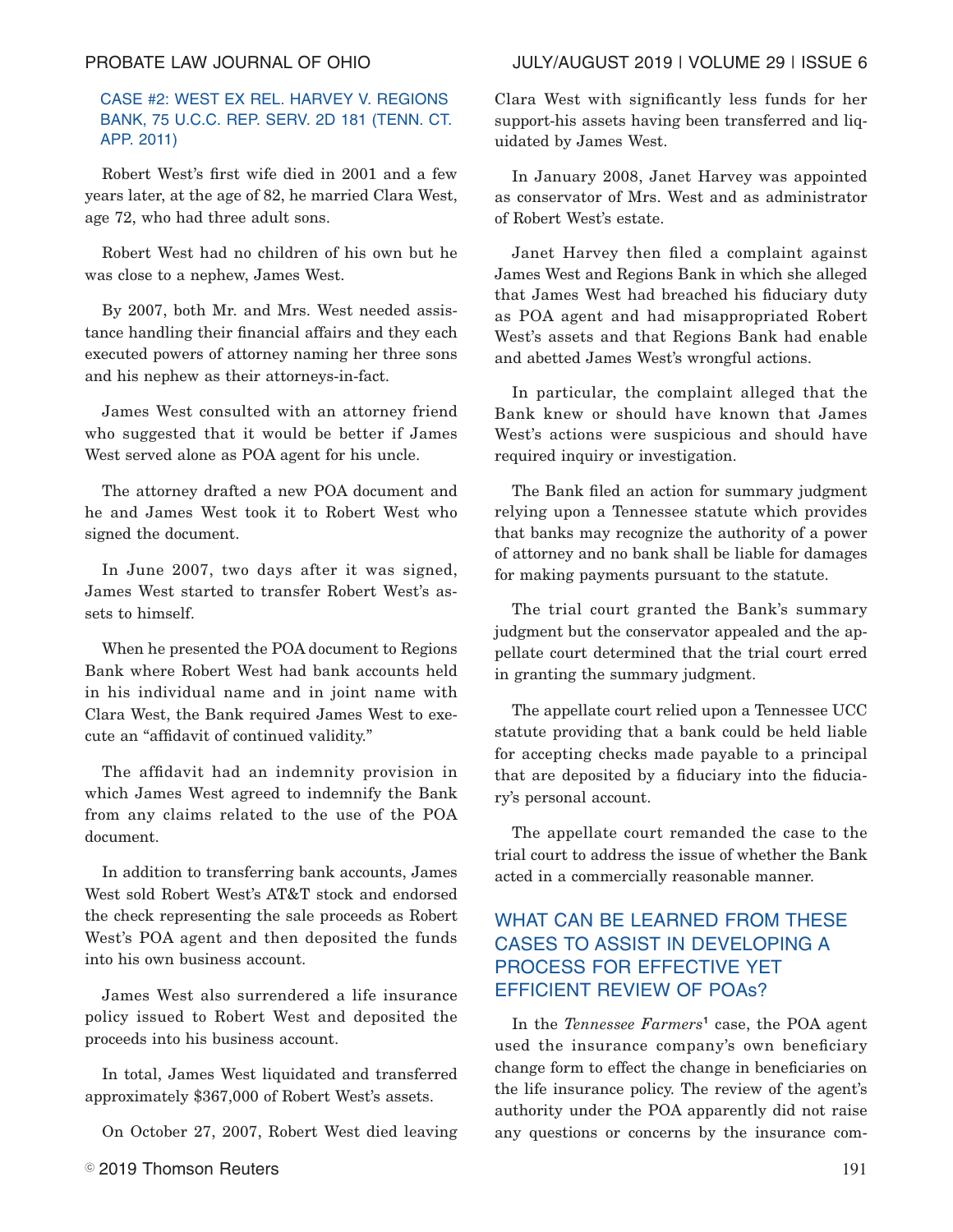# JULY/AUGUST 2019 | VOLUME 29 | ISSUE 6 PROBATE LAW JOURNAL OF OHIO

pany when the change form was submitted. The insurance proceeds however, had not been distributed by the time the insurance company received the subsequent request for the proceeds from Mrs. Langley's children.

The case summary does not indicate whether the insurance company had an internal process that might have flagged the account because of the change in beneficiary designation that occurred six months before the insured's death.

Even though the Tennessee Supreme Court ultimately determined that Mrs. Langley's sister did hold the authority under the POA to change the beneficiaries on the life insurance policy, the matter was remanded to the lower court so that the agent's actions could be reviewed to determine whether Mrs. Langley had been coerced into designating her sister as her POA agent or whether the agent had been acting in the best interests of Mrs. Langley and not in self-interest when she submitted the change in beneficiary form.

In the *West***<sup>2</sup>** case, Regions Bank had an internal process in which it required agents presenting POA documents to execute an "affidavit of continued validity." This form, prepared by Regions Bank, sought to shift the responsibility for unauthorized actions taken by a POA agent on to the agent and it further required that the agent indemnify the Bank for any claims related to the use of the POA.

In the lawsuit, Regions Bank also sought summary judgment by referring to a Tennessee statute (T.C.A. Section 45-2-707) which relieves a bank from liability for damages by reason of any property withdrawn by a POA agent if the POA authorizes the agent to access a depositor's bank account.

It appears from the case summary that the Tennessee Appellate Court believed that Regions Bank had assisted the agent in withdrawing and converting the principal's funds and wanted to hold Regions Bank accountable for the loss of funds. The means by which that accountability was applied was through the use of the UCC statute and the deposit of the proceeds on the sale of Robert West's AT&T stock.

# COMMON SITUATIONS INVOLVING THE USE OF A POA

The following represent five common fact patterns in which a POA is presented to officers in a wealth management division of a bank.

### SITUATION #1:

Jane Morgan is the principal of an investment management account at bank and wishes to add her husband, John, who is her POA agent to the account.

She anticipates that he may add or withdraw from the account, establish investment objectives for the account and terminate the account in the event she loses capacity.

At the moment Jane has full capacity but wants to add her husband now in case something happens to her in the future.

*While this is a common situation and does not appear to pose any problems at present, what if the husband contacts the bank and directs withdrawal of the assets while the principal is still competent? Is the bank required to seek confirmation of the request from the principal?*

### SITUATION #2:

John Morgan contacts the bank and advises that his wife, Jane has suffered a stroke and is unable to handle her affairs.

He indicates that he holds a POA for his wife and would like to now direct all transactions pertaining to her investment management account.

He has told bank that he plans to withdraw all the funds and move them into an account in his name so they can attempt to shield the funds from nursing home costs.

*This is also a common situation but differs in that the POA agent, not the principal is presenting the POA. If the POA is governed under a state in which UPOAA has been enacted then an investment management account administered in the wealth management division of a bank will fall within the definition of "banks and financial institutions"*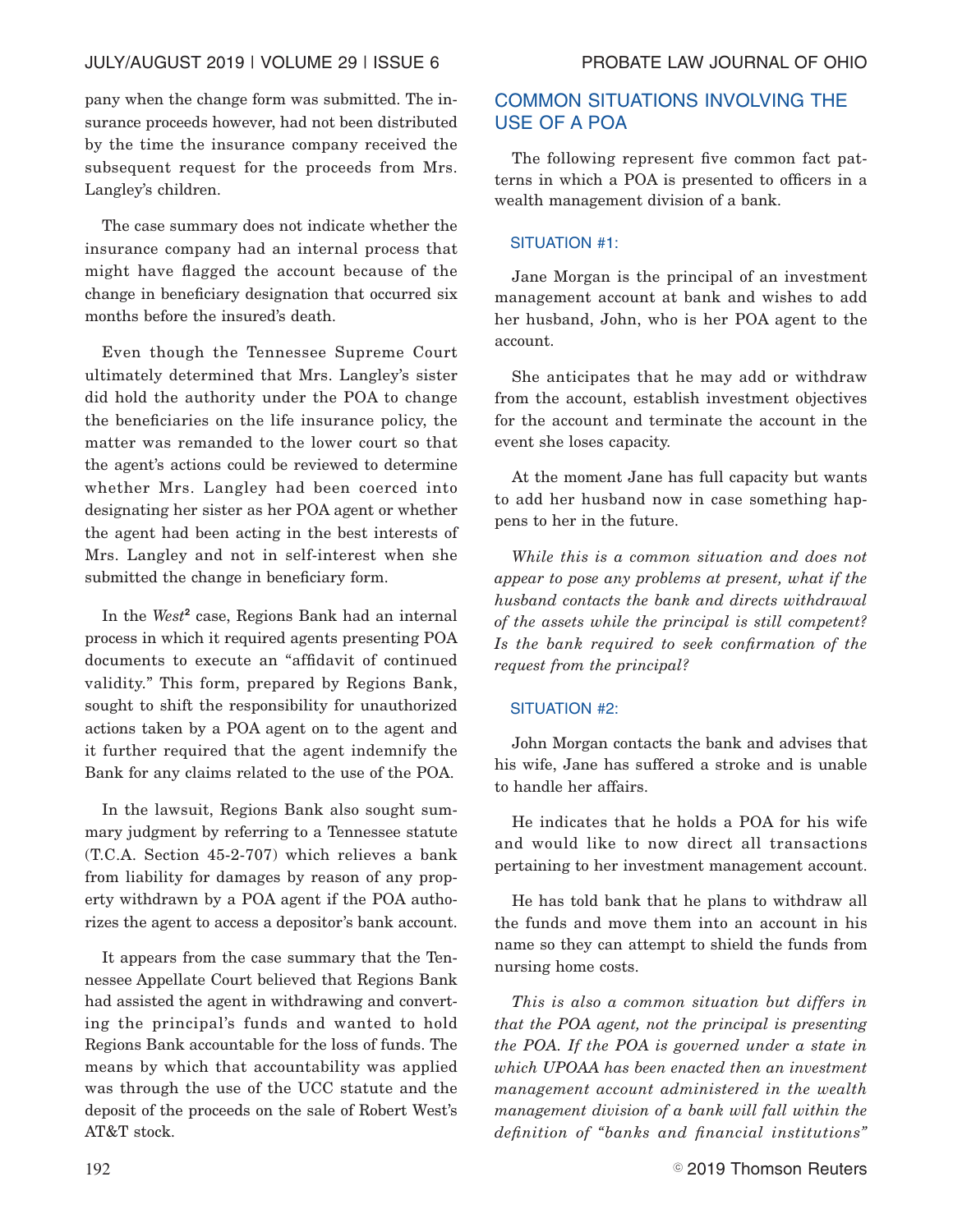*regarding the authority of the POA agent. If this is not the case however, the bank will have to determine whether the agent holds the authority to direct actions with respect to the investment management account.*

*Should the bank be concerned that the agent intends to move the principal's funds into an account in his name alone? Under UPOAA, agents who are related to the principal (ancestor, spouse, or descendant) are authorized to create an interest in the principal's property in the agent but if the POA was created in a jurisdiction that has not adopted UPOAA will this same rule apply?*

*Should the bank be concerned about or address John's comment that he intends to shield Jane's funds from nursing home costs? If Jane is presently in a nursing home, could it be a creditor seeking payment for Jane's expenses?*

### SITUATION #3:

Sally Morgan who is Jane Morgan's daughter contacts the bank and advises that she is the POA agent for her mother under a more recent POA document.

Bank knows that Sally is not the daughter of John Morgan and that John and Sally do not get along.

On review of the POA document provided by Sally, bank determines that it is dated after the POA document submitted by John and that it revokes all prior POA appointments made by Jane.

Sally also wants to move all the funds in the investment management account into an account in her name and directs bank to not tell this to John Morgan.

*Family dynamics and family dissension is not uncommon.*

*Under UPOAA a later drafted POA document only revokes prior executed documents if the later document specifically provides for revocation of prior documents.*

*Should the bank have a protocol for reviewing apparent conflicting authority of POA agents? When*

# $\degree$  2019 Thomson Reuters  $^{193}$

*unique family issues are known, how are these handled by the bank?*

*If Sally has asked that bank not provide any information to John, is bank required to comply?*

*Section 114 of UPOAA provides that an Agent has a duty to keep a record of all receipts, disbursements, and transactions made on behalf of a principal but no affirmative duty to inform anyone else about actions taken.*

*In addition, if the Agent acts in good faith, he/ she is not liable to any beneficiary of the principal's estate plan for failure to preserve the plan. So if Sally removes all the funds and then uses them for the benefit of Jane, she will not be held liable to John if all the funds are disbursed and nothing is left for John once Jane dies.*

### SITUATION #4:

Jane Morgan has established her own revocable trust and has named bank as her trustee.

John Morgan informs bank that Jane has suffered a stroke and he serves as her POA agent.

He tells bank that he plans to change the beneficiaries of Jane's trust and will remove Sally Morgan as a beneficiary.

*UPOAA Section 201 contains a list of Agent authority that requires a specific grant in the POA document.*

*The ability to create, amend, revoke or terminate an inter vivos trust is one of those authorities that requires a specific grant.*

*Assume that the authority is provided in the POA document.*

*If the bank has been informed as to the agent's intentions (to remove an estranged beneficiary) does the bank have any ability to refuse to accept the modification?*

*At what point should a third party (bank) challenge the actions of the agent?*

*What if bank is not informed about the estrangement between John and Sally and receives the*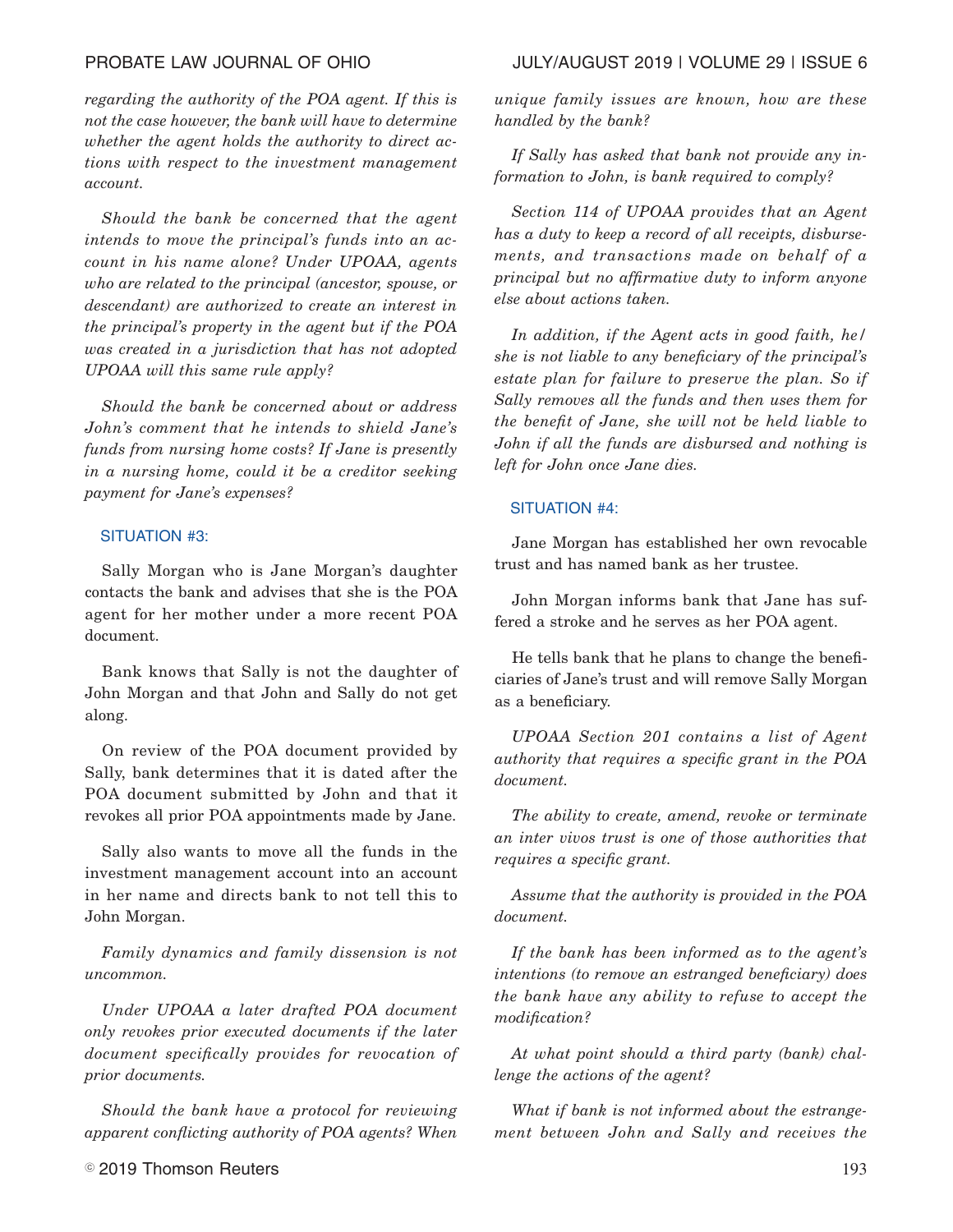*proposed modification from John removing Sally as a beneficiary?*

*Can or should bank question changes in beneficiary designations as a matter of course?*

### SITUATION #5:

Jane Morgan became the trustee of the Andrew Morgan trust established by her father when he died.

Bank is managing an investment management account for Jane Morgan as trustee of the Andrew Morgan trust.

John Morgan informs bank that Jane has suffered a stroke and can no longer handle her financial affairs and he, John, will now direct bank with respect to the Andrew Morgan trust because he is the POA agent for Jane.

*UPOAA Section 201 (7) requires a specific grant to an agent of the authority to exercise fiduciary powers that the principal has authority to delegate.*

*The analysis therefore requires that the POA document specifically authorize the agent to exercise Jane's fiduciary authority (that of trustee of her father's trust) and that her father's trust or the law governing that trust authorizes her, as trustee, to delegate her trustee authority.*

# DEVELOPING A REVIEW PROCESS THAT IS EFFECTIVE AND EFFICIENT

From the public's perspective when a principal's funds are wrongfully withdrawn and the principal or family members suffer from the financial loss, someone should be held accountable. Too often, the funds cannot be recovered from the wrongdoer-the agent who may have exceeded authority or who acted contrary to the best interests of the principal.

As a result, many look to the financial institution for recovery of the funds.

From the bank's perspective however, the institution is not a guarantor of a principal's assets and acceptance of the authority of a POA agent, although fraught with potential risks, may even be legally required.

A bank could try to take the position that it will not accept any POA and not allow any agent to act with respect to accounts held in the wealth management division. However, by doing so it could put the bank at a disadvantage in the market, from a business development and public relations perspective.

One option that banks and other organizations have adopted is the use of internally prepared POA documents provided to clients in the wealth management division. One advantage is that the document can be easily updated to incorporate changes in the relevant state laws so the form stays current. However, a disadvantage is that for situations where the principal is incapacitated, they would not be able to sign the bank's form. In addition, as mentioned previously, certain states have enacted statutes requiring banks and other third parties to accept acknowledged POAs unless they can identify specific statutory exceptions to acceptance of the POA.

An alternative to preparing its own form would be for a bank to develop internal processes and procedures to review externally drafted POAs. Perhaps a checklist could be created that would prompt the reviewer to address certain key aspects of the Power of Attorney document.

A basic review should include, but not be limited to the following: 1) has the principal signed the POA document? 2) does the POA document meet state law requirements that were in place at the time of its execution? 3) is this a springing POA or a durable POA? 4) has the agent's identity been confirmed? 5) does the agent have the authority to act with respect to a specific matter set forth in the POA? 6) has any prior POA been revoked? 7) Are there multiple POA agents listed and if so can they act independently or are they to act successively? 8) What is the date of execution of the POA and does it revoke prior POA documents? 9) Does the bank have copies of prior documents and have the POA agents changed from those in prior documents?

# **CONCLUSION**

Effective and efficient review of POA documents presented to a bank is not an easy process.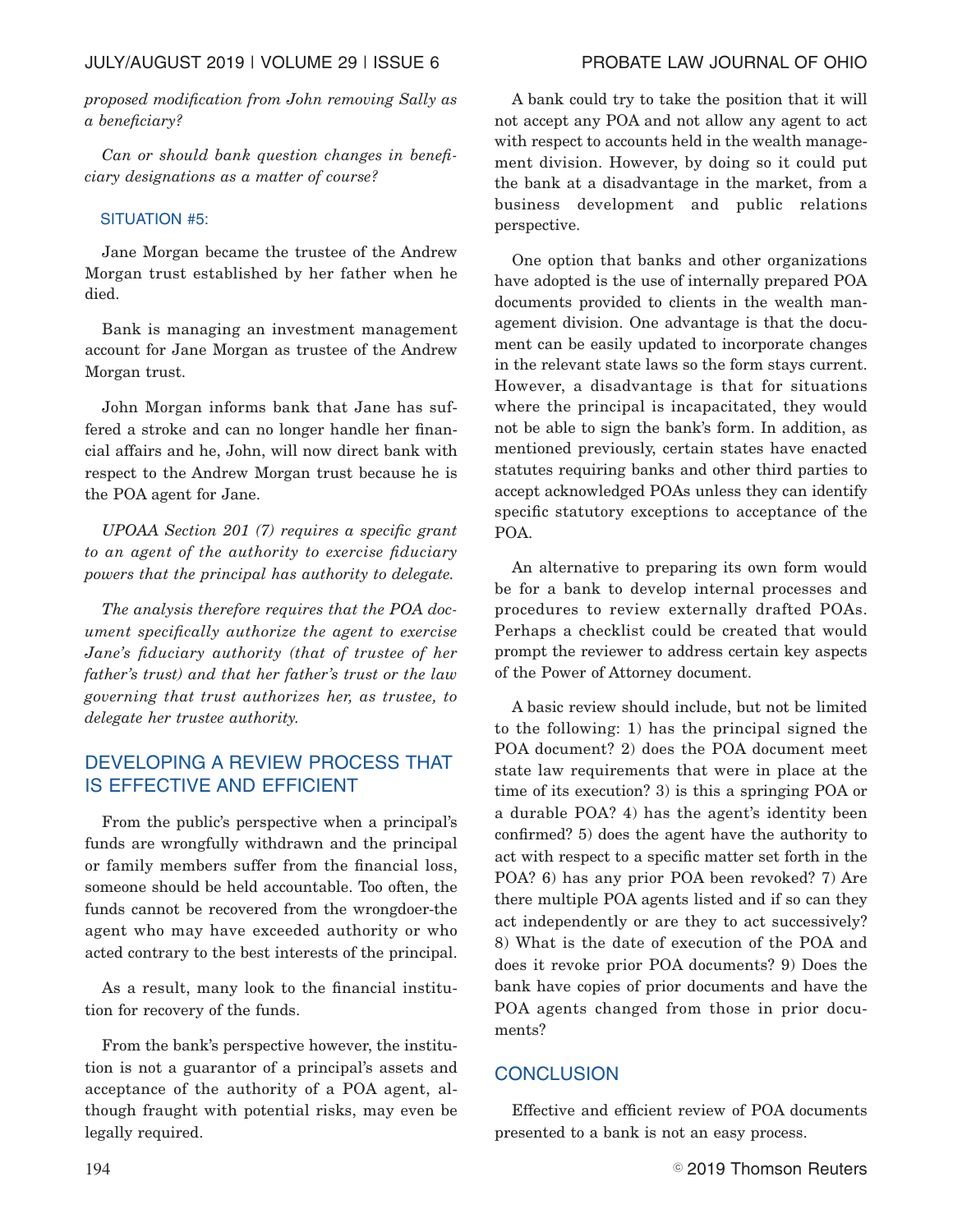The bank must balance the need to ensure the validity of the document itself, as well as the authority and appropriateness of the agent's actions against the public's need to act expeditiously when presented with a POA document.

Banks often operate in multiple jurisdictions and must address differences in states' laws. In addition, the dynamics of each family situation vary and may be known to some degree by bank personnel who may be required to consider this information in evaluating the actions of the POA agent.

To some extent individuals and their attorneys can assist in the review process by providing copies of POA documents, drafted while the principal is alive and competent, to the bank's wealth management division at which the principal has accounts.

An internal review can then be undertaken when it is still possible to make changes to the POA document if necessary.

### **ENDNOTES:**

**<sup>1</sup>***Tennessee Farmers Life Reassurance Co. v. Rose*, 239 S.W.3d 743 (Tenn. 2007).

**<sup>2</sup>***West ex rel. Harvey v. Regions Bank*, 75 U.C.C. Rep. Serv. 2d 181 (Tenn. Ct. App. 2011)<.

# **THE POSTNUPTIAL AGREEMENT RENAISSANCE— CAN OHIO EMERGE FROM THE DARK AGES?**

*By Susan L. Racey, Esq. and Joseph M. Ferraro, Esq.*

*Susan L. Racey, Esq. Tucker Ellis LLP Cleveland, Ohio Ms. Racey is Chair of the EPTPL Section Postnuptial Committee. Based on presentation by Ms. Racey at the 2019 Cleveland Metro Bar Hot Topics Seminar. and Joseph M. Ferraro, Esq. Tucker Ellis LLP Cleveland, Ohio*

# OHIO REVISED CODE 3103.06: OHIO'S PROHIBITION ON POSTNUPTIAL AGREEMENTS

*A husband and wife cannot, by any contract with each other, alter their legal relations,* **1** *except that they may agree to an immediate separation and make provisions for the support of either of them and their children during the separation.***<sup>2</sup>** [Emphasis added.]

Ohio's strict prohibition on postnuptial agreements (agreements made *after* entering marriage) is quite simply a relic of a bygone era. No matter how fair or reasonable an agreement is, how free it is from undue influence, fraud, mistake, or duress, or how much it could benefit a family or relationship, if the agreement is entered into by spouses while they are married and alters their legal relations, it is invalid.**<sup>3</sup>** Ohio also prohibits spouses from amending an existing premarital agreement after entering marriage, regardless of how stale it is in light of changed circumstances, how ambiguous its provisions are, or how many errors it contains. Instead, spouses are stuck with outdated agreements and the uncertainty that a court may not honor them. In this regard, premarital agreements are the last true irrevocable documents in Ohio. Even irrevocable trust agreements can be modified by a private settlement agreement or decanting two concepts that have been game-changers for Ohio estate planners in assisting clients in improving outdated trust agreements. Despite this progress, Ohio's laws on marital agreements have been stuck in the dark ages.

Tracing its roots back to 1887,**<sup>4</sup>** R.C. § 3103.06 is unique. In fact, only four other states—Iowa, Maine, Nebraska, and New Jersey—currently disallow postnuptial agreements. The obvious trend among states in recent years has been to permit postnuptial agreements, which has been driven by the surge of second (or third) marriages, the strive for gender equality, and the concept of freedom to contract with respect to property rights, among many other factors. Ohio, which has been a frontrunner in modernizing its laws in many areas (e.g., asset protection, the trust code, trust decanting, private settlement agreements, transfer on death designations for property, planning for digital assets, etc.), now needs to join the postnuptial agreement renaissance.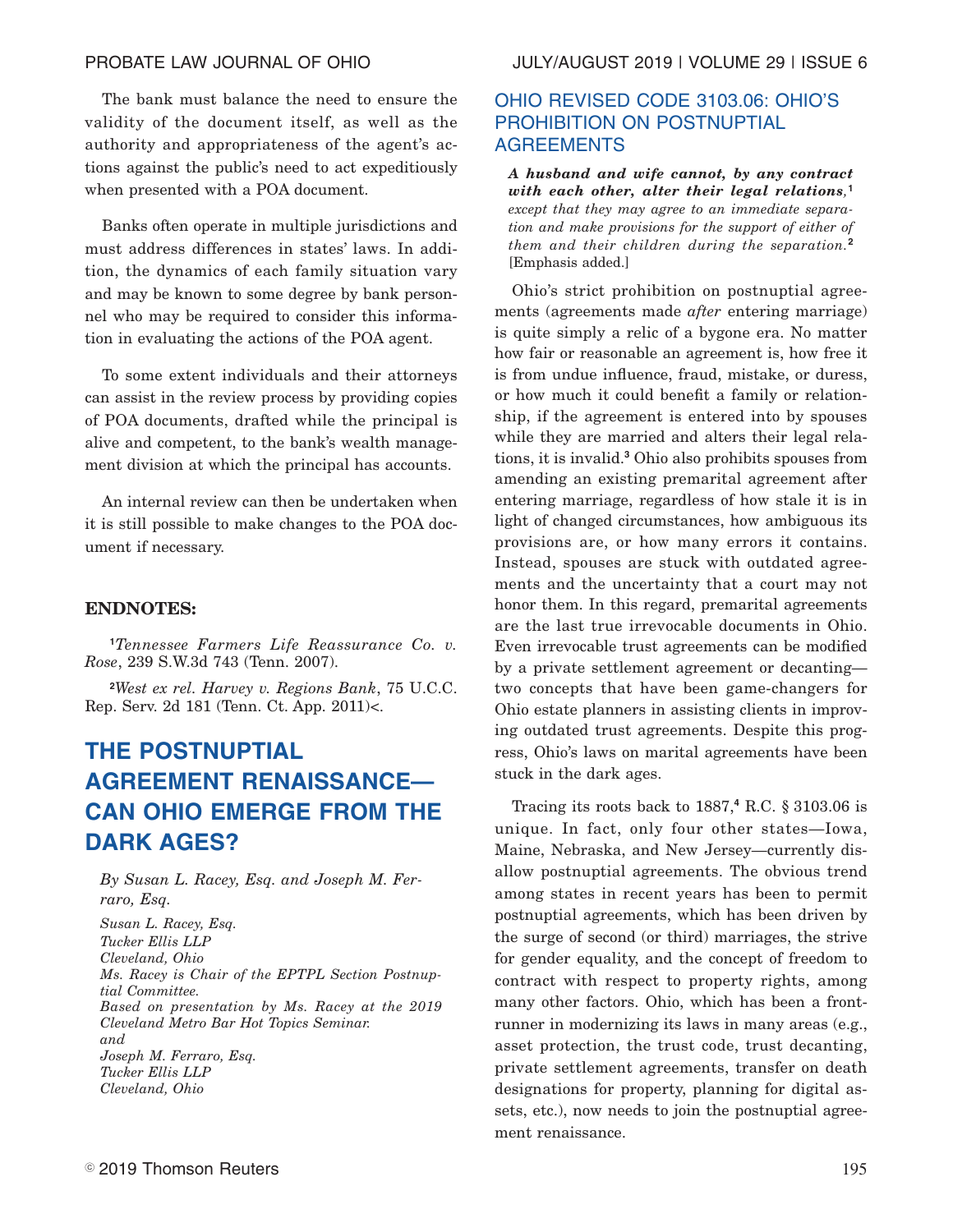# CHANGES TO OHIO LAW ARE IN MOTION

Ohio's prohibition on postnuptial agreements, and the prospect of creating new laws to allow them, have recently been the focus of the OSBA Estate Planning, Trust, and Probate Law Section Postnuptial Committee ("Postnuptial Committee"). The Postnuptial Committee is a collaboration of estate planning and family law attorneys who have spent months reviewing existing laws on marital agreements in other states, and engaging in lively discussion and debate on whether change is appropriate, and if so, how it should be accomplished. Consistent with the methodology in other states which now permit postnuptial agreements, the Postnuptial Committee has determined that Ohio law should permit postnuptial agreements (including amendments to existing premarital agreements) as soon as practical, and have begun drafting proposed language to be incorporated into the Ohio Revised Code to effectuate the change. The following have been identified as significant reasons supporting the Postnuptial Committee's determination:

1. To promote each spouse's ability to freely contract and agree to the financial aspects of their marriage;

2. To create certainty between spouses as to their rights and legal obligations;

3. To provide the ability to enter into or modify agreements to fit the spouses' current situation;

4. To allow outdated and stale premarital agreements to be updated; and

5. To address issues with existing agreements such as errors and ambiguities.

The discussion, debate, and development of the law has now reached the action stage of the process—specifically, determining what to change and how. In order to do so, understanding the current state of premarital agreements in Ohio, including the issues affecting their application and enforceability, is essential.

# PREMARITAL AGREEMENTS IN OHIO AND THE ISSUE OF FORESIGHT

A premarital agreement is a contract entered into prior to marriage in order to address the identification, separation, and/or division of property and support in the event of the termination of the marriage by death or failure of the marriage, such as divorce. Premarital agreements may also affect "legal relations" other than property rights, such as the right to serve as guardian, executor, or personal representative of a spouse's estate, the right to make end-of-life decisions, or the right to make decisions on final arrangements and disposition of remains. The laws governing premarital agreements in Ohio are set forth by case law.**<sup>5</sup>** Generally, in order for a premarital agreement to be valid, the agreement must satisfy the following conditions:

1. It must be in writing, signed by both parties, and must be notarized if it affects interests in real property;**<sup>6</sup>**

2. It must be entered into freely without fraud, duress, coercion, or overreaching; **<sup>7</sup>**

3. There must be a full disclosure and understanding of the nature, value, and extent of the prospective spouse's property; **<sup>8</sup>** and

4. The terms cannot promote or encourage divorce or profiteering of divorce. **<sup>9</sup>**

For a comprehensive article on premarital agreements in Ohio, see Alan S. Acker, Esq., *Prenuptial Agreements for the Estate Planning Attorney*, Ohio Probate Law Journal, Volume 21, Issue 1 (Sept./ Oct. 2016).

Although premarital agreement affecting legal relations between spouses may be entered into prior to marriage, the same agreement cannot be changed after the marriage begins.**<sup>10</sup>** Also, the ability to revoke or rescind a premarital agreement is very limited.**<sup>11</sup>** This inability to make post-marital changes to a premarital agreement in order to allow the agreement to evolve with the marriage has caused uncertainty as to whether the terms of the agreement will be enforced. The uncertainties described below can be alleviated by allowing spouses to enter into postnuptial agreements and amend existing premarital agreements.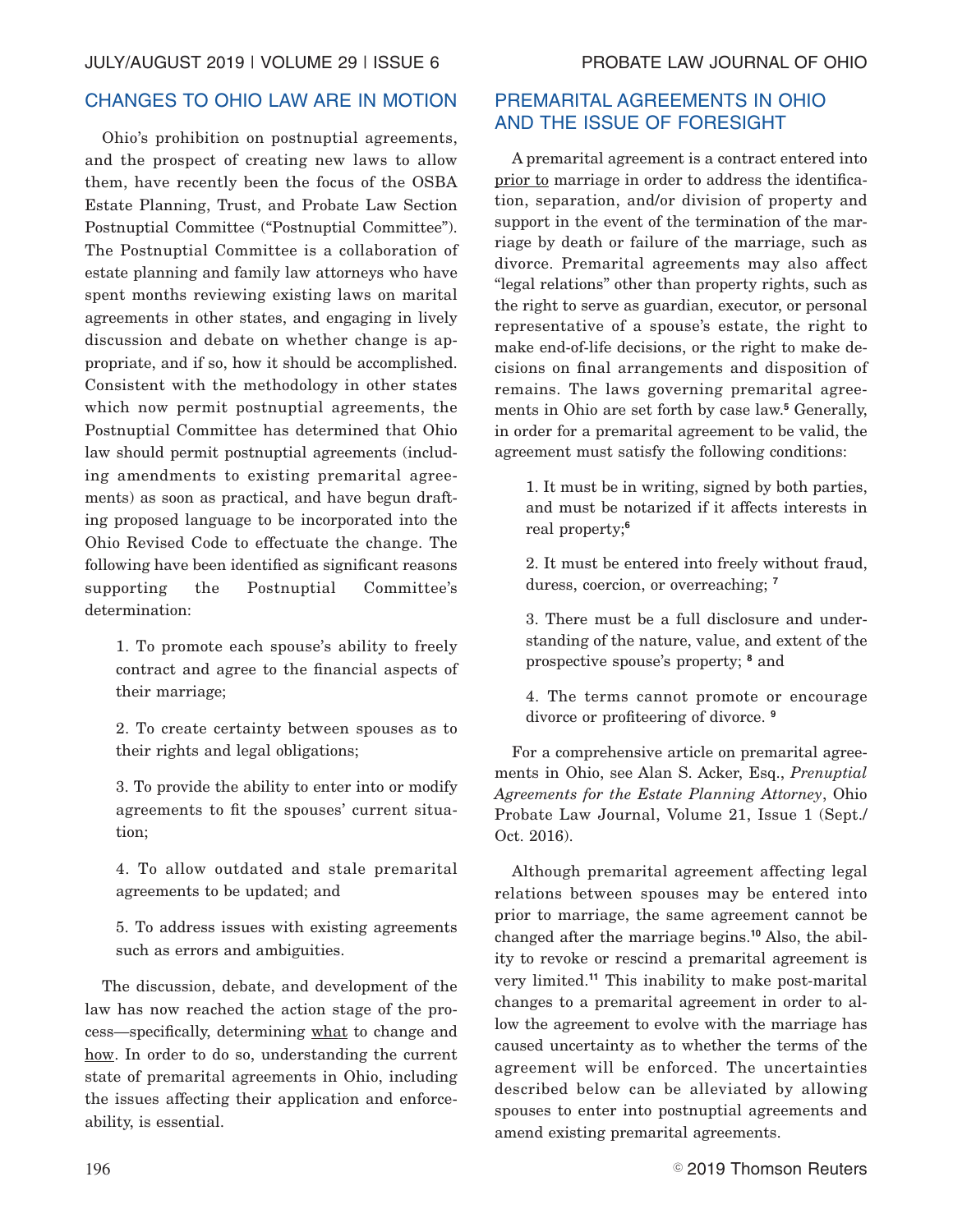# (I.) UNCERTAINTY AS TO THE ENFORCEABILITY OF SPOUSAL SUPPORT **PROVISIONS**

In *Gross v. Gross*, the Ohio Supreme Court held that although the provisions of a premarital agreement regarding spousal support may generally be considered valid by meeting all of the good faith tests at the time the agreement was entered into, the provisions relating to spousal support may lose their validity by reason of changed circumstances which render the provisions unconscionable at the time of the divorce. Further, in *Vanderbilt v. Vanderbilt*, **<sup>12</sup>** the Court of Appeals for the Ninth Judicial District held that the changed circumstances that will render provisions unconscionable at the time of a divorce must not have been contemplated at the time spouses entered into the agreement.

Simply, Ohio law permits courts to change a validly executed premarital agreement with respect to the provisions for spousal support if the court finds the provisions to be unconscionable due to changed circumstances that were not contemplated at the time the agreement was made. In a way, Ohio law places engaged couples in the impossible position of having to predict the future and anticipate all potential scenarios that can occur during a marriage that may affect their property and legal rights in order to boost the future enforceability of the agreement. However, without a crystal ball, a couple is unable to foresee the challenges and changes that await them in marriage, and they often have yet to experience the scenarios that should be addressed in their premarital agreement.

## (II.) UNCERTAINTY AS TO A POTENTIAL DISTRIBUTIVE AWARD IN A DIVORCE

Another factor that creates uncertainty for couples with or without existing premarital agreements in a divorce is an Ohio court's power to make a distributive award to one spouse from the other spouse's separate property or income.**<sup>13</sup>** This is a different concept from spousal support (i.e., alimony). An Ohio court may make a distributive award of separate property to (a) facilitate, effectuate, or supplement a division of marital property, or (b) in lieu of a division of marital property to achieve equity between the spouses, if the court

determines that a division of the marital property in kind or in money would be impractical or burdensome.**<sup>14</sup>** Several Ohio courts have held that distributive awards may not violate an existing premarital agreement;**<sup>15</sup>** however, the concern is that if equity so requires, a court will find a way to avoid concluding that the distributive award violates the agreement.

# (III.) POSTNUPTIAL AGREEMENTS (AND AMENDMENTS TO PREMARITAL AGREEMENTS) CAN REMOVE THESE **UNCERTAINTIES**

By allowing married couples to enter into postnuptial agreements or amend their existing premarital agreements from time to time to adjust to their current circumstances, a couple can determine for themselves what is fair and equitable, as opposed to a court. In addition, the more recent that a marital agreement has been entered into prior to the failure of the marriage, the more likely that a court will not find an unanticipated change in circumstances that justifies a court determination that the agreement has lost its validity as to spousal support or that a distributive award will not violate the agreement.

# PROPOSED LAW PERMITTING POSTNUPTIAL AGREEMENTS IN OHIO

Currently, two sections of Title 31 of the Ohio Revised Code address a husband and wife's ability to contract with each other. As previously discussed, R.C. § 3103.06 specifically prohibits a husband and wife from entering into a contract with the other that alters their legal relations, including amending existing premarital agreements. On the other hand, R.C. § 3103.05 does permit a husband or wife to enter into an agreement with each other for purposes other than altering their legal relations, for example, allowing one spouse to sell a car to the other spouse.

The EPTPL Section Postnuptial Committee has determined that change is needed and Ohio law should be changed to permit spouses to contract with each other to alter their legal relations in the event of death and/or divorce, including permitting spouses to amend existing premarital agreements.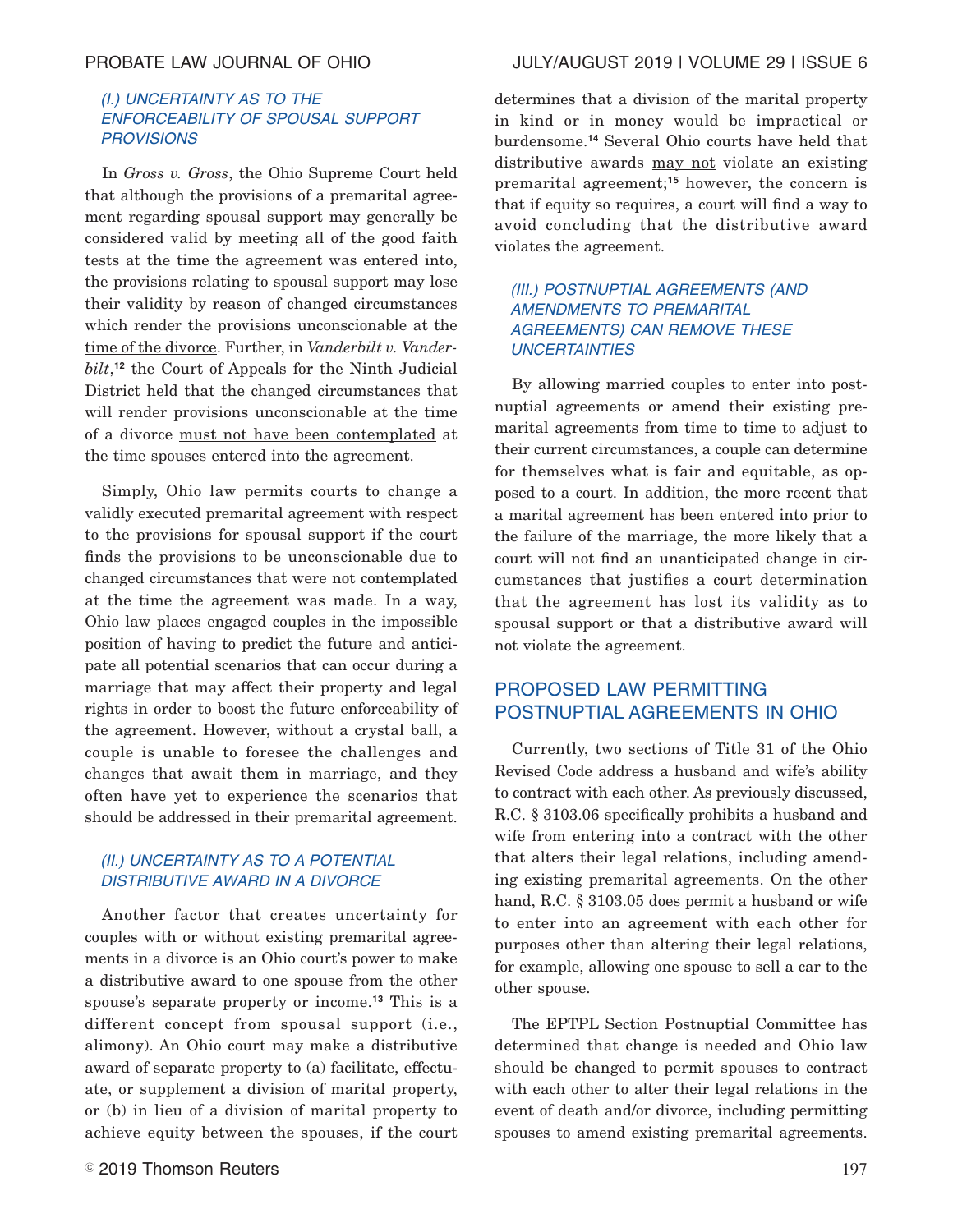Like premarital agreements, postnuptial agreements would be required to be in writing and subject to a higher degree of good faith negotiations and disclosure to be valid. As of June, 2019, the Committee has drafted the following proposed revisions to R.C. § 3103.06 and R.C. § 3103.05 to effectuate such change:

Proposed R.C. § 3103.05. Contracts. Spouses may enter into any agreement or transaction with each other, or with any other person, which either might if unmarried; subject, in agreements or transactions between spouses, to the general rules which control the actions of persons occupying confidential relations with each other; and to the extent an agreement alters the legal relations between the spouses, such agreement shall comply with requirements of section 3103.06.

Proposed R.C. § 3103.06. Contracts Affecting Marriage. Spouses may by agreement do one or more of the following:

(A) Alter their legal relations with each other; (B) Modify or terminate any written agreement affecting their legal relations with each other, whether such agreement was entered into by the parties prior to or during the marriage; and (C) Agree to an immediate separation and make

provisions for the support of either of them and their children during the separation.

An agreement entered into pursuant to this section shall be in writing.

# YOUR INPUT CAN MAKE A DIFFERENCE

Your input (whether you are in favor of change or not) is not only encouraged, but also critical to determining whether Ohio law should be changed, and if so, how. If you have comments or questions, please contact Susan L. Racey, chair of the Postnuptial Committee, at sracey@tuckerellis.com or (216) 696-3651.

# **ENDNOTES:**

**<sup>1</sup>**Spouses alter their legal relations by either restricting or expanding their legal rights and obligations. Although there are many, a few examples of a spouse's rights and obligations include the duty to support; dower rights; the right to elect against the will, take an intestate share, and administer the estate of a deceased spouse; and rights upon divorce, annulment, dissolution, or legal separation such as an equitable division of marital property, spousal support, and distributive award.

### **<sup>2</sup>**RC 3103.06.

**<sup>3</sup>**Except that, under RC 3103.06, spouses may enter into an agreement immediately prior to their separation for the support of either of them and their children during such separation, and a writing after marriage is valid if shown to be a memorandum of an oral agreement reached prior to marriage. *In re Weber's Estate*, 170 Ohio St. 567, 11 Ohio Op. 2d 415, 167 N.E.2d 98 (1960).

**<sup>4</sup>**Revised Statutes of Ohio § 3113 (1887).

**<sup>5</sup>***See Juhasz v. Juhasz*, 134 Ohio St. 257, 12 Ohio Op. 57, 16 N.E.2d 328, 117 A.L.R. 993 (1938) (holding that an agreement voluntarily entered into is valid when the provisions are fair and reasonable under all surrounding facts and circumstances, and although the provisions for one spouse may be wholly disproportionate, such spouse will be bound by voluntarily entering into the contract after full disclosure or with full knowledge); *Hook v. Hook*, 69 Ohio St. 2d 234, 23 Ohio Op. 3d 239, 431 N.E.2d 667 (1982) (holding that an agreement must meet certain minimum levels of good faith and will be set aside as invalid if it is not fair and reasonable under the circumstances).

**<sup>6</sup>**RC 1335.05.

**<sup>7</sup>***Gross v. Gross*, 11 Ohio St. 3d 99, 464 N.E.2d 500, 53 A.L.R.4th 139 (1984).

**<sup>8</sup>***Gross v. Gross*, 11 Ohio St. 3d 99, 464 N.E.2d 500, 53 A.L.R.4th 139 (1984).

**<sup>9</sup>***Gross v. Gross*, 11 Ohio St. 3d 99, 464 N.E.2d 500, 53 A.L.R.4th 139 (1984).

**<sup>10</sup>***See, e.g.*, *Hoffman v. Dobbins*, 2009-Ohio-5157, 2009 WL 3119635 (Ohio Ct. App. 9th Dist. Summit County 2009).

**<sup>11</sup>***See, e.g.*, *Dalgarn v. Leonard*, 41 Ohio Op. 506, 55 Ohio L. Abs. 149, 87 N.E.2d 728 (Prob. Ct. 1948), judgment aff'd, 55 Ohio L. Abs. 405, 90 N.E.2d 159 (Ct. App. 2d Dist. Franklin County 1949)

**<sup>12</sup>***Vanderbilt v. Vanderbilt*, 2014-Ohio-3652, 2014 WL 4179486 (Ohio Ct. App. 9th Dist. Medina County 2014).

**<sup>13</sup>**RC 3105.71(A)(1).

**<sup>14</sup>**RC 3105.71(E).

**<sup>15</sup>***See, e.g.*, *Calloway v. Calloway*, 2003-Ohio-267, 2003 WL 152850 (Ohio Ct. App. 5th Dist. Stark County 2003) (finding that a premarital agreement would have been a valid defense to any award requested); *Carmen v. Carmen*, 2012-Ohio-3255, 2012 WL 2928563 (Ohio Ct. App. 8th Dist. Cuyahoga County 2012) (finding that the premarital agreement specifically addressed how to handle separate property and supplants the statute for distributive awards); and *Radcliffe v. Radcliffe*, 1994 WL 151679 (Ohio Ct. App. 2d Dist. Montgomery County 1994) (reversing a trust court's granting of a distributive award because the premarital agreement contained an "expression of intent to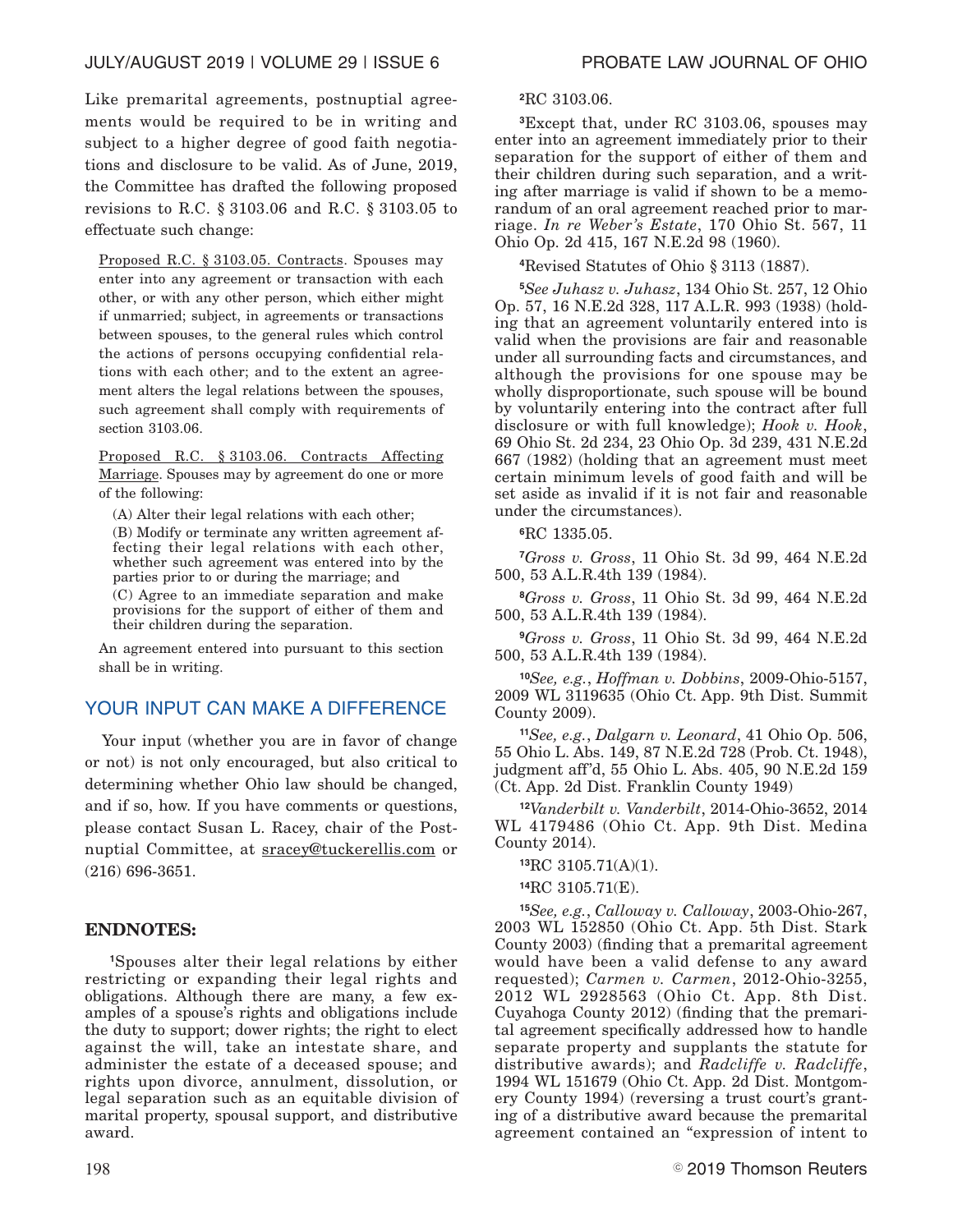supersede" the statute for distributive awards).

# **ESTATE PLANNING BEFORE, DURING AND AFTER DIVORCE**

*By Erika L. Haupt, Esq.*

*Roetzel & Andress, A Legal Professional Association Columbus, Ohio Based on presentation by the author at the 2019 Ohio ACTEC meeting.*

*"Marriages come and go, but divorces are forever."*

## Nora Ephron

Legal advisors are trained to be logical and methodical, setting aside emotion to solve problems. Marriage and divorce are neither logical nor methodical. On the contrary, entering into marriage and ending a union are based primarily on emotion, which is usually the antithesis of logic. The drama associated with divorce often overshadows essential estate planning that must be timely addressed to ensure our clients are protected. Waiting until the emotion stabilizes and logic returns is waiting too long.

# MARRIED CLIENTS: WHOM DO YOU REPRESENT?

When you represent spouses jointly, all communications between either husband or wife are confidential as to third parties but not as between husband and wife. Rule 1.6(a) of the Ohio Rules of Professional Conduct states:

A lawyer shall not reveal information relating to the representation of a client, including information protected by the attorney-client privilege under applicable law, unless the client gives informed consent, the disclosure is impliedly authorized in order to carry out the representation, or the disclosure is permitted by division (b) or required by division (c) of this rule.**<sup>1</sup>**

Consider the ACTEC Commentary on rule 1.7 of the Model Rules of Professional Conduct: *Joint or Separate Representation*. As indicated in the ACTEC Commentary on MRPC 1.6 (Confidentiality of Information), a lawyer usually represents multiple clients jointly. Representing a husband and wife is the most common situation. In that context, attempting to represent a husband and wife separately while simultaneously doing estate planning for each, is generally inconsistent with the lawyer's duty of loyalty to each client. Either the lawyer should represent them jointly or the lawyer should represent only one of them. See generally PRICE ON CON-TEMPORARY ESTATE PLANNING, section 1.6.6 at page 1059 (2014 ed). In other contexts, however, some experienced estate planners undertake to represent related clients separately with respect to related matters Such representations should only be undertaken if the lawyer reasonably believes it will be possible to provide impartial, competent and diligent representation to each client and even then, only with the informed consent of each client, confirmed in writing. See ACTEC Commentaries on MRPC 1.0(e) (Terminology) (defining *informed consent*) and MRPC 1.0(b) (Terminology) (defining *confirmed in writing*). The writing may be contained in an engagement letter that covers other subjects as well.

Example 1.7-1. Lawyer (*L*) was asked to represent Husband (*H*) and Wife (*W*) in connection with estate planning matters. *L* had previously not represented either *H* or *W*. At the outset *L* should discuss with *H* and *W* their estate planning goals and the terms upon which *L* would represent them, including the extent to which confidentiality would be maintained with respect to communications made by each. Assuming that the lawyer reasonably concludes that there is no actual or potential conflict between the spouses, it is permissible to represent a husband and wife as joint clients. Before undertaking such a representation, the lawyer should elicit from the spouses an informed agreement in writing that the lawyer may share any information disclosed by one of them with the other. *See* ACTEC Commentary on MRPC 1.6 (Confidentiality of Information).**<sup>2</sup>**

When representing spouses, you should clearly address the conflict in the engagement letter and ask spouses to waive the conflict at the time of engagement. The *ACTEC Engagement Letters: A Guide for Practitioners* provides as follows:

Waiver of Potential Conflicts of Interest. It is common for spouses to employ the same firm to assist them in planning their estates, as you have requested us to do. Please understand that, because we will represent the two of you jointly, it would be unethical for us to withhold information form either of you that is relevant and material to the subject matter of the engagement. Accordingly, by agreeing to this form of representation, each of you authorizes us to disclose to the other information that one of you shares with us or that we acquire from another source which, in our judgment, falls into this category.

We will not take any action or refrain from taking an action (pertaining to the subject matter of our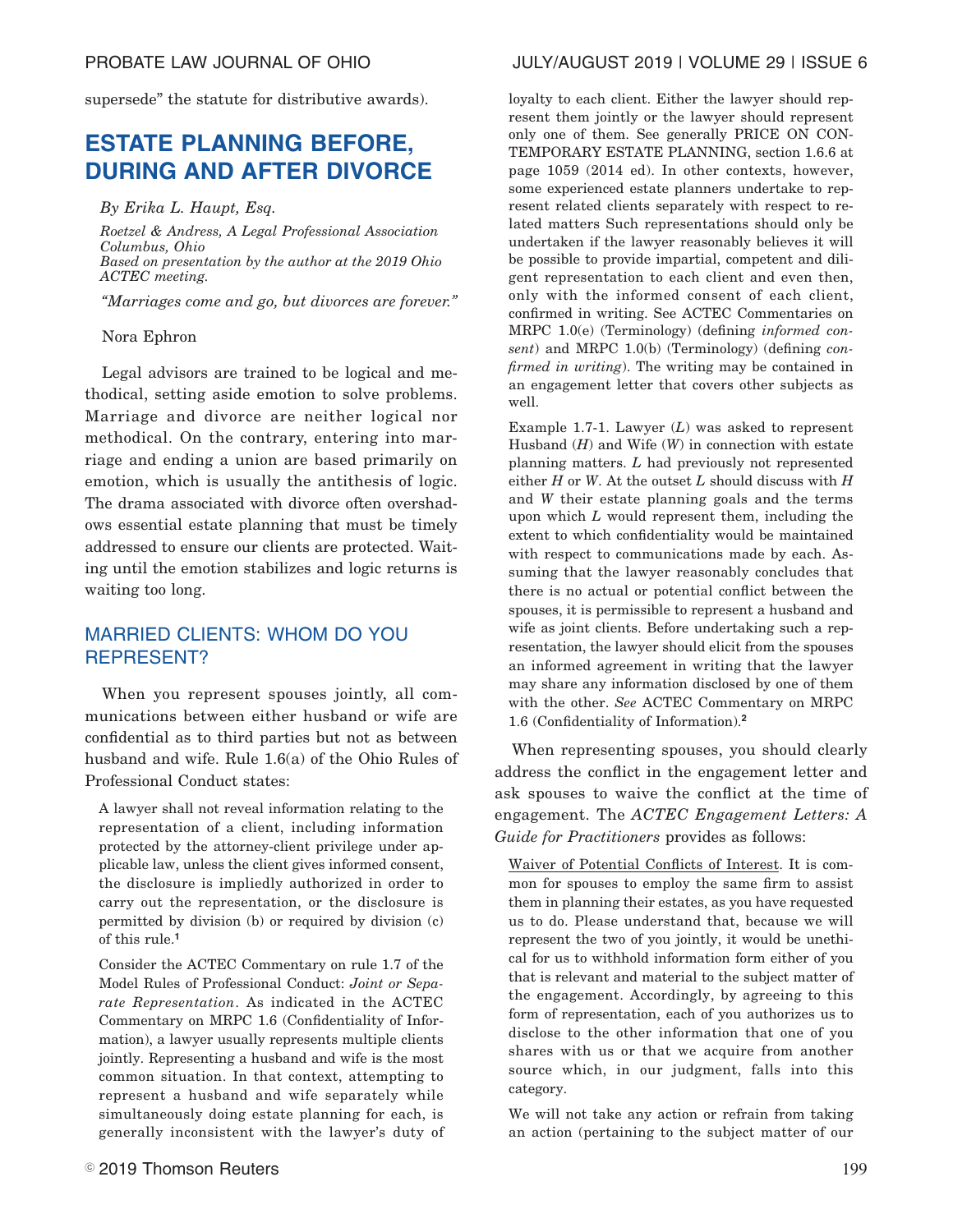representation of you) that affects one of you without the other's knowledge and consent. Of course, anything either of you discusses with us is privileged from disclosure to third parties, unless you authorize us to disclose the information or disclosure is required or permitted by law or the rules governing our professional conduct.**<sup>3</sup>**

The engagement letter should also explain what happens if a conflict arises between spouses. The ACTEC sample engagement letter for representation of spouses states:

If a conflict of interest arises between you during the course of your planning or if the two of you have a difference of opinion on any subject, we can point out the pros and cons of your respective positions. However, we cannot advocate one of your positions over the other. Furthermore, we cannot advocate one of your positions over the other if there is a disagreement as to your respective property rights or interests or as to other legal issues. By signing this letter, you waive potential conflicts of interest that can arise by virtue of the fact that we represent the two of you together.**<sup>4</sup>**

If a conflict between husband and wife later arises, the engagement letter should state whether you will withdraw from representation of both spouses or if you will withdraw from representation of one spouse and continue to represent the other spouse. In the latter instance, the engagement letter should state that the signatures of both spouses constitute consent of the future representation of only one spouse. If communication is received from one spouse only, consider the relevance or significance of the information and proceed accordingly. You may take no action if is determined the communication is irrelevant or insignificant, but encourage the communicating spouse to provide the information to the other spouse. However, if the information reflects serious adversity between the spouses, withdraw from representation.

Consider also addressing the effect of the termination of the marriage in the engagement letter. Does the joint representation terminate upon the issuance of a court order terminating the marriage or providing that the spouses are legally separated or does the representation terminate upon the filing of an action to terminate the marriage or legally separate? The latter is obviously the less the complicated for the attorney.

The engagement letter may also address representation following the termination of the marriage or legal separation. For example, the spouses may affirmatively authorize the revision of planning documents without notice to the other should the marriage terminate or they legally separate.

# REPRESENTATION OF CLIENTS GOING THROUGH A DIVORCE

May an attorney represent both husband and wife during divorce proceedings? Rule 1.7 of the Ohio Rules of Professional Conduct states:

(a) A lawyer's acceptance or continuation of representation of a client creates a conflict of interest if either of the following applies:

(1) adverse to another current client;

(2) there is a *substantial* risk that the lawyer's ability to consider, recommend, or carry out an appropriate course of action for that client will be materially limited by the lawyer's responsibilities to another client*,* a former client, or a third person or by the lawyer's own personal interests.

(b) A lawyer shall not accept or continue the representation of a client if a conflict of interest would be created pursuant to division (a) of this rule, unless all of the following apply:

(1) the lawyer will be able to provide competent and diligent representation to each affected client;

(2) each affected client gives *informed consent*, *confirmed in writing*; and

(3) the representation is not precluded by division (c) of this rule.

(c) Even if each affected client consents, the lawyer shall not accept or continue the representation if either of the following applies:

(1) the representation is prohibited by law;

(2) the representation would involve the assertion of a claim by one client against another client represented by the lawyer in the same proceeding.**<sup>5</sup>**

But should an attorney represent both spouses going through a divorce? While it may be technically possible to represent spouses going through a divorce with the proper consents, it creates land mines for the legal advisor. Divorcing spouses maintain spousal rights to each other's estates on death. If advice is given to one spouse that would adversely affect the spousal rights of the other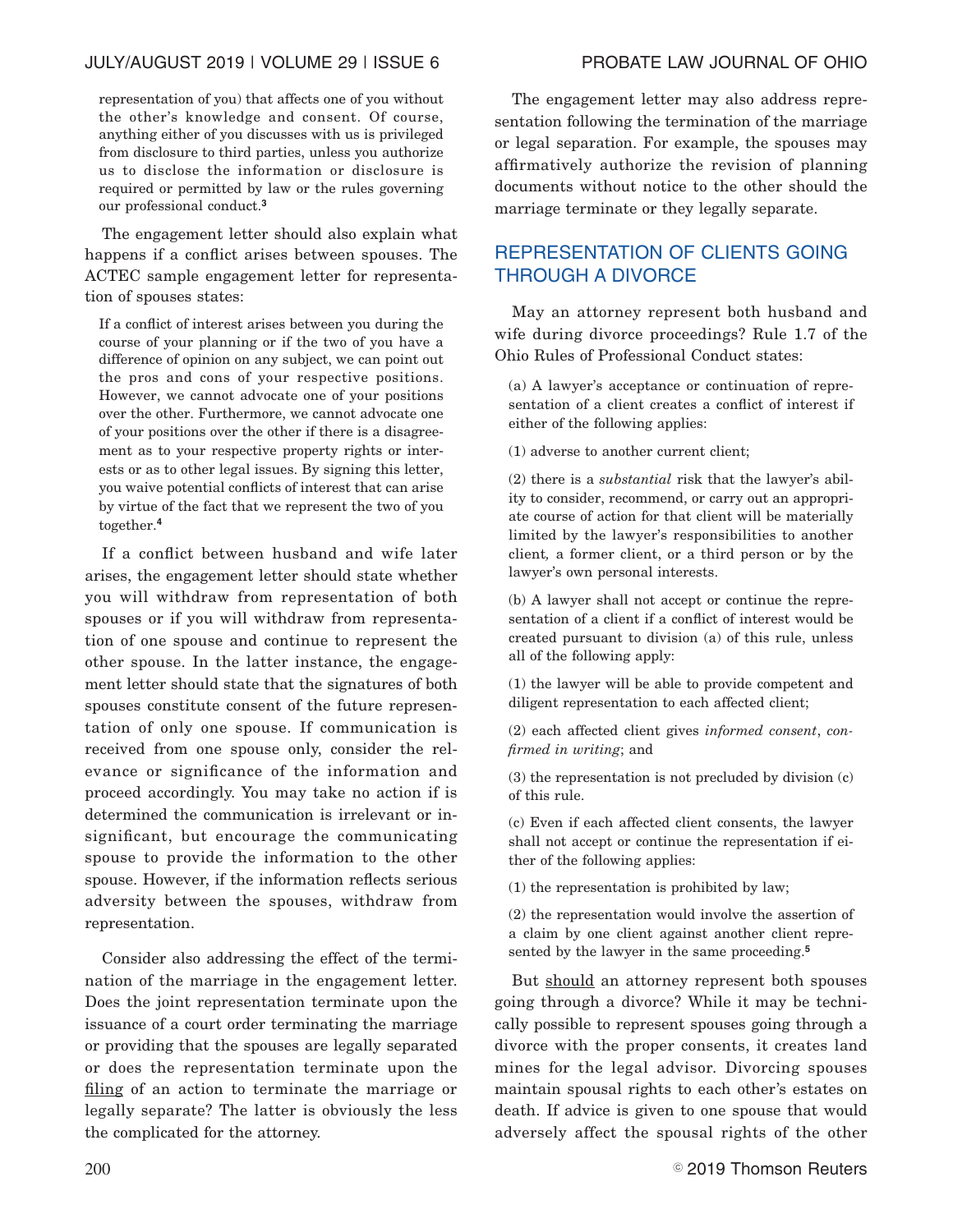spouse, are both spouses being diligently represented? Is it really possible to compartmentalize advice to clients with adverse interests? Given the potential exposure and the high emotions associated with divorce, the benefits of representing both spouses seem to pale in comparison to the risk.

# AFTER THE DIVORCE: REPRESENTING EACH SPOUSE

It is possible to represent a former spouse after representing both spouses if the other spouse consents in writing to the representation and waives (a) any harm arising from the use of information gained while the attorney was representing both spouses, (b) any future conflict of interest, and (c) Rules 1.7 and 1.9 of the Ohio Rules of Professional Conduct. Revising revocable documents should not be materially adverse to the former spouse. However, if there are obligations that extend beyond death, not addressing payment could be considered materially adverse.

Rule 1.9 of the Ohio Rules of Professional Conduct provides as follows:

(a) Unless the former client gives *informed consent, confirmed in writing*, a lawyer who has formerly represented a client in a matter shall not thereafter represent another person in the same or a *substantially related matter* in which that person's interests are materially adverse to the interests of the former client.

(b) Unless the former client gives *informed consent, confirmed in writing*, a lawyer shall not *knowingly* represent a person in the same or a *substantially related matter* in which a *firm* with which the lawyer formerly was associated had previously represented a client where both of the following apply:

(1) the interests of the client are materially adverse to that person;

(2) the lawyer had acquired information about the client that is protected by Rules 1.6 and 1.9(c) and material to the matter.

(c) A lawyer who has formerly represented a client in a matter or whose present or former *firm* has formerly represented a client in a matter shall not thereafter do either of the following:

(1) use information relating to the representation to the disadvantage of the former client except as these rules would permit or require with respect to a client or when the information has become generally *known*;

(2) reveal information relating to the representation except as these rules would permit or require with respect to a client.**<sup>6</sup>**

The *ACTEC Commentaries* provide an example of how Rule 1.9 of the Model Rules of Professional Conduct affects subsequent representation:

Example 1.9-1. Lawyer (*L*) represented Husband (*H*) and Wife (*W*) jointly in connection with estate planning matters. Subsequently *H* and *W* were divorced in an action in which each of them was separately represented by counsel other than *L*. *L* has continued to represent *H* in estate planning and other matters. Because *W* is a former client, MRPC 1.9 imposes limitations upon *L*'s representation of *H* or others. Thus, unless *W* gives informed consent, confirmed in writing, MRPC 1.9(a) would prevent *L* from representing *H* in a matter substantially related to the prior representation in which *H*'s interests are materially adverse to *W*'s, such as an attempt to modify or terminate an irrevocable trust of which *W* was a beneficiary. However, after the marital dissolution is final, amending H's estate plan to remove W as a beneficiary, consistent with state law and the dissolution decree, should not be considered a conflict. Also, under MRPC 1.9(c), *L* could not disclose or use to *W*'s disadvantage information that *L* obtained during the former representation of *H* and *W* in estate planning matters without *W*'s informed consent, confirmed in writing. For example, *L* could not use on behalf of one of *W*'s creditors information that *L* obtained regarding *W*'s financial condition or ownership of property. Subject to these limitations, it is possible that L could represent H and W concurrently with respect to their now separate estate plans.**<sup>7</sup>**

# ESTATE PLANNING PRIOR TO DIVORCE

Certain actions are prohibited upon the filing of a complaint for divorce. In Ohio, the court of jurisdiction will issue a mutual temporary restraining order enjoining each spouse from taking certain actions. For example, in the Franklin County, Ohio Domestic Relations Court, upon the filing of a complaint for divorce, legal separation or annulment, the plaintiff shall prepare and sign a mutual temporary restraining order, which shall be served upon the defendant, who may thereafter move to modify or vacate the order. If such a motion is filed, it shall be set for hearing.**<sup>8</sup>** Each spouse is prohibited from, among other things, disposing of assets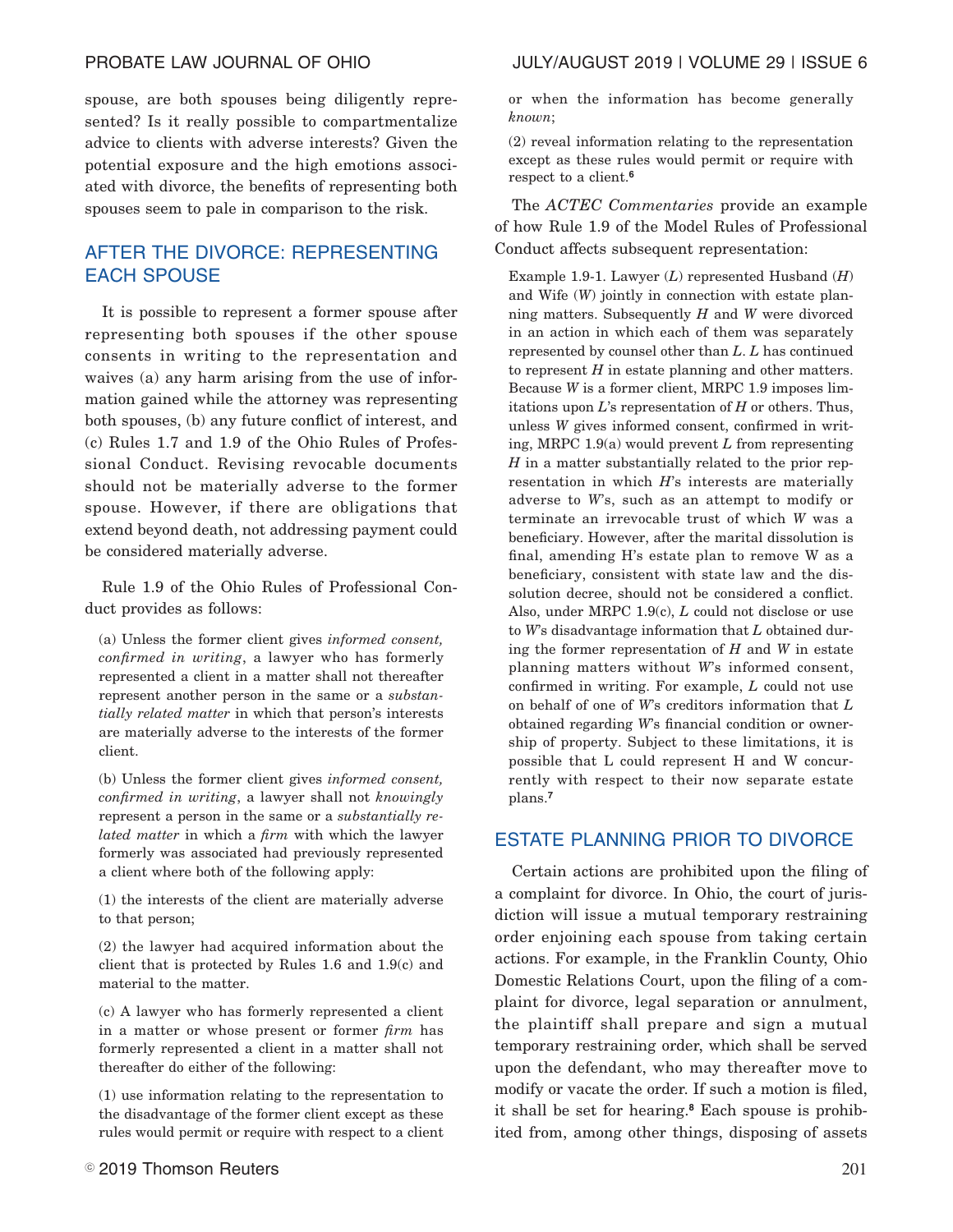of either spouse, including real and/or personal property, household furniture, furnishing and automobiles; directly or indirectly changing beneficiaries, borrowing from, terminating or reducing insurance policies on the life of either spouse; and withdrawing, transferring ownership of, spending or disposing of bank accounts, brokerage accounts, pension plans, stocks or bonds.**<sup>9</sup>** Accordingly, prior to the filing for divorce, a client should consider terminating joint tenancies, changing IRA and life insurance beneficiary designations, designating new fiduciaries and revising her estate plan. However, when representing both spouses, you cannot assist one spouse with the transfer of assets or changing of beneficiary designations in anticipation of divorce. Even when only representing one spouse, you should not assist a client who is contemplating a divorce or in the middle of divorce proceeding to transfer marital property without first seeking advice from the client's divorce attorney.

Often when representing spouses, the attorney recommends transferring an asset from one spouse to another as part of the estate planning process: Is that a gift? Most premarital agreements allow for gifts between spouses and may provide that assets transferred between spouses are, in fact, gifts that are recharacterized as the separate property of the donee-spouse. If assets are transferred for tax planning purposes (e.g., maximizing the use of the generation-skipping transfer tax credit) or for asset protection (e.g., transferring assets away from a spouse in a litigation-prone profession), are those transfers gifts that will be considered the separate property of the donee? Because you never know if or when spouses will terminate their marriage, it is important to document in writing the reasons behind each recommendation to transfer assets between spouses.

# ESTATE PLANNING AND RELATED ISSUES DURING DIVORCE

A. THE FILING OF AN ACTION FOR DIVORCE, DISSOLUTION, ANNULMENT OR LEGAL SEPARATION AFFECTS FINANCIAL POWERS OF ATTORNEY AND HEALTH CARE DIRECTIVES.

Pursuant to Section 1337.03(B)(3) of the Ohio

Revised Code, an agent's authority under a power of attorney terminates when "[a]n action is filed for the divorce, dissolution, or annulment of the agent's marriage to the principal or their legal separation, unless the power of attorney otherwise provides. . .."**<sup>10</sup>** If a client has not named an alternate health care agent and, as a result of Section 1337.03(B)(3) of the Ohio Revised Code, no agent is appointed, Section 2133.08 would give the client's spouse the priority behind a guardian to consent to withhold or withdraw life-sustaining treatment.**<sup>11</sup>** Therefore, it is important for a divorcing spouse to execute new financial and health care directives as soon as possible following the filing of an action terminating the marriage or for legal separation.

# B. THE SETTLEMENT OR SEPARATION AGREEMENT MAY HAVE ADVERSE INCOME, GIFT, AND ESTATE TAX CONSEQUENCES.

The proposed settlement or separation agreement could benefit from a review by an estate planning attorney. Often, income, gift, and estate tax consequences are not addressed during negotiation. Consider, for example, potential gifts made by or between divorcing spouses. Pursuant to Section 2513(a)(1) of the Internal Revenue Code of 1986, as amended, gifts may be split in the year of a divorce, provided the gifts are made prior to the termination of the marriage and neither party remarries during the year.**<sup>12</sup>** If a transfer is incident to the divorce, and pursuant to a written agreement entered into before the end of the marriage, the transfer will not be a gift as long as the divorce occurs within three years beginning on the date one year before the agreement and either of the following is satisfied: (i) the transfer is between former spouses in settlement of marital or property rights; or (ii) the transfer provides a reasonable allowance for the support of children of the former marriage.**<sup>13</sup>**

With respect to income, the Tax Cuts and Jobs Act of 2017**<sup>14</sup>** ("2017 Tax Act") significantly affected the income tax treatment of spousal support. Prior to the 2017 Tax Act, spousal support payments were includable in the income of the recipient and deductible by the payor. For settlement agreements signed after December 31, 2018, spousal support payments are not income of the recipient or deduct-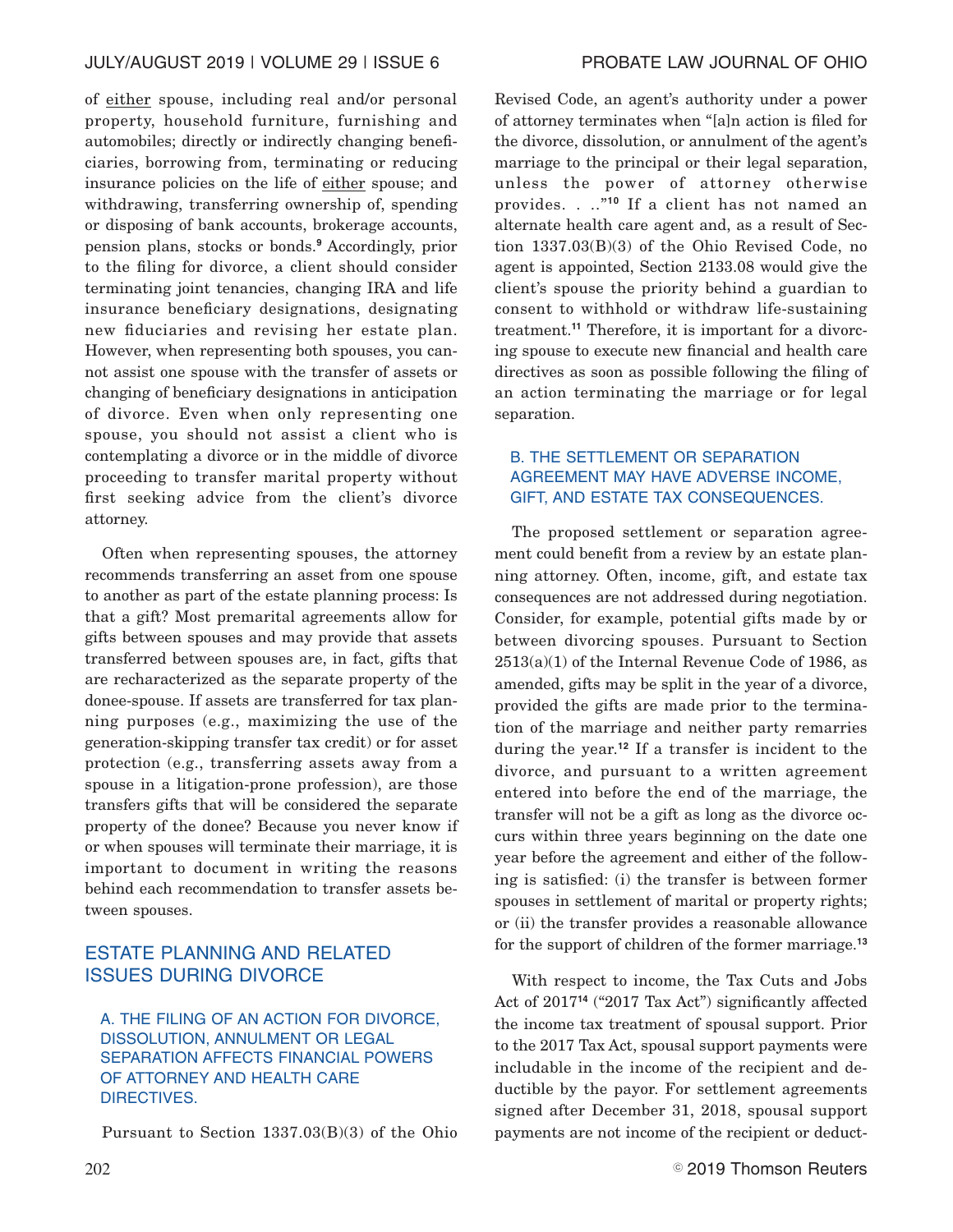ible by the payor. Unlike other tax law changes under the 2017 Tax Act that are scheduled to sunset on December 31, 2025, the taxation of spousal support payments is permanent. The change may have an impact on how settlement agreements are structured.

Income tax changes under the 2017 Tax Act, may also make a spousal support trust more popular. A spousal support trust is an irrevocable trust to which the payor transfers property after the divorce in lieu of making payments directly to the recipient. The transfer of the assets is not a gift if made pursuant to a settlement agreement within the proper time period after the termination of the marriage. The income from the trust is excluded from the payor-spouse's income, which effectively restores the deductibility eliminated by the 2017 Tax Act. The recipient-spouse includes income she receives, with the trust paying tax on any excess income. At the recipient-spouse's death, the trust assets may revert to the payor-spouse.

Premarital agreements signed prior to the effective date of the 2017 Tax Act are not grandfathered. If a premarital agreement signed before the 2017 Tax Act requires the payment of spousal support, payments will not be deductible to the payorspouse. For couples in states like Ohio that do not recognize postnuptial agreements, the 2017 Tax Act could significantly affect the financial arrangement of divorcing couples who intended something completely different when they negotiated their premarital agreements.

The 2017 Tax Act also affects the taxation of certain grantor trusts. Under certain circumstances, a grantor of a trust may be treated as a substantial owner of a trust for income tax purposes, which results in all items of income, gain or loss to be reported to the grantor and not to the trust or the trust beneficiaries.**<sup>15</sup>** Prior to the 2017 Tax Act, Internal Revenue Code Section 682 provided that, after a divorce, income paid to an exspouse from a grantor trust would be taxed to the ex-spouse and not to the grantor of the trust. However, Internal Revenue Code Section 682 was repealed as part of the 2017 Tax Act. Now, after a divorce, the grantor of a grantor trust continues to pay income tax on the trust income, even though the divorced spouse receives that income.

# PROBATE LAW JOURNAL OF OHIO JULY/AUGUST 2019 | VOLUME 29 | ISSUE 6

Consider the effect of the repeal of Section 682 on certain trusts used in estate tax planning. A lifetime qualified terminable interest property ("QTIP") trust qualifies for the marital deduction when funded if all income from the trust will be distributed to the spouse of the grantor during such spouse's lifetime.**<sup>16</sup>** In order to qualify for the marital deduction, termination of the marriage cannot affect a spouse's income interest. If a lifetime QTIP is drafted as a grantor trust, the repeal of Section 682 means the divorced grantor spouse will pay income tax on the income distributed to her exspouse.

Similarly, a spousal lifetime access trust ("SLAT") may be drafted as a grantor trust. If there is a divorce, grantor continues to pay income tax on the SLAT income, even if it is distributed to the exspouse. Unlike a lifetime QTIP trust, however, a SLAT may provide that divorce terminates an exspouse's income interest.

Income generated from trusts may be considered when determining spousal support. Even though a trust would otherwise be separate property for property division purposes, an Ohio court may nevertheless take it into account when awarding spousal support. Section  $3105.18(c)(1)$  of the Ohio Revised Code states that, "[i]n determining whether spousal support is appropriate or reasonable, and in determining the nature, amount, and terms of payment, and duration of spousal support,. . .the court shall consider. . .[t]he income of the parties, from all sources. . .."**<sup>17</sup>** If a client has an expectation of entitlement to either income or principal from a trust, a judge may consider it when determining spousal support. Such a review should be considered when planning for the descendants of clients. If asset protection or wealth preservation is a client's primary goal, consider eliminating the absolute right to income and/or principal, even subject to standards, upon divorce.

Divorce may disqualify a qualified personal residence trust ("QPRT"). In many cases, estate planning documents or state law address a spouse's continuing interest in a trust on divorce. However, Internal Revenue Code Section 2702 and the applicable regulations thereunder do not authorize the inclusion of divorce provisions in a QPRT agree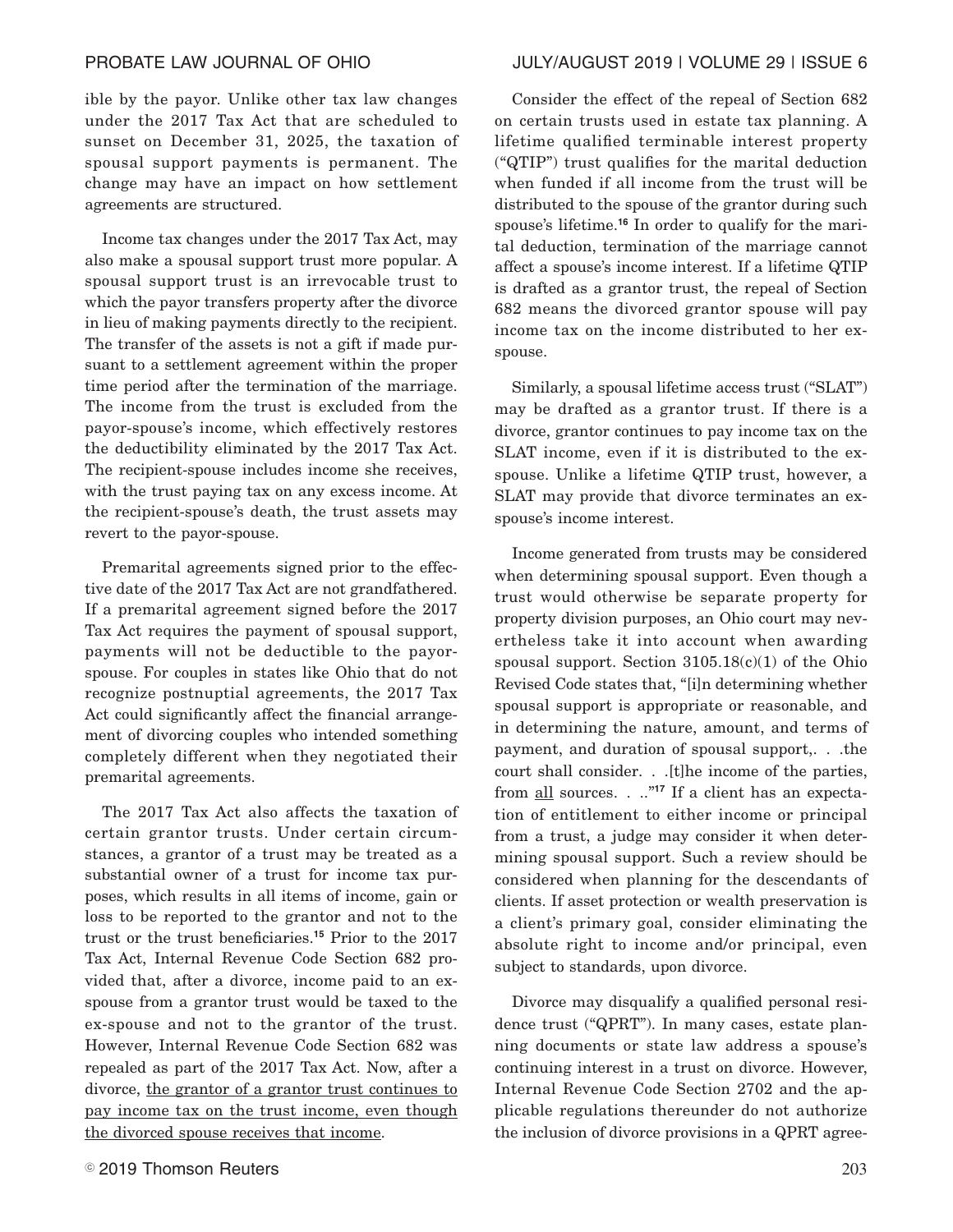ment that would allow the grantor the option to remain in the residence or give up the home as part of the divorce settlement. "Often, prior to a couple becoming divorced, one of the parties elects to move out of the primary residence. Depending on whether that person is the grantor of the QPRT, a series of consequences related to the ultimate success or failure of the previously established QPRT may inadvertently have been put into motion."**<sup>18</sup>**

On separation, do you have a valid QPRT? A residence is "held for use as a personal residence" as long as it is not occupied by one other than the spouse or dependent of the grantor ("third party").**<sup>19</sup>** As long as the grantor-spouse has the legal right to return to the residence and it is not occupied by a third party, the QPRT is a valid QPRT during separation. However, a separation agreement addressing the rights of the grantor-spouse in the QPRT may affect the validity of the QPRT. If the grantor is required to vacate the residence, sell the residence or permit someone other than the grantor's spouse and/or dependents to live in the residence, the cessation date of the QPRT is triggered. If the grantor of the QPRT has no legal right to return to the residence, the QPRT converts to a grantor retained annuity trust ("GRAT"). The annuity payments could be made with in-kind transfers or the QPRT residence may be sold.

Another option may be to rent the residence to a third party or to the ex-spouse in order to fund the annuity payments. If the ex-spouse wishes to remain in the QPRT residence but is not the grantor, she may pay rent as part of the overall settlement agreement.

If a sale is required by the settlement agreement, it may be beneficial as part of the settlement agreement if the grantor is permitted to remain in the residence until it sells to avoid in-kind payments or a fire sale to make GRAT payments.

# C. THE SETTLEMENT AGREEMENT SHOULD TAKE INTO ACCOUNT TRUSTS THAT DO NOT OR CANNOT TERMINATE AS A RESULT OF DIVORCE.

Certain trust interests are not automatically terminated on divorce. Pursuant to section 5815.31 of the Ohio Revised Code:

[u]nless the trust or separation agreement provides otherwise, if, after executing a trust in which the grantor reserves to self a power to alter, amend, revoke, or terminate the provisions of the trust, a grantor is divorced, obtains a dissolution of marriage, has the grantor's marriage annulled, or, upon actual separation from the grantor's spouse, enters into a separation agreement pursuant to which the parties intend to fully and finally settle their prospective property rights in the property of the other, whether by expected inheritance or otherwise, the spouse or former spouse of the grantor shall be deemed to have predeceased the grantor, and any provision in the trust conferring any beneficial interest or a general or special power of appointment on the spouse or former spouse or nominating the spouse or former spouse as trustee or trust advisor shall be revoked. If the grantor remarries the grantor's former spouse or if the separation agreement is terminated, the spouse shall not be deemed to have predeceased the grantor, and any provision in the trust conferring any beneficial interest or a general or special power of appointment on the spouse or former spouse or nominating the spouse or former spouse as trustee or trust advisor shall not be revoked.**<sup>20</sup>**

Section 5815.31 of the Ohio Revised Code does not apply to a trust in which the grantor does not reserve the power to alter, amend, revoke, or terminate the trust, which would include irrevocable life insurance trusts, spousal lifetime access trusts, lifetime QTIP trusts, GRAT with a back-end marital trust, etc.

In certain trust agreements, a provision terminating a spouse's interest on divorce may be included. If it is impossible to address divorce in a trust agreement because of marital deduction requirements or split-interest trust qualifications, or if divorce is simply not addressed in an irrevocable trust agreement, the settlement agreement should take the continuing beneficial interests into account when dividing assets or determining spousal support.

# PLANNING AFTER DIVORCE

# A. PREPARE NEW REVOCABLE DOCUMENTS.

Even though Section 5815.31 of the Ohio Revised Code treats an ex-spouse as having predeceased the grantor for purposes of a revocable trust,**<sup>21</sup>** restate the trust. Despite Sections 2107.33(B) and (C) treating an ex-spouse as having predeceased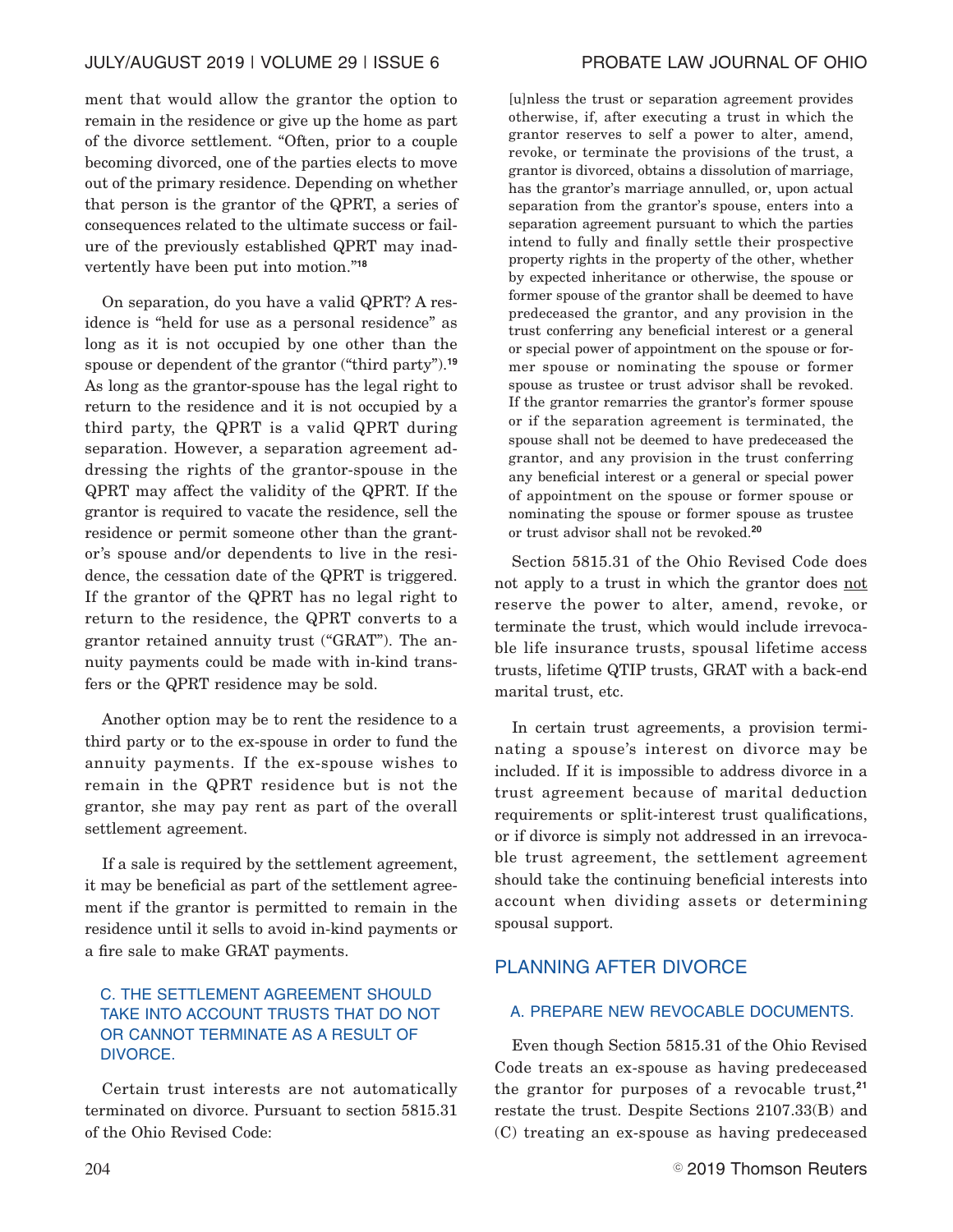# PROBATE LAW JOURNAL OF OHIO JULY/AUGUST 2019 | VOLUME 29 | ISSUE 6

the testator for purposes of a will,**<sup>22</sup>** prepare a new will. Prepare new financial and health care powers of attorney if alternates agents were not identified in powers executed prior to the filing of an action for divorce or legal separation.

# B. ENSURE CONSISTENCY AMONG THE DIVORCE DECREE, SETTLEMENT AGREEMENT, AND THE POST-DIVORCE ESTATE PLAN.

Review the obligations under the divorce decree and settlement agreement to ensure the client's estate plan takes into account those obligations. While a surviving ex-spouse is a creditor of the deceased spouse with respect to outstanding postdivorce obligations, requiring the ex-spouse to file a complaint to enforce a judgment is an unnecessary expense that can easily be avoided by requiring an executor or trustee to fulfill the decedent's obligations to the ex-spouse.

### C. UPDATE BENEFICIARY DESIGNATIONS.

Section 5815.33(B)(1) of the Ohio Revised Code provides as follows on divorce, dissolution or annulment:**<sup>23</sup>**

Unless the designation of beneficiary or the judgment or decree granting the divorce, dissolution of marriage, or annulment specifically provides otherwise, and subject to division  $(B)(2)$  of this section, if a spouse designates the other spouse as a beneficiary or if another person having the right to designate a beneficiary on behalf of the spouse designates the other spouse as a beneficiary, and if, after either type of designation, the spouse who made the designation or on whose behalf the designation was made, is divorced from the other spouse, obtains a dissolution of marriage, or has the marriage to the other spouse annulled, then the other spouse shall be deemed to have predeceased the spouse who made the designation or on whose behalf the designation was made, and the designation of the other spouse as a beneficiary is revoked as a result of the divorce, dissolution of marriage, or annulment. **<sup>24</sup>**

A "beneficiary" is defined as "a beneficiary of a life insurance policy, an annuity, a payable on death account, an individual retirement plan, an employer death benefit plan, or another right to death benefits arising under a contract."**<sup>25</sup>**

In *Egelhoff v Egelhoff*, **<sup>26</sup>** the U.S. Supreme Court

held that a state of Washington statute providing that the designation of a spouse as the beneficiary of nonprobate assets was revoked upon divorce was preempted by the ERISA requirement that plan fiduciaries shall administer ERISA plans in accordance with the documents governing the plan. Because the plan documents listed the ex-wife of the decedent as the plan beneficiary, the ex-wife was entitled to the plan benefits. In *Kennedy v. Plan Administrator for Dupont Savings and Investment Plan*, **<sup>27</sup>** the divorce decree ordered that the exwife was divested of all claims to her ex-husband's pension plan. The ex-husband did not change the beneficiary by the time of his death. The U.S. Supreme Court held that, absent a valid qualified domestic relations order, the plan administrator must follow the beneficiary designation form in effect at the date of the decedent's death. However, the Court by footnote did not express an opinion as to whether the decedent's estate could have brought an action to recover the plan proceeds after the benefits were distributed to the ex-wife.**<sup>28</sup>**

The Sixth Circuit Court of Appeals in *Central States, Southeast & Southwest Areas Pension Fund v. Howell*, **<sup>29</sup>** held that a court has the discretion under the doctrine of equity to impose a constructive trust on ERISA plan benefits in accordance with state law. Similarly, in *Crites v. Anthem Life Insurance Co*., **<sup>30</sup>** the decedent and his ex-spouse entered into a separation agreement adopted by the trial court whereby each party released rights as a beneficiary to the other party's life insurance. The decedent did not change the beneficiary designation on an employer-sponsored life insurance policy governed by ERISA. As of the date of his death, decedent's ex-wife was the primary beneficiary and his children were the contingent beneficiaries. The Third District Court of Appeals held that there was no question the ex-spouse was the named beneficiary and, per *Egelhoff*, the policy proceeds should not be paid to the ex-spouse and not directly to the contingent beneficiaries.**<sup>31</sup>** It further held that the trial court did not err in imposing a constructive trust on the proceeds for the benefit of decedent's children.**<sup>32</sup>**

However, in *Aetna Life Ins. Co. v. Schilling*, **<sup>33</sup>** the Ohio Supreme Court held that Section 1339.63 of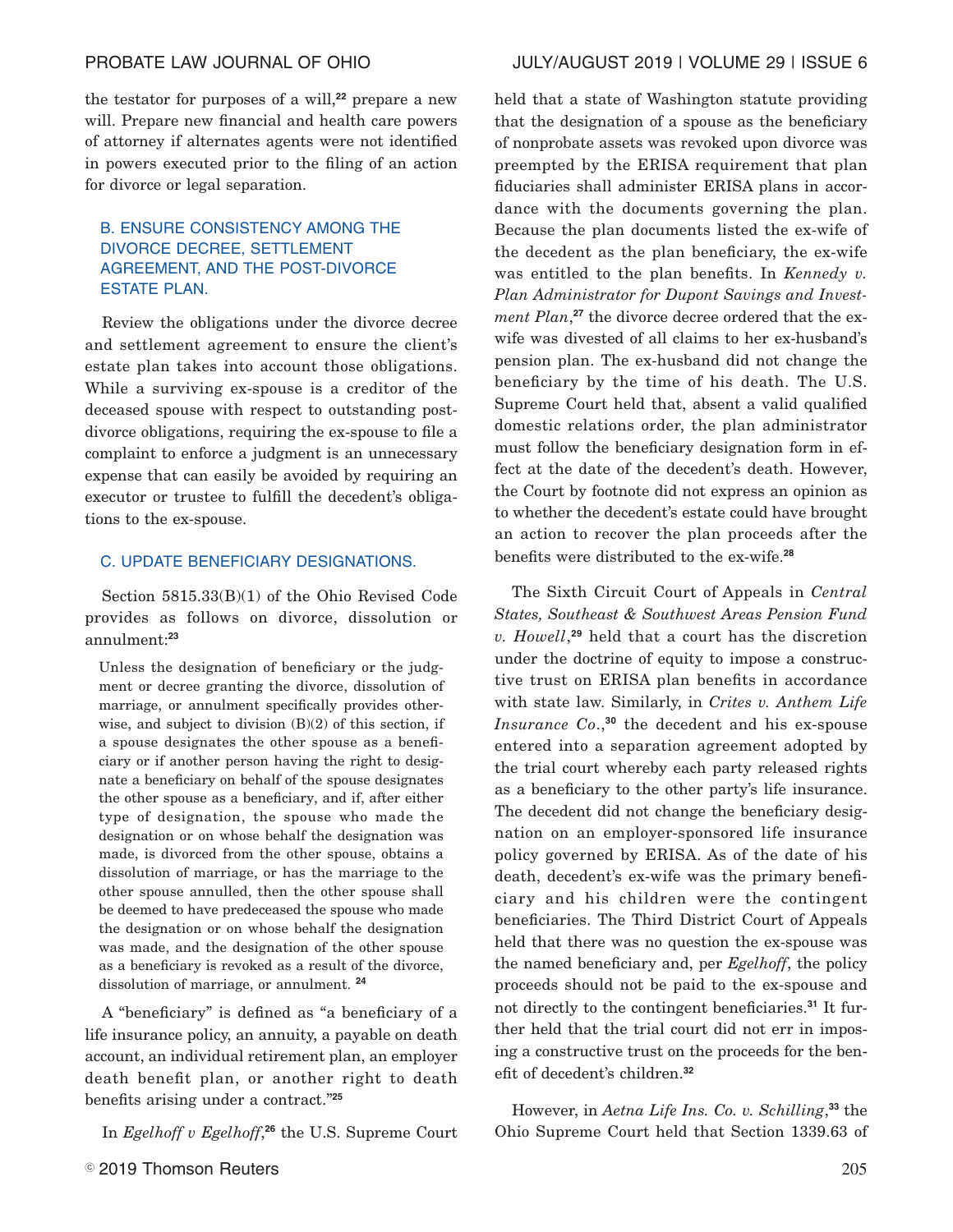the Ohio Revised Code, amended by and renumbered as Section 5815.33, did not apply to a certain life insurance policy. Section 1339.63 became effective on May 31, 1990, 20 days before the decedentinsured's death. The beneficiary of the decedent's 1975 life insurance policy was his wife, from whom he was divorced in 1977. The Ohio Supreme Court held that Section 1339.63, as applied to contracts entered into before the effective date of the statute, violates Section 28, Article II of the Ohio Constitution.**<sup>34</sup>**

Rather than relying on state law, which may not result in the intended distributions in all cases, it is best to proactively review all beneficiary designations immediately upon the termination of the marriage or legal separation.

### D. PLAN FOR MINOR CHILDREN.

If assets could pass to minor children, is it appropriate for the surviving parent who is the exspouse of the decedent to have any involvement in the management and/or of assets for the minor children? Should the ex-spouse as guardian for minor children have any right to act on behalf of the children? For example, should the ex-spouse as guardian have the right to remove the trustee of a trust?

# E. USE AN OHIO LEGACY TRUST IN LIEU OF A PREMARITAL AGREEMENT FOR FUTURE MARRIAGE(S).

Chapter 5816 of the Ohio Revised Code establishes the Ohio Legacy Trust, which is an irrevocable trust with at least one qualified trustee, is governed by Ohio law, and has a spendthrift provision applicable to the interests of any beneficiary in the trust property, including any interests of a transferor in the trust property.**<sup>35</sup>** A qualified trustee is a person who is not a transferor and, if a natural person, is an Ohio resident, or, if a corporation, is authorized to administer Ohio trusts.**<sup>36</sup>** In addition, some or all of the trust property must be in the custody of the qualified trustee in Ohio, the qualified trustee must maintain records in Ohio, and the qualified trustee must arrange for the preparation of income tax returns.**<sup>37</sup>**

Section 5816.05 of the Ohio Revised Code includes permissible rights of the grantor, including

the power to veto a distribution, the reservation of an income interest, a lifetime or testamentary limited power of appointment, the right to receive principal in the discretion of the trustee, a 5x5 principal withdrawal right, the power to remove and replace a trustee or trust advisor, the power to use trust property, the ability in the trustee's discretion to receive reimbursement for income taxes, and the power to veto distributions.**<sup>38</sup>** The transfer to an Ohio Legacy Trust cannot make the grantor insolvent and creditor protection is not afforded to current creditors, to avoid child support or to avoid spousal support for transfers made after a marriage. Pursuant to Section 5816.13:

[n]o beneficiary or other person shall be considered to have a property interest in any property of a legacy trust to the extent that the distribution of that property is subject to the discretion of one or more qualified trustees or advisors, either acting alone or in conjunction with any other person, including any person authorized to veto any distributions from the legacy trust.**<sup>39</sup>**

Accordingly, assets held in an Ohio Legacy Trust are not subject to division if the marriage terminates and the trust was funded prior to the marriage. As a result, the Ohio Legacy Trust can serve the same purpose as a premarital agreement without any involvement by the prospective spouse, including what some clients feel are uncomfortable conversations regarding finances.

While assets transferred to an Ohio Legacy Trust prior to divorce are not be subject to division on divorce and a claim may not be made against the trust assets for the payment of spousal support, a domestic relations court may consider the grantor's absolute right to income or principal when awarding spousal support. If retention of income is important to the grantor and the income generated is significant enough to be a factor in determining spousal support, consider at least subjecting the distributions to an ascertainable standard or, upon divorce, the agreement could provide that the grantor's right to income and/or a 5x5 withdrawal right terminates.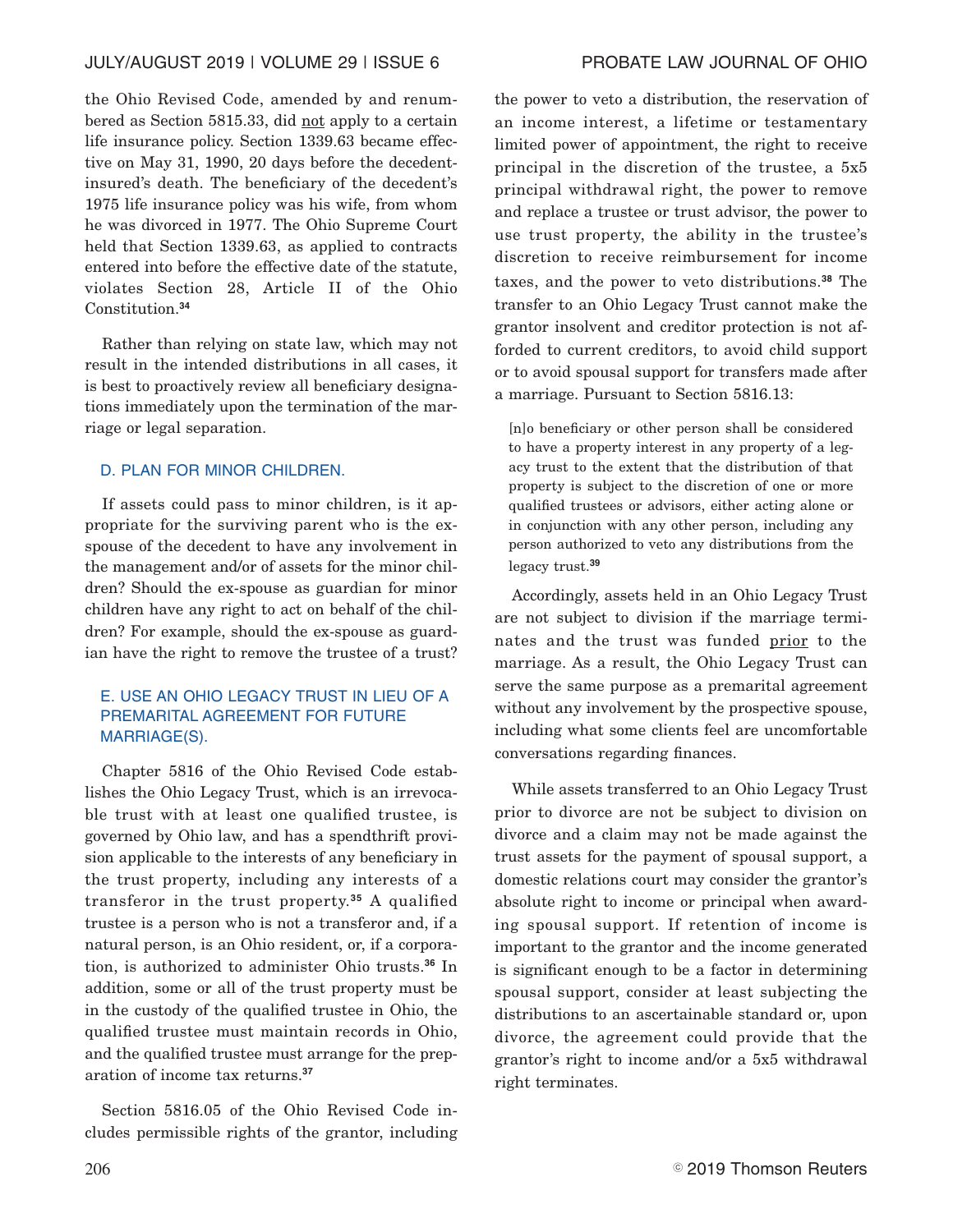# F. USE LESSONS LEARNED DURING THE DIVORCE WHEN PLANNING AFTER THE DIVORCE.

For post-divorce planning, take into account the following:

- E What is a spouse's income on divorce may take into account beneficial interests regardless of whether those assets are separate or marital property.
- The flexibility we give a spouse over trust property may cause that property to be considered the spouse's by a domestic relations court.
- To the extent possible, plan for divorce or legal separation in irrevocable documents.
- E If conflicts cannot be waived or ethical concerns prohibit you from advising a client during settlement negotiations, recommend that an estate planning attorney review the settlement agreement for income, gift and estate tax issues.
- While a divorced spouse is treated as having predeceased her former spouse under Ohio Revised Code sections 5815.31 and 2107.33(c), her relatives are not. Many "ultimate disaster" clauses in trust agreements distribute ½ of trust assets to the heirs of a spouse under the statute of descent and distribution. Draft to contemplate divorce and address the classes of people who are treated as having predeceased the grantor upon divorce.

# **ENDNOTES:**

**<sup>1</sup>**Ohio R. Prof. Cond. 1.6(a).

**<sup>2</sup>**ACTEC Commentaries, 5th Ed., 102-03 (2016).

**<sup>3</sup>**ACTEC Engagement Letters: A Guide for Practitioners, 3rd Ed., 11-12 (2017).

**<sup>4</sup>**ACTEC Engagement Letters: A Guide for Practitioners, 3rd Ed., 12 (2017).

**<sup>5</sup>**Ohio R. Prof. Cond. Rule 1.7.

**<sup>6</sup>**Ohio R. Prof. Cond. Rule 1.9.

**<sup>7</sup>**ACTEC Commentaries, 5th Ed., 139-40 (2016).

**<sup>8</sup>**Franklin Cty. Dom. Ct. R. 43(A).

**<sup>9</sup>**Franklin Cty. Dom. Ct. R. 43(C).

**<sup>10</sup>**RC 1337.03(B)(3) (emphasis added).

# PROBATE LAW JOURNAL OF OHIO JULY/AUGUST 2019 | VOLUME 29 | ISSUE 6

**<sup>11</sup>**RC 2133.08.

**<sup>12</sup>**I.R.C. 2513(a)(1).

**<sup>13</sup>**I.R.C. 2516.

**<sup>14</sup>**Tax Cuts and Jobs Act of 2017, Pub.L. 115-97.

**<sup>15</sup>**26 U.S. Code Subpart E.

**<sup>16</sup>**I.R.C. 2056(b)(7).

**<sup>17</sup>**RC 3105.18(c)(1).

**<sup>18</sup>**Craig M. Stephens and Elizabeth H. Hutchins, *Who Gets Hurt in Divorce? The Kids and the QPRT: A Practical Guide to Problems with Divorce and QPRTs*, 26th Annual Southern Region ACTEC Meeting 3-4 (2012).

**<sup>19</sup>**Treas. Reg. 25.2702-5(c)(7)(i).

**<sup>20</sup>**RC 5815.31 (emphasis added).

**<sup>21</sup>**RC 5815.31.

**<sup>22</sup>**RC 2107.33(B) and 2107.33(C).

**<sup>23</sup>**Note RC 5815.33(B)(1) does not apply to legal separation.

**<sup>24</sup>**RC 5815.33(B)(1).

**<sup>25</sup>**RC 5815(A)(1).

**<sup>26</sup>***Egelhoff v. Egelhoff ex rel. Breiner*, 532 U.S. 141, 121 S. Ct. 1322, 149 L. Ed. 2d 264, 25 Employee Benefits Cas. (BNA) 2089 (2001).

**<sup>27</sup>***Kennedy v. Plan Adm'r for DuPont Sav. and Inv. Plan*, 555 U.S. 285, 129 S. Ct. 865, 172 L. Ed. 2d 662, 45 Employee Benefits Cas. (BNA) 2249, 2009-1 U.S. Tax Cas. (CCH) P 50383 (2009).

**<sup>28</sup>***Kennedy,* 555 U.S. at 299-300, fn. 10.

**<sup>29</sup>***Central States, Southeast & Southwest Areas Pension Fund v. Howell*, 227 F.3d 672, 679, 25 Employee Benefits Cas. (BNA) 1015, 2000 FED App. 0336P (6th Cir. 2000).

**<sup>30</sup>***Crites v. Anthem Life Ins. Co.*, 2014-Ohio-1682, 58 Employee Benefits Cas. (BNA) 1231, 2014 WL 1572364 (Ohio Ct. App. 3d Dist. Defiance County 2014).

**<sup>31</sup>***Crites*, 2014-Ohio-1682, ¶ 14.

**<sup>32</sup>***Crites*, 2014-Ohio-1682, ¶ ¶ 14-15. Consider also *Smoot v. Smoot*, 2015-1 U.S. Tax Cas. (CCH) P 60688, 115 A.F.T.R.2d 2015-1485, 2015 WL 2340822 (S.D. Ga. 2015), in which the decedent's ex-wife was the beneficiary of deferred compensation, an IRA, a 401(k) plan and an annuity. The estate sought recovery of estate taxes attributable to the assets received by the ex-wife as a result of the decedent's death. The decedent's will required contribution for such estate taxes. However, pursuant to Georgia law, "[a]ll provisions of a will made prior to a testator's final divorce. . .in which no provision is made in contemplation of such event shall take effect as if the former spouse had predeceased the testator. . .." Ga. Code. Ann. § 53-4-49. The United States District Court for the Southern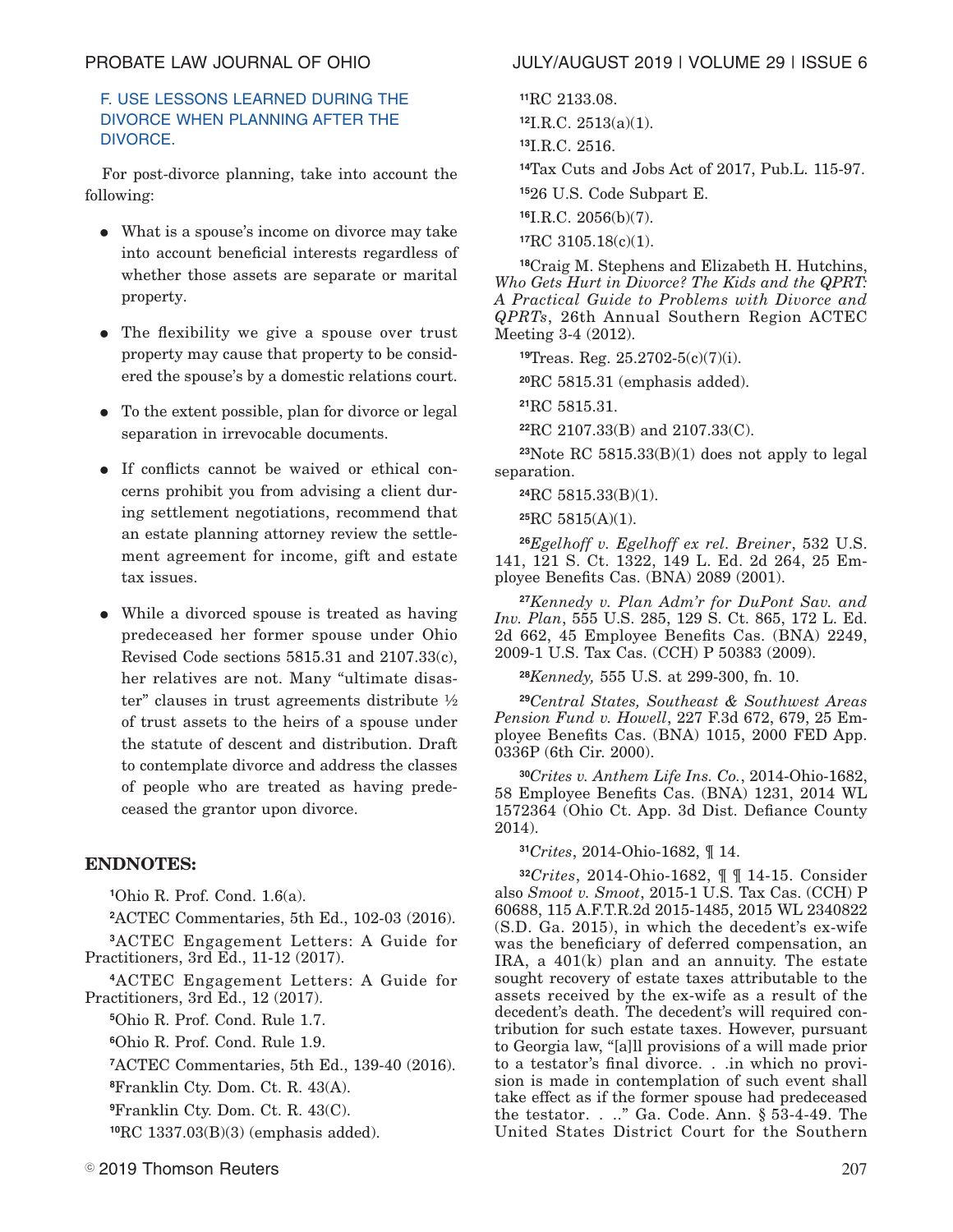District of Georgia, Brunswick Division, held that because the Georgia Code is unambiguous, the decedent's estate had no right of estate tax recovery from decedent's ex-wife as to assets she received other than life insurance proceeds.

**<sup>33</sup>***Aetna Life Ins. Co. v. Schilling*, 67 Ohio St. 3d 164, 1993-Ohio-231, 616 N.E.2d 893 (1993) (rejected by, *In Re: Proceeds of Jackson National Life Insurance Company*, 2016 WL 6806359 (M.D. Fla. 2016)).

**<sup>34</sup>***Aetna*, 67 Ohio St. 3d at 168. See also *In re Estate of Holycross*, 112 Ohio St. 3d 203, 2007- Ohio-1, 858 N.E.2d 805 (2007).

RC Chap. 5816. RC 5816.02(S). RC 5816.02(S). RC 5816.05. RC 5816.13.

# **TOP 10 ASSET PROTECTION MISTAKES ESTATE PLANNERS MAKE<sup>1</sup>**

*By Brian C. Layman Esq. and Sarah E. Reed, Esq.*

*Layman Law Group, LLC*

*Canton, Ohio*

*Mr. Layman is a Member of PLJO Editorial Advisory Board*

*Based on presentation by Mr. Layman at the 2019 Ohio ACTEC meeting.*

# 1. INTRODUCTION

Asset protection issues affect many different areas of legal practice, such as corporate law, family law, and bankruptcy law. However, asset protection planning is an often overlooked (or at least underutilized) strategy in the area of trusts and estates. Estate planners who do not at least discuss asset protection with their clients are neglecting an important planning tool. This article will explore 10 asset protection mistakes that are commonly made in estate planning practice, and will provide a basic overview of techniques that can be used to overcome those mistakes.

# 2. MISTAKE #1: NOT DISCUSSING ASSET PROTECTION PLANNING WITH CLIENTS.

**a. Clients are concerned about asset protection.** In general, clients have worked hard to accumulate their assets. They hear horror stories about people losing substantially all of their assets in lawsuits and divorces, and they realize it could happen to anyone.

**i. Divorce rate >50%.** With the national divorce rate hovering around 50%, married clients often worry about the financial risks associated with divorce. They could be required to relinquish a significant portion of their assets in the form of alimony or child support. They dread the possibility of having their assets controlled by an ex-spouse who may use the assets for the benefit of a new spouse and step-children. Clients want to ensure that their assets will be preserved for their own descendants and family members.

**ii. Proliferation of lawsuits.** Clients are well aware of the litigious society around them. From spilled coffee**<sup>2</sup>** to a lost pair of pants,**<sup>3</sup>** people will sue over just about anything. Believing that even the smallest infractions could lead to shocking liability and judgments, clients desire to protect their nest egg from greedy plaintiffs.

**iii. High risk occupations:** Some occupations are riskier than others. Physicians, attorneys, business owners, real estate developers (due to personal guarantees), realtors, and other professionals are frequent targets for lawsuits. In general, individuals in high risk occupations are concerned about losing their hard-earned assets to satisfy a professional judgment or settlement.

**b. Attorney needs to be an advisor; not just take directions.** The role of an estate planner is far greater than simply taking instructions and preparing estate planning documents to match. The prudent estate planner is obligated to consider the whole picture of the client's needs. Many different factors go into developing a well-rounded estate plan. Clients hire lawyers because they don't know what they don't know. They need a trusted advisor to recognize and avoid their potential pitfalls.

<sup>&</sup>lt;sup>1</sup>This article is based on a presentation made at the Ohio Fellow ACTEC meeting in May 2019. The topics, but not the material, are based on a webinar presented by Steve J. Oshins to the Ultimate Estate Planner in 2015.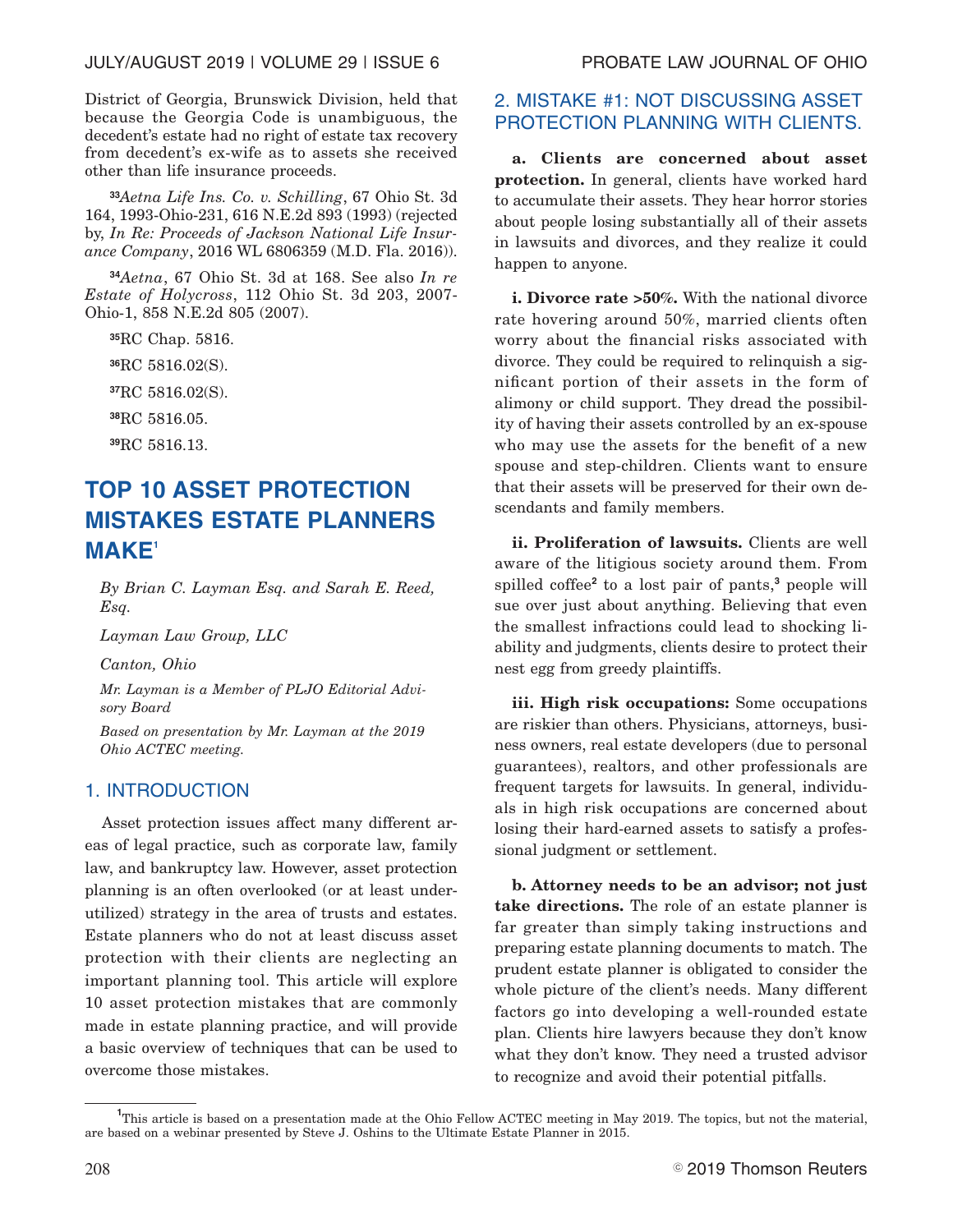**c. Not discussing asset protection planning hurts clients and hurts attorney's business.** Attorneys who fail to discuss or consider asset protection planning are missing out on a tremendous opportunity to bring value to their clients. From a client's perspective, the attorney who drafts a few documents and sends them on their way is easily forgettable. However, the attorney who demonstrates concern for the totality of a client's circumstance will quickly become a trusted advisor. When an attorney exceeds expectations by raising flags and providing advice on significant issues such as asset protection, a more solid relationship is formed with the client. The client will think of that attorney when other legal questions arise in the future, or when their friends and family members ask them for a referral. With estate planning lawyers in abundance, a savvy attorney will distinguish himself by engaging his clients in asset

# 3. MISTAKE #2: NOT USING CHARGING ORDER PROTECTION.

protection conversations.

**a. Charging order protection defined:** "A charging order constitutes a lien on a judgment debtor's transferable interest and requires the limited liability company to pay over to the person to which the charging order was issued any distribution that would otherwise be paid to the judgment debtor."**<sup>4</sup>**

**b. Charging order protection is good but it is not perfect.** While charging order protection offers some assurance to LLC members, it does have its flaws. Its application is somewhat limited because creditors cannot get funds from a charging order until a distribution is made from the LLC. Most creditors would rather settle than place a lien on an entity that may or may not make a distribution. However, creditors are not the only ones who experience limitations under a charging order: the debtor-member cannot access the funds either. Judges frequently issue overly broad charging orders which prohibit distributions not only to the debtor-member, but to the other members as well, even if they are not subject to the charging order. Furthermore, judges often prohibit the debtor-member (and the debtor-member's spouse is also a member) from taking constructive distributions from the LLC in the form of loans, salaries, or other compensation.**<sup>5</sup>**

**c. A charging order is the exclusive remedy against LLC membership interests for judgment creditors in Ohio as provided in O.R.C. § 1705.19.** Ohio's charging order statute specifically prohibits equitable remedies.**<sup>6</sup>** The charging order is a judgment creditor's only remedy against LLC membership interests in Ohio.

**d.When forming new entities, advise clients to use charging order protected entities.**Corporations do not provide charging order protection.**<sup>7</sup>** Consider converting a corporation to a limited liability company to obtain charging order protection. Although limited partnerships and limited liability companies are both protected by Ohio's charging order statute, limited liability companies are now used almost exclusively. Limited partnerships are somewhat outdated and cumbersome, and they require a general partner. Limited liability companies provide more flexibility in terms of structure, taxation, and asset protection.

# 4. MISTAKE #3: USING SINGLE MEMBER LLCS RATHER THAN MULTI-MEMBER LLCS.

**a.Purpose of Charging Order.** The main purpose of a charging order is to protect the interests of non-debtor owners in LLCs and limited partnerships. Without charging order protection, the debtor-member's creditors would be able to obtain voting rights in the entity. The charging order only gives creditors an economic interest, not voting powers. The theory of charging order protection is that it is unfair to require any non-debtor members to have to be in business with the creditors of the debtor-member. This general theory applies to entities with multiple owners. Thus, to take advantage of the charging order protection, clients should be advised to establish multi-member LLCs.

**b.Single-member LLCs can be pierced.** Because charging order protection offers protection over the interests of non-debtor LLC members, courts have consistently held that there is no need for charging order protection in single-member LLCs.**<sup>8</sup>** The theory of protecting other non-debtor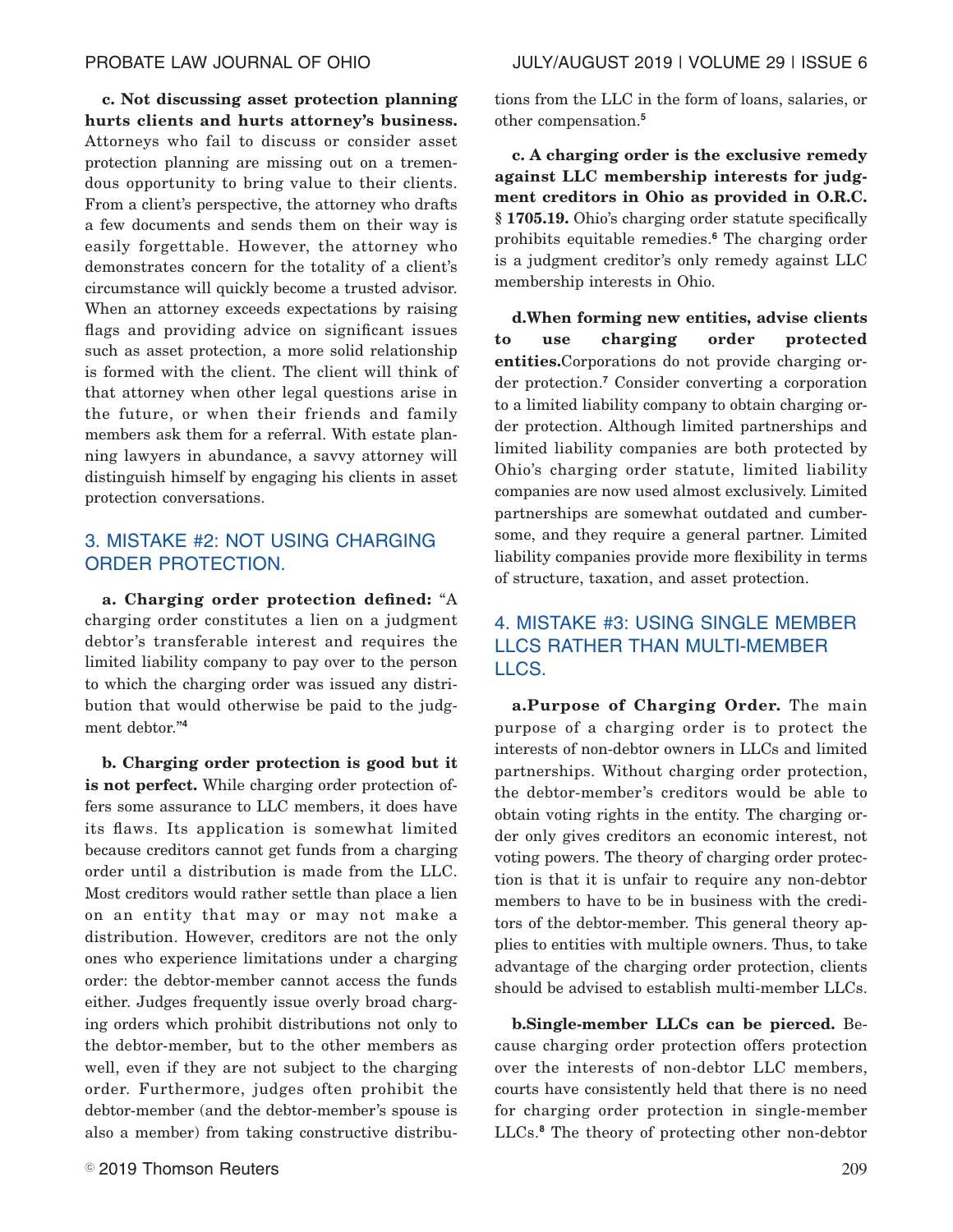members does not exist. Therefore, there is no charging order protection for single member LLCs, because the only interest at stake is the interest of the sole-member debtor.

c. Ohio's legislative exception for single-member LLCs

i. In many states, charging order protection is only offered for multi-member LLCs. However, Ohio's statute allows charging order protection even for single-member LLCs.

## ii. Text of statute:

The provisions of §§ 1705.01 to 1705.52 and § 1705.61 of the Ohio Revised Code apply to all limited liability companies formed under this chapter whether the limited liability company has one or more members or whether it is formed by a filing under § 1705.04 of the Revised Code or by merger, consolidation, or conversion.**<sup>9</sup>**

**d. Only use in states that specifically provide charging order protection to singlemember LLCs.** While there are some exceptions to the multi-member rule, such as Ohio's statute, most states only permit charging order protection for multi-member LLCs. As a general rule, singlemember LLCs do not qualify for charging order protection unless the state's charging order statute specifically includes single-member LLCs.

**i. "All collection is local."<sup>10</sup>** It is likely that if a creditor obtains a judgment against a debtormember, the local court enforcing the judgment or charging order will apply the law of the jurisdiction in which the collection action takes place, *not* the jurisdiction in which the entity was formed.**<sup>11</sup>**

**ii. Do not form a single member Ohio LLC for a non-Ohio client.** Based on the foregoing, non-Ohio clients may not receive Ohio's charging order protection by forming an Ohio LLC. The location of the debtor and the assets will control the creditor's collection process, not the location of the entity's organization.

**iii. Risk: Ohio client moves to or is sued in a jurisdiction that doesn't provide charging order protection to single member LLC.** The risk of establishing a single-member LLC in Ohio is that the Ohio client might later move out of state or might get sued in another jurisdiction which does not provide charging order protection to singlemember LLCs. In order to eliminate this risk, Ohio clients should be advised to establish multi-member LLCs whenever possible.

# 5. MISTAKE #4: FAILING TO USE DOMESTIC ASSET PROTECTION TRUSTS TO PROTECT CLIENTS' ASSETS.**<sup>12</sup>**

**a. Definition:** A Domestic Asset Protection Trust ("DAPT") is a U.S. self-settled irrevocable trust in which the grantor is a permissible beneficiary.

**b. 18 states allow DAPT's.** Eighteen states have adopted DAPT statutes, including Alaska, Delaware, Hawaii, Indiana Michigan, Mississippi, Missouri, Nevada, New Hampshire, Ohio, Oklahoma, Rhode Island, South Dakota, Tennessee, Utah, Virginia, West Virginia, and Wyoming (with Connecticut pending). For an excellent resource that compares 39 of the most important features of the DAPT legislation, see the comparison chart published by ACTEC Fellow David Shaftel.**<sup>13</sup>**

**c. 17 out of 18 states have statutory exception creditors.** In general, creditors are barred from piercing a properly established and administered DAPT. However, some states have created statutory exceptions for certain creditors, such as divorcing spouses and preexisting tort creditors.**<sup>14</sup>** In these states, the exception creditors may gain access to DAPT funds in order to satisfy their claims against the grantor. The Ohio Legacy Trust statute creates exceptions for divorcing spouses and for the payment of spousal or child support.**<sup>15</sup>** Thus, in Ohio, no creditor may pierce a properly established DAPT unless the creditor is a divorcing spouse or is an individual or government agency seeking the collection of spousal or child support from the grantor.

**d. The statute of limitations varies by state.** In each state where DAPT's are permitted, creditors are given a statute of limitations for bringing claims to challenge the grantor's transfer of assets into a DAPT. The statute of limitations varies by state and ranges from 18 months to four years. Ohio has the shortest statute of limitations, at 18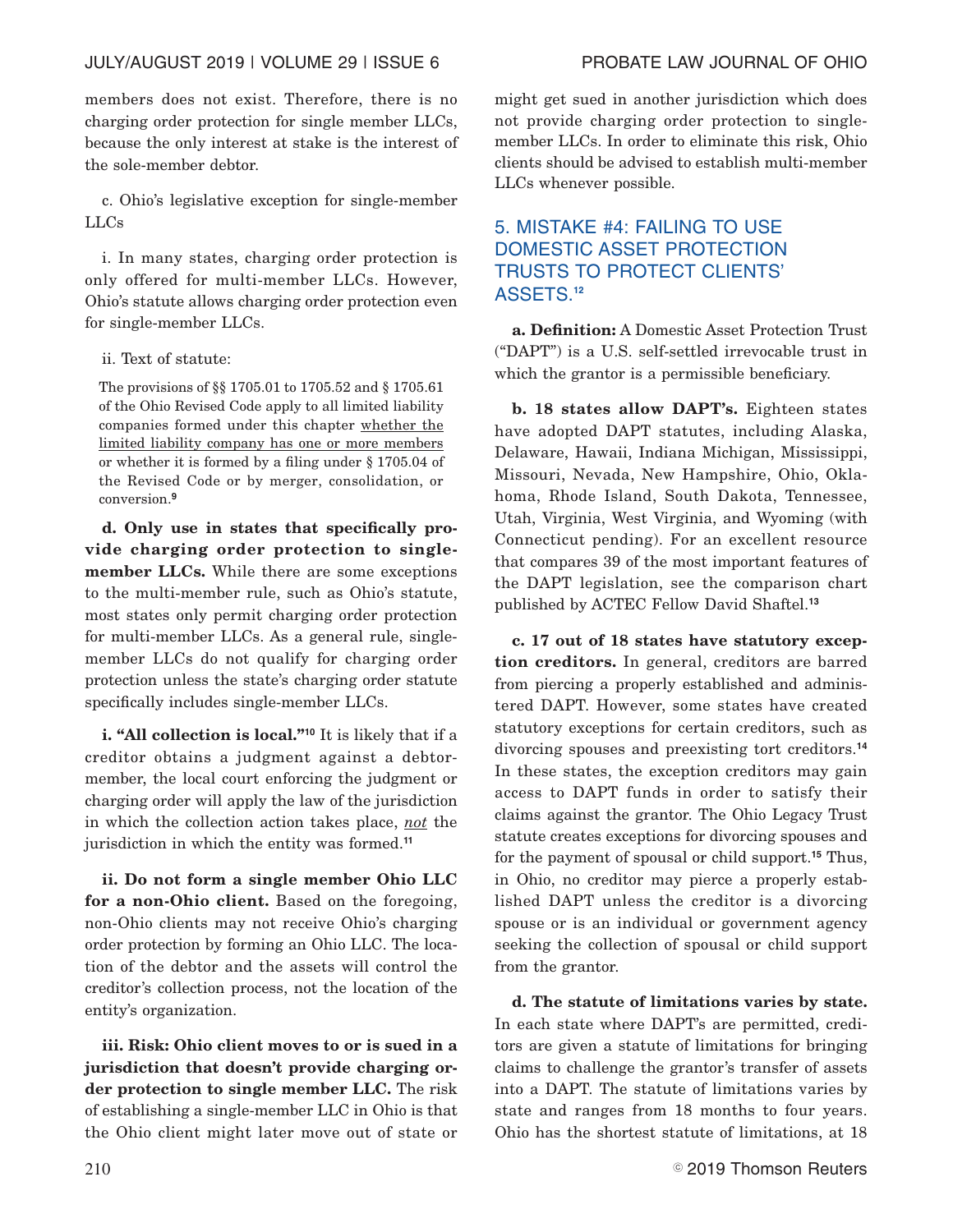months! Indiana, Nevada and Hawaii have a twoyear statute; South Dakota and Utah have a threeyear statute; and all the other DAPT states have a four-year statute of limitations.

**e. Planning for the Ohio client.** Historically, the top four states for asset protection planning have been Nevada, Alaska, South Dakota, and Delaware. With the introduction of its Legacy Trust Act in 2013, Ohio has quickly risen in the national rankings of DAPT statutes. With the shortest statute of limitations and relatively limited exception creditors, Ohio can now easily compete with the top states for asset protection planning. Steve Oshins, a nationally known estate planning attorney, publishes an annual DAPT ranking chart.**<sup>16</sup>** Ohio is currently ranked third, behind only Nevada (no exception creditors or solvency affidavit) and South Dakota (no solvency affidavit). With Ohio's enactment of the Legacy Trust Act, the client conversation regarding DAPT's has become much easier with Ohio clients. Ohioans are no longer forced to look outside of Ohio. Questions remain whether residents of jurisdictions which have not implemented DAPT legislation can enjoy the protection offered when implementing DAPT in another state.

**f. DAPT's are misunderstood and often underutilized.** Many planners do not fully understand the capabilities of DAPT's, and often shy away from using them out of fear they won't work. In our practice, a small segment of my client base are candidates for DAPT planning. No client should be advised that any asset protection planning strategy is bullet-proof. However, most strategies will create additional barriers for a creditor to overcome. The planner's objective should be to put the client in a better position with the asset protection structure than they were without the structure.

# 6. MISTAKE #5: USING STAGGERED DISTRIBUTION TRUSTS.

**a. Definition:** A staggered distribution trust is a trust that makes mandatory distributions to the beneficiaries at staggered ages or grants the beneficiary the right of withdrawal at staggered ages.**<sup>17</sup>**

**b. Typical scenarios:** A staggered distribution pattern that is commonly used by estate planners is to distribute 1/3 of the trust assets when a beneficiary reaches age 25, half the balance at age 30, and the remaining balance to be distributed at age 35. This distribution pattern subjects the trust assets to beneficiary's divorcing spouse and creditors.

**c. Why do so many attorneys use staggered distribution trusts?** Many estate planning attorneys use staggered distribution trusts by default, because most trust forms have staggered distributions built in. Because staggered distribution trusts are so abundant and so widely used, many estate planners do not realize that it is possible to draft a trust to do so much more than what they are currently doing.

**d. Why are staggered distributions a problem?** If a beneficiary is entitled to a mandatory distribution, the beneficiary's creditor can simply wait for the distribution and then attack the beneficiary's funds. If the trustee fails to make a mandatory distribution, the beneficiary's creditor can access the trust regardless of a spendthrift provision.**<sup>18</sup>** If, instead of a mandatory distribution a beneficiary has a power to withdraw, the same result occurs.**<sup>19</sup>**

**e. Alternative:** An alternative to staggered distribution trusts is to draft the trust to continue for the beneficiary's lifetime. Below are options ranging from simplest (and least protective) to more complex (and most protective):

**i. Beneficiary as sole trustee.<sup>20</sup>** When a beneficiary is a trustee with authority over distributions, the beneficiary's creditor can generally compel distributions to the maximum extent that the beneficiary has authority to make distributions. For tax purposes if the beneficiary is the sole trustee, distributions should be limited to an ascertainable standard. If distributions are limited to an ascertainable standard, the beneficiary is treated as if (s)he is not a trustee.**<sup>21</sup>** Some planners have concern that even with the statutory protection provided by Ohio law, a creditor could successfully argue that the beneficiary has "dominion and control" of the trust assets.**<sup>22</sup>** Therefore, the drafting attorney should incorporate a plan of resignation into the trust document if a creditor issues arises.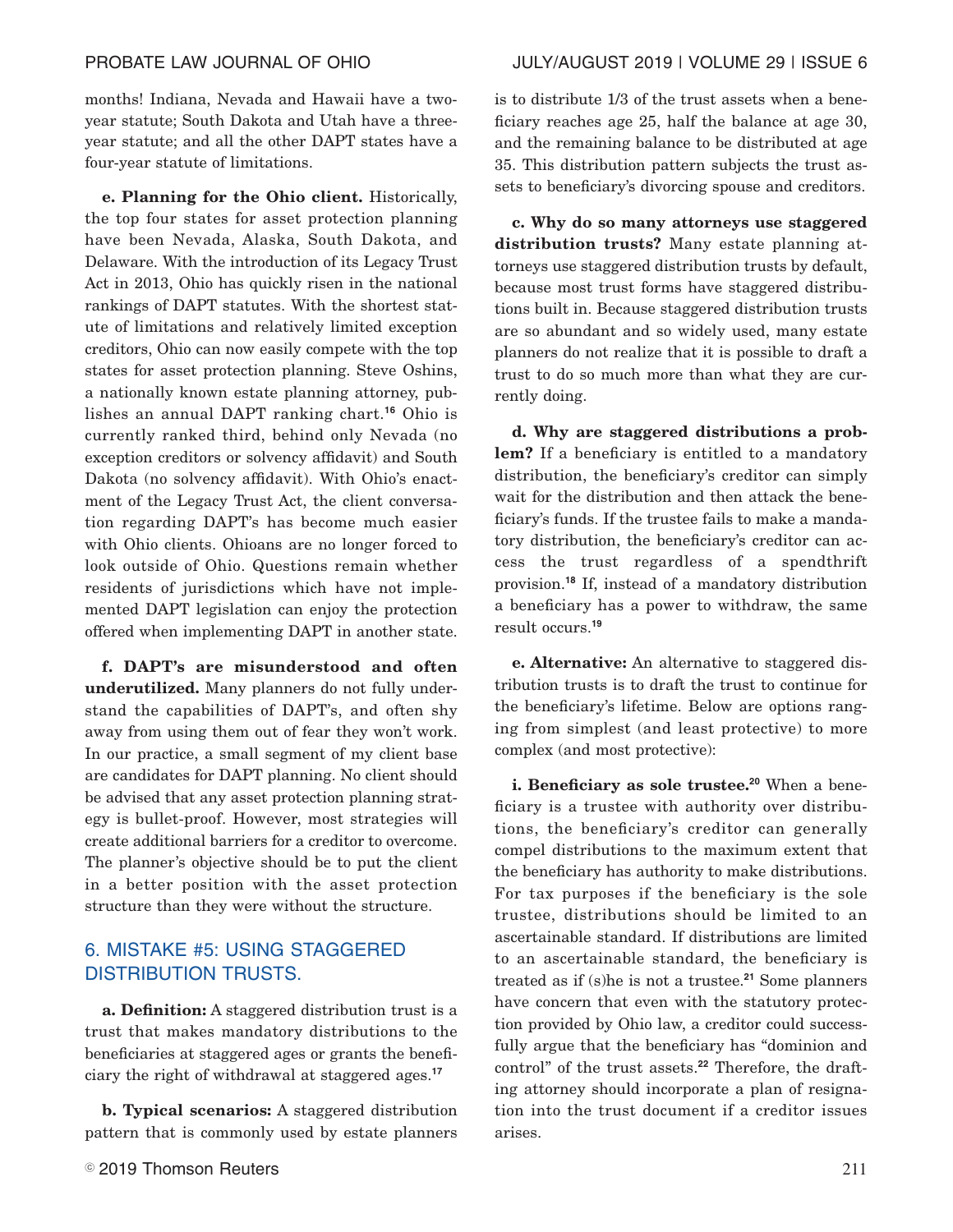# JULY/AUGUST 2019 | VOLUME 29 | ISSUE 6 PROBATE LAW JOURNAL OF OHIO

**ii. Safer Drafting Approach: Appoint a Distribution Trustee**. To avoid the possibility of having a court order a beneficiary serving as trustee from making a distribution to the beneficiary's creditor, the trust could bifurcate the trustee roles. The trust could allow the beneficiary to serve as administrative trustee under Ohio Revised Code § 5815.25 and appoint an independent party to serve as distribution trustee. The Distribution Trustee would be independent for tax purposes, which would permit wholly discretionary distributions under Ohio Revised Code § 5801.01(Y). This structure would eliminate the concern that a beneficiarytrustee could be forced to make distributions.

**iii. Safest Drafting Approach: Require an Independent Trustee**. If the beneficiary has a known creditor issue, it may be best to require an independent trustee (whether an individual or corporate fiduciary). To provide flexibility, the beneficiary (or a Trust Protector) could be given the right to remove and replace the trustee.

# 7. MISTAKE #6: FAILING TO USE DYNASTY TRUSTS.

**a. Definition:** A dynasty trust is an irrevocable trust that is not subject to estate taxes for as long as state law allows and remains in trust for multiple generations.

**b. Not just for estate tax savings.** While the primary purpose for a dynasty trust is to take advantage of tax savings, dynasty trusts can also be used for asset protection and divorce protection for as many generations as state law permits. Grantors may use lifetime trusts for generations beyond their own children. The estate planner may draft in powers of appointment to provide flexibility for the trust beneficiaries in the future.

**c. Rule Against Perpetuities limitations.** Once again, Steve Oshins has compiled his own subjective ranking system for state dynasty trust laws.**<sup>23</sup>**

**i. Tier 1 States.** The Rule Against Perpetuities applies to dynasty trusts. Generally, the Tier 1 asset protection states (Alaska, Delaware, Nevada, and South Dakota) have favorable Rule Against Perpetuities statutes. In order to take advantage of the laws from one of these states, an out-of-state practitioner must utilize a trustee or a co-trustee residing in the applicable state.

**ii. Ohio.** In Ohio, the Rule Against Perpetuities is 21 years after the lives in being at the creation of the interest,**<sup>24</sup>** but the grantor of a dynasty trust may opt out of the statutory rule.**<sup>25</sup>** The grantor of a dynasty trust in Ohio may create an irrevocable trust that is perpetual, potentially lasting for hundreds of years with no specified end date. In order to opt-out, the trustee (or someone who can direct the trustee) must have the authority to sell all trust assets or terminate the trust.**<sup>26</sup>**

# 8. MISTAKE #7: USING TRUSTS WITH DISTRIBUTION STANDARDS ("SUPPORT TRUSTS") RATHER THAN DISCRETIONARY TRUSTS.

**a. Definition:** A discretionary trust gives the trustee sole & absolute discretion in making distributions to the beneficiaries.

**b. Definition:** A Support Trust gives the trustee ascertainable standards for making distributions to the beneficiaries; the most common support standards are health, education, maintenance, and support ("HEMS"). Support Trusts rely on strong spendthrift provisions to protect the trust assets from a limited class of creditors.

**c. Support Trusts come with statutory and judicially created exception creditors.** In most states, Support Trusts can be pierced by making the spendthrift provision unenforceable. Depending on state law, spendthrift provisions are often unenforceable as to alimony and child support payments, necessary services and supplies rendered to the beneficiary, claims by the United States or a state, and services rendered or materials furnished to preserve or benefit the beneficial interest in the trust.

**d. Discretionary trusts generally protect the trust assets from all creditors.** In contrast to the Support Trusts that are commonly used, discretionary trusts give trustees sole and absolute discretion in making distributions, and therefore are generally enforceable against the claims of all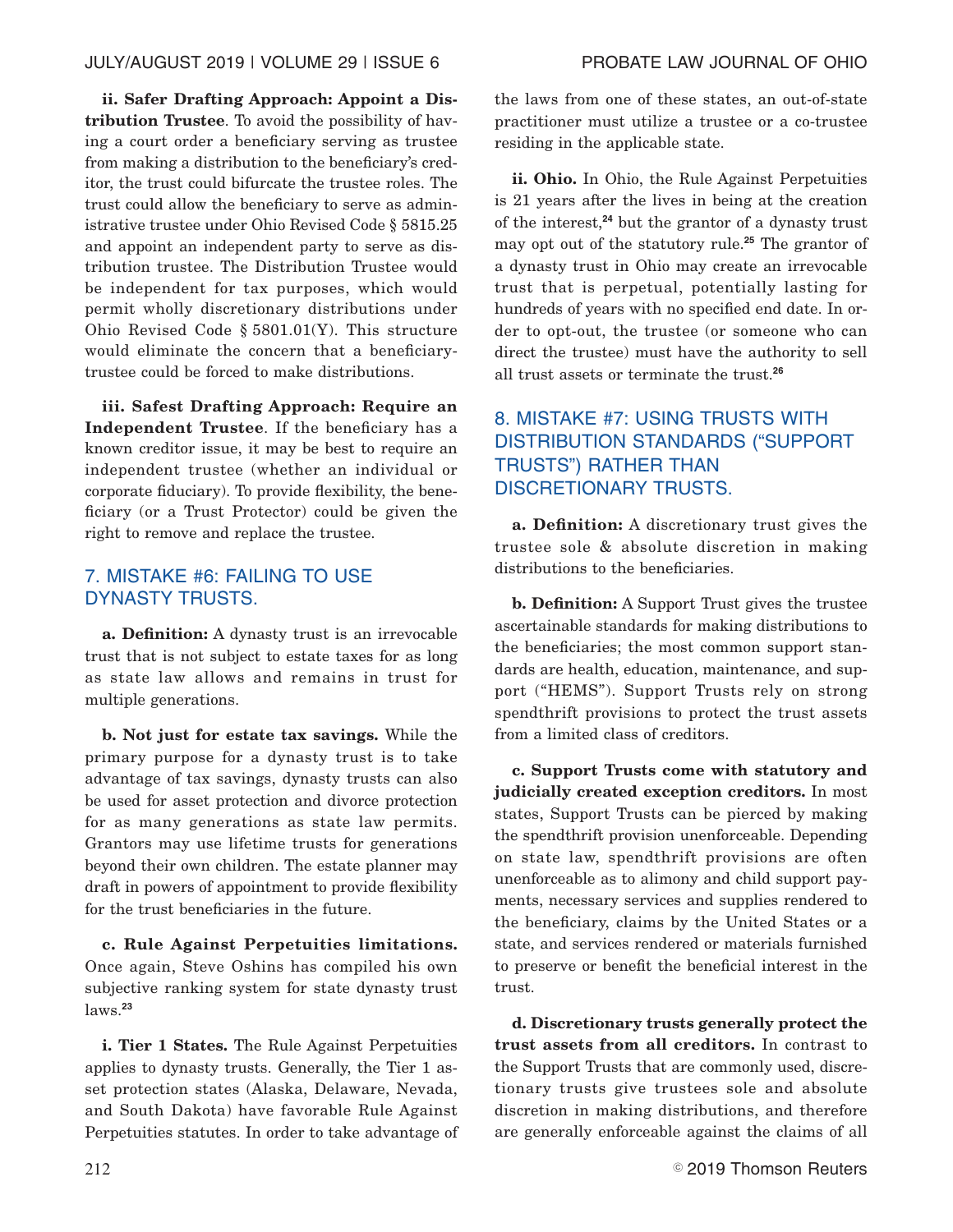PROBATE LAW JOURNAL OF OHIO JULY/AUGUST 2019 | VOLUME 29 | ISSUE 6

creditors. Because the trustee is not required to make any distributions to the beneficiaries, not even for support, the trustee may choose to retain the assets in trust. In so doing, the trustee may protect the assets from attachment by the beneficiary's creditors. Additionally, discretionary trusts are distinguished from Support Trusts in that they operate without having to rely upon the trust's spendthrift provisions.

**e. Ohio's Framework.** The Ohio Trust Code generally protects a beneficiary's interest in a trust unless the trust requires a mandatory distribution to the beneficiary or grants the beneficiary of right of withdrawal.**<sup>27</sup>**

**i. Ohio's statutory exception creditors.** Most trusts will include a spendthrift provision. The spendthrift provision generally prohibits the beneficiary from voluntarily or involuntarily assigning the beneficiary's interest in the trust. Ohio's spendthrift protection also generally protects the trust from the beneficiary's creditors.**<sup>28</sup>** A spendthrift provision is generally unenforceable against either of the following:

(a) The beneficiary's child or spouse who has a judgment or court order against the beneficiary for support, but only if distributions can be made for the beneficiary's support or the beneficiary is entitled to receive mandatory distributions under the terms of the trust; or

(b) A claim of this state or the United States to the extent provided by the Revised Code or federal law."**<sup>29</sup>**

The spendthrift protection prevents the creditor from attaching present or future distributions to the beneficiary. The next question is whether the creditor can compel the trustee to make a distribution to the beneficiary (which the beneficiary would then be able to attach). The Ohio Trust Code generally provides that a creditor cannot compel a trustee to make a distribution even if the trust grants the trustee discretion to make a distribution and even if the trust provides a standard for distribution (such as "health, education, maintenance and support").**<sup>30</sup>** Similar to the exception creditors in the spendthrift statute, a court may order a distribution to satisfy a beneficiary's obligation of support to the beneficiary's child or spouse if the trust permits distributions to the beneficiary for support and the trust does not specifically exclude the child or spouse from benefiting from the trust.**<sup>31</sup>**

**ii. Wholly Discretionary Trust**. When the Ohio Trust Code was enacted in 2007, there was significant debate (even nationally) regarding Ohio's interpretation of trusts with any standard for distribution.**<sup>32</sup>** These interpretations were primarily in the context of whether the trust assets were considered a countable resource for a beneficiary's government benefits. These interpretations were the genesis for Ohio's Wholly Discretionary Trust statute. To obtain superior asset protection, an Ohio trust should be designed as a Wholly Discretionary Trust that complies with Ohio Revised Code § 5801.01(Y)—meaning that the trust provides no distribution standards. The Ohio Trust Code provides that no creditor (including exception creditors) can attach a beneficiary's interest in a wholly discretionary trust.**<sup>33</sup>** If designed as a wholly discretionary trust, the trust assets are even protected from the beneficiary's potential "super creditors" such as governmental agencies.

# 9. MISTAKE #8: FAILING TO TAKE ADVANTAGE OF GIFT TAX EXEMPTION USING THIRD-PARTY DISCRETIONARY TRUSTS.

**a. Definition:** A third-party discretionary trust is an irrevocable trust set up for the benefit of someone other than the grantor (for example, a trust for the benefit of the grantor's spouse and descendants).

**b. The federal gift tax exemption opens up huge opportunities.** In 2019, the applicable exclusion amount has increased to \$11.4 million. The exclusion amount is scheduled to be reduced in the year 2026. This presents a transfer tax planning opportunity. However, it can also be used as a valuable asset protection tool. The grantor may transfer assets to a discretionary trust for the benefit of his spouse or descendants, the grantor may retain the power to fire and hire trustees, and the grantor's spouse or descendants may elect to support the grantor using the transferred assets. Grantors typically make transfers to third-party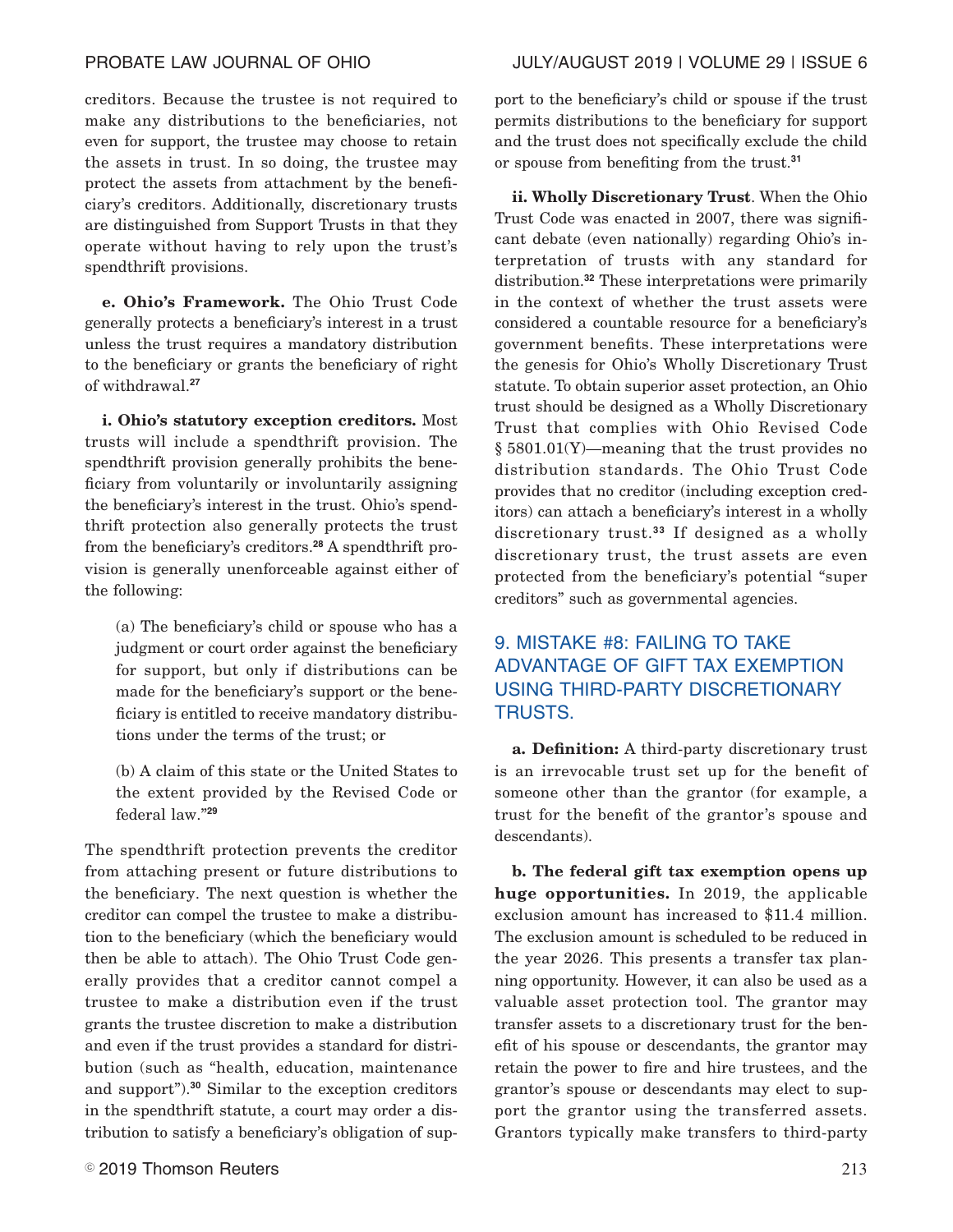## JULY/AUGUST 2019 | VOLUME 29 | ISSUE 6 PROBATE LAW JOURNAL OF OHIO

trusts within the federal gift tax exemption limits for tax purposes. As an added benefit, the grantor can receive tremendous asset protection benefits as well. A grantor's transfer of assets to an irrevocable trust for the benefit of a third party is the strongest asset protection strategy he could utilize. There is virtually no way of challenging the transfer unless it was a fraudulent conveyance. In many cases, the client will establish trusts for the benefit of children or grandchildren. A married couple may consider creating trusts for each other to take advantage of exclusion amount and allow all future growth to escape transfer tax. However, the married couple must be cautious to avoid the Reciprocal Trust Doctrine.**<sup>34</sup>**

# 10. MISTAKE #9: FAILURE TO TAKE ADVANTAGE OF STATE LAW EXEMPTIONS. HERE ARE SOME EXAMPLES OF ASSET CLASSES THAT ARE EXEMPT FROM CREDITOR CLAIMS IN OHIO:

**a. Traditional IRA's, Roth IRA's, 529 Plans, and 529A Plans.** Ohio exempts any contributions to IRA's or 529 Plans which are less than or equal to the federal contribution limits in any given year. Ohio also exempts any contributions which are within the federal limits for rollovers.**<sup>35</sup>**

**b. Inherited IRA's and 529 Plans.** Ohio exempts any interests received by the debtor in an inherited IRA or 529 Plan.**<sup>36</sup>**

**c. Homestead.** Ohio exempts up to \$125,000 (indexed to \$145,425 as of April 1, 2019)**<sup>37</sup>** of equity per debtor in real property used as a personal residence.**<sup>38</sup>**

**d. Life insurance and Annuities.** Ohio exempts all contracts and interests of the debtor relating to life insurance (and annuities).**<sup>39</sup>** Ohio's protection of life insurance, including cash value, is particularly strong. In *Huntington National Bank v. Winter*, **<sup>40</sup>** the court held that the insured's creditor could not reach the cash value of the policy even though the funding of the policy was deemed a fraudulent transfer. However, Ohio's protection only applies if the beneficiary is the insured's spouse, children or dependents (or a trust for their benefit).**<sup>41</sup>** Therefore, you should be cautious in other family situations and insurance used for buysell arrangements. Even though the statute includes "annuities," case law has indicated that commercial non-qualified annuities offer no protection!**<sup>42</sup>**

# 11. MISTAKE #10: FAILURE TO TAKE ADVANTAGE OF ERISA-PROTECTED RETIREMENT PLANS.

ERISA protects 100% of certain qualifying retirement assets from creditor claims.**<sup>43</sup>** Qualified plans include profit sharing (defined contribution) plans and pension (defined benefit) plans. Cash balance plans have become very popular for individuals with high and predictable income because the contribution limits are greater than traditional defined contribution plans. Such plans are protected from most creditors, with the exception of divorcing spouses and the IRS. In order to qualify for ERISA, a retirement plan must have at least one nonspouse/non-owner employee participating.**<sup>44</sup>** The asset protection afforded by ERISA-qualified plans can sometimes be even more valuable than the income tax deferral associated with the plans.

# 12. BONUS—MISTAKE #11: FAILURE TO AVOID PROBATE IN OHIO.

Clients are often interested in avoiding probate because of the extra time, hassle, and estate administration expenses involved. While these are important considerations, it is perhaps even more significant to note that Ohio residents can eliminate most of their debts and obligations after death by simply planning for probate avoidance.

**a. The Six-Month Period.** Ohio has a unique statute which requires creditors to properly present their claims within six months of the decedent's death or be forever barred.**<sup>45</sup>** Proper presentment essentially requires a creditor to present its claim to the executor or administrator of the decedent's estate in writing.**<sup>46</sup>** Presentment to any person other than a court-appointed executor or administrator is invalid.**<sup>47</sup>** Thus, so long as the decedent's probate estate is not opened until the Six-Month Period has expired, a creditor's only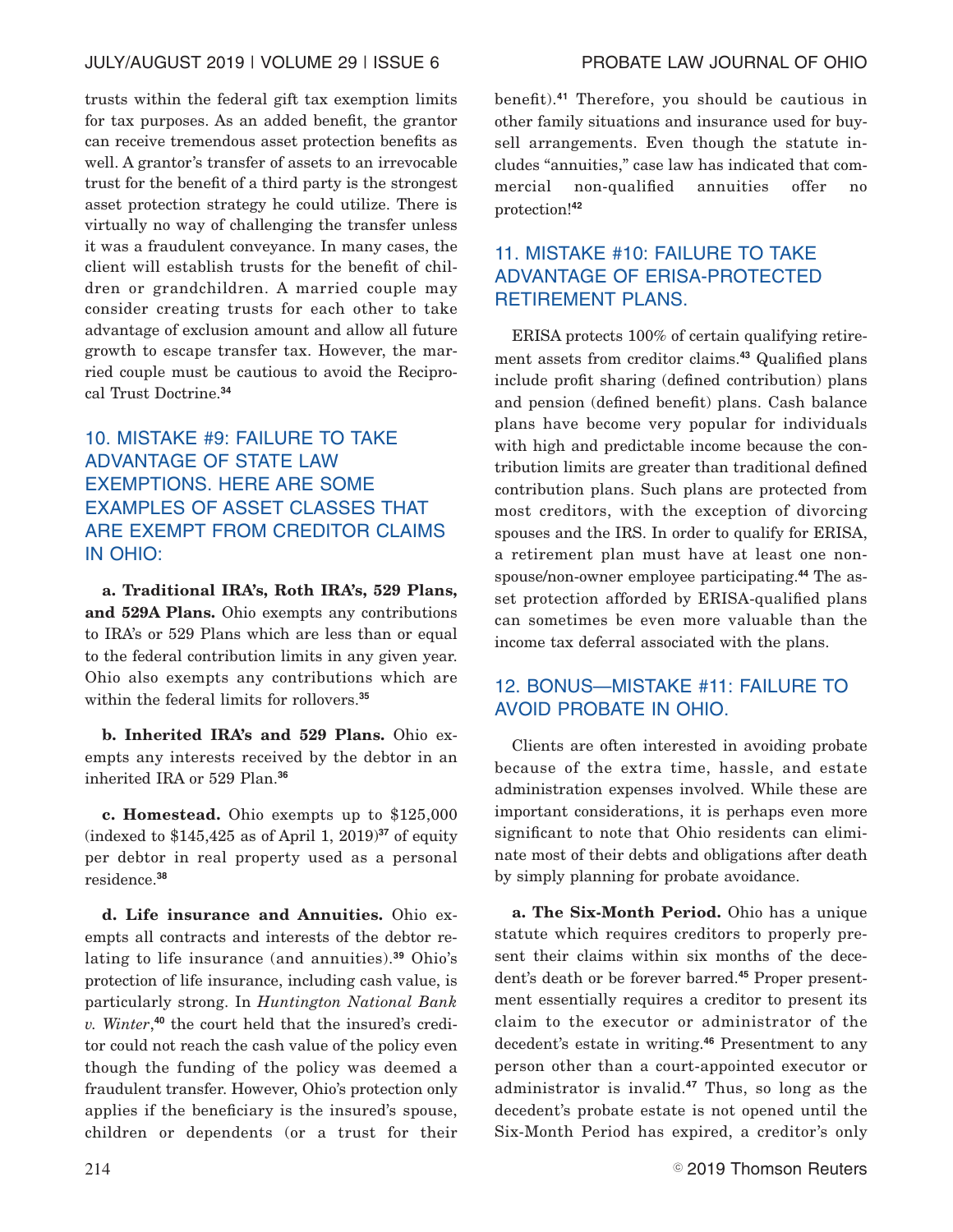chance of presenting a valid claim is to file its claim (and thereby open an estate) in the probate court. There are a few exceptions to the Six-Month Period: Expenses of administration, the family allowance, taxes, secured debts, Medicaid debts, contingent claims, and fraudulent transfers.**<sup>48</sup>**

**b. Creditor claims do not extend beyond a decedent's probate estate.** Creditor claims only affect a decedent's probate estate. In general, assets transferred outside of probate after a decedent's death are not subject to creditor claims.**<sup>49</sup>** A wise estate planner will assist his client in avoiding probate, not only to save time and expenses, but to shield his assets from creditors after death.

### **ENDNOTES:**

**<sup>2</sup>***Liebeck v. McDonald's Restaurants, P.T.S., Inc.*, 1995 WL 360309 (N.M. Dist. Ct. 1994), vacated, 1994 WL 16777704 (N.M. Dist. Ct. 1994).

**<sup>3</sup>***Pearson v. Chung*, 961 A.2d 1067 (D.C. 2008).

**<sup>4</sup>**Uniform LLC Act § 503(a).

**<sup>5</sup>**Kleinberger, Daniel S. *What Is a Charging Order and Why Should a Business Lawyer Care?* American Bar Association Business Law Today, March 6, 2019, available at: https://businesslawtod ay.org/2019/03/charging-order-business-lawyer-ca re/.

**<sup>6</sup>**RC 1705.19(c).

**<sup>7</sup>**RC 1308.02(A), UCC 8-103 ("A share or similar equity interest issued by a corporation, business trust, joint stock company, or similar entity is a security"); RC 1308.32(A), UCC § 8-112 (stating general rule that "[t]he interest of a debtor in a certificated security may be reached by a creditor only by actual seizure of the security certificate by the officer making the attachment or levy"); and RC 1308.02(C), UCC § 8-103 (stating general rule that, unlike corporate stock, "[a]n interest in a partnership or limited liability company is not a security unless it is dealt in or traded on securities exchanges or in securities markets. . .," thereby exempting most LLC and partnership interests from run-of-the-mill attachments).

**<sup>8</sup>***In re Albright*, 291 B.R. 538, 50 Collier Bankr. Cas. 2d (MB) 1 (Bankr. D. Colo. 2003); *In re A-Z Electronics, LLC*, 350 B.R. 886 (Bankr. D. Idaho 2006); *Olmstead v. F.T.C.*, 44 So. 3d 76, 2010-1 Trade Cas. (CCH) ¶ 77079 (Fla. 2010).

**<sup>9</sup>**RC 1705.031.

**<sup>10</sup>**Credit: Jay Adkisson.

**<sup>11</sup>**New Times Media, LLC v. Bay Guardian

Company, Inc., C.A. No. 10-72-GMS-LPS. (D. Del. May 11, 2010); American Institutional Partners, LLC v. Fairstar Resources, Ltd., C.A. No. 10-489- LPS (D.Del., Mar. 31, 2011). *But see Wells Fargo Equipment Finance, Inc. v. Retterath*, 928 N.W.2d 1 (Iowa 2019) holding the opposite.

**<sup>12</sup>**The details regarding Ohio's DAPT legislation, planning and implementation are beyond the scope of this article. To learn more about the Ohio Legacy Trust, please see the materials published by the Ohio Bar Association for the Great Lakes Asset Protection Planning Institute for the years 2013- 2018.

**<sup>13</sup>**See https://www.actec.org/assets/1/6/Shaftel-C omparison-of-the-Domestic-Asset-Protection-Trust-Statutes.pdf.

**<sup>14</sup>**Del Percio, Leah. "An Overview of the Asset Protection Spectrum," *Yeshiva University Benjamin N. Cardozo School of Law Alumni Quarterly, Fall 2014: Trusts & Estates Edition* (2014), available at: https://cardozo.yu.edu/overview-asset-protection-sp ectrum.

**<sup>15</sup>**RC 5816.03(c).

**<sup>16</sup>** https://docs.wixstatic.com/ugd/b211fb\_8281d9 df73e7457998ad5605a5e9f060.pdf

**<sup>17</sup>**RC 5805.06.

**<sup>18</sup>**Ohio Revised Code § 5805.05(B).

**<sup>19</sup>**Ohio Revised Code §§ 5805.06(B)(1) and (A)(1).

**<sup>20</sup>**The trust could provide that the beneficiary can appoint herself as sole trustee at a certain age. Another option using the same approach would be to allow the beneficiary to appoint herself as a cotrustee at a certain age to serve with the existing trustee and then at a later age appoint herself as sole trustee.

**<sup>21</sup>**RC 5805.04(F).

**<sup>22</sup>**Restatement (Third) of Trust at Section 60, comment g.

**<sup>23</sup>**See https://docs.wixstatic.com/ugd/b211fb\_d38 b3f0515334559a585cace40a53321.pdf.

| <sup>24</sup> RC 2131.08(A).            |
|-----------------------------------------|
| <sup>25</sup> RC 2131.09(B).            |
| <sup>26</sup> RC 2131.09(B).            |
| <sup>27</sup> See supra notes 21 and 22 |
| <sup>28</sup> RC 5805.02.               |
| <sup>29</sup> RC 5805.02(B).            |
| 30RC 5805.04(B).                        |
| <sup>31</sup> RC 5805.04(D).            |
|                                         |

**32**For a detailed review of the history of the interpretation of Ohio trusts in this context and best practices for drafting Wholly Discretionary Trusts, see Richard E. Davis, Ohio Trust Code Manual, 4th Edition, Reference Manual Volume No. 18-400,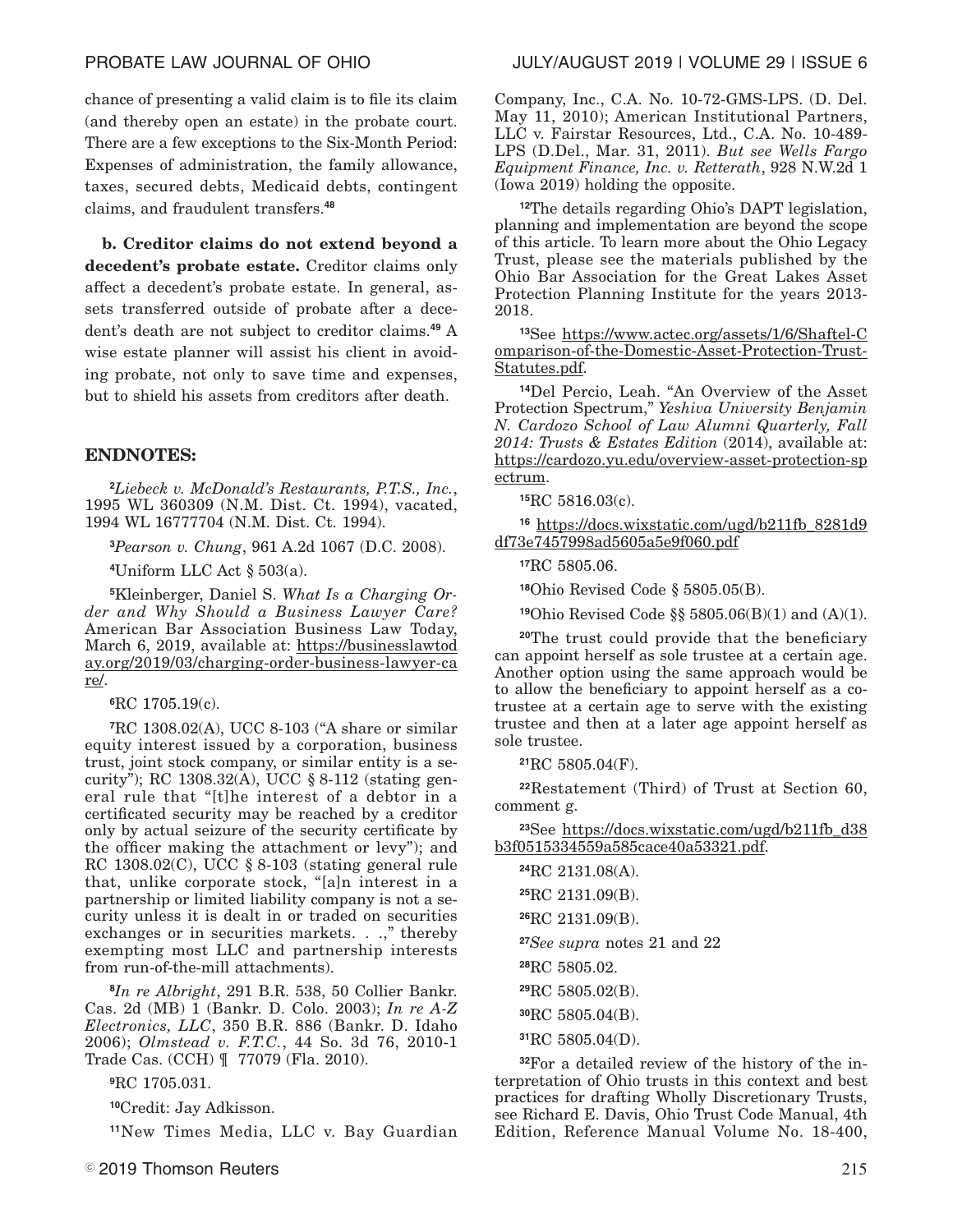Chapter 11 (Ohio State Bar Association).

**<sup>33</sup>**RC 5805.03.

**<sup>34</sup>**Domingo P. Such, III, Esq., Deborah V. Dunn, Esq., and Mitchell A. Meneau, "A New Era of Spousal Trust Planning: An Old Concern Arises with Reciprocal Trusts," *Tax Management Estates, Gifts, and Trusts Journal*, Vol. 43, No. 1, p. 38 (01/ 11/2018).

**<sup>35</sup>**RC 2329.66(A)(10)(c).

**<sup>36</sup>**RC 2329.66(A)(10)(e).

**<sup>37</sup>**See http://www.ohiojudges.org/Document.ash x?DocGuid=a3fc30dd-e1fe-4d1d-b85f-9b3de 8738710.

**<sup>38</sup>**RC 2329.66(A)(1).

**<sup>39</sup>**RC 2329.66(A)(6)(b); RC 3911.10.

**40***Huntington Natl. Bank v. Winter*, 2011-Ohio-1751, 2011 WL 1378727 (Ohio Ct. App. 1st Dist. Hamilton County 2011).

**<sup>41</sup>**RC 3911.10.

**<sup>42</sup>**See *In re Quintero*, 253 B.R. 832 (Bankr. N.D. Ohio 2000), *In re Andrews*, 301 B.R. 211 (Bankr. N.D. Ohio 2003), *In re Domanski*, 362 B.R. 824 (Bankr. N.D. Ohio 2006).

**<sup>43</sup>**For a thorough discussion of the nuances of the application of ERISA in the area, see Edwin P. Morrow III, "Asset Protection Planning for Qualified Retirement Plans" National Association of Estate Planning Councils (2015).

**<sup>44</sup>**See, e.g., *Raymond B. Yates, M.D., P.C. Profit Sharing Plan v. Hendon*, 2004-1 C.B. 773, 541 U.S. 1, 124 S. Ct. 1330, 158 L. Ed. 2d 40, 42 Bankr. Ct. Dec. (CRR) 177, 50 Collier Bankr. Cas. 2d (MB) 1603, 32 Employee Benefits Cas. (BNA) 1097, Bankr. L. Rep. (CCH) P 80056, 2004-1 U.S. Tax Cas. (CCH) P 50200 (2004).

**<sup>45</sup>**RC 2117.06(B) and (C).

**<sup>46</sup>**RC 2117.06(A). Stay tuned. In light of *Wilson v. Lawrence*, 150 Ohio St. 3d 368, 2017-Ohio-1410, 81 N.E.3d 1242 (2017), the Estate Planning, Trust and Probate Law Section Council of the Ohio Bar Association has a committee that has proposed a change to the statute that would extend the manner in which a claim may be properly presented to include presentment to the attorney for the fiduciary **or** filing with the Probate Court.

**<sup>47</sup>**See Hochstetler, Matthew R., "Claims Against Estates: Essentials and Exceptions," *Probate Law Journal of Ohio*, Vol. 29, Is. 3, Pg. 71-76, 29 No. 3 Ohio Prob. L.J. NL 13 (Jan./Feb. 2019).

**<sup>48</sup>**Hochstetler, Matthew R., "Claims Against Estates: Essentials and Exceptions," *Probate Law Journal of Ohio*, Vol. 29, Is. 3, Pg. 73-74, 29 No. 3 Ohio Prob. L.J. NL 13.

**<sup>49</sup>**See Michael J. Thacker, "Ohio Creditors' Claims in the Context of Probate and Non-Probate Transfers" *Probate Law Journal of Ohio*, Vol. 26, Is. 6, Pg. 259-263, 26 No. 6 Ohio Prob. L.J. NL 8 (Jul./Aug. 2016).

# **INTRODUCTION-PLANNING FOR CLIENTS BELOW THE EXEMPTION AMOUNT**

*By Kenneth P. Coyne, Esq., Robert R. Dunn, Esq. and M. Elizabeth Monihan, Esq.*

*Kenneth P. Coyne, Esq. Graf Coyne Cincinnati, Ohio Robert R. Dunn, Esq. Bailey Cavalieri, LLC Columbus, Ohio M. Elizabeth Monihan,Esq. Schneider Smeltz Spieth Bell, LLP Cleveland, OH Member PLJO Editorial Advisory Board*

# BASED ON PRESENTATION BY THE AUTHORS AT THE 2019 OHIO ACTEC MEETING.

Estate planning for an Ohio married couple certainly has been revolutionized in the past several years. The Ohio estate tax was repealed, effective January 1, 2013. The federal estate tax has been made largely irrelevant for most people, because of the significant increases in the amount of the applicable exclusion amount, commonly referred to as the estate tax exemption amount. For a decedent who dies in 2019, the amount of property which can pass estate-tax free is \$11.4 million; for a married couple, this means that a grand total of \$22.8 million can be passed on to their heirs before there are any estate tax worries. (At least until 2026, when the applicable exclusion amount is scheduled to be reduced to \$5 million, adjusted for inflation to that date.)

So what does that leave for the estate planner to talk about with their client? Well, actually, quite a lot! The estate planner should view this as a liberating development, which allows for a greater focus on core estate planning issues of concern to the client. The increased exemption amounts, and the elimination of the Ohio estate tax altogether, allow for much greater flexibility in developing an overall plan for the client. There also is an increased emphasis on income tax planning for the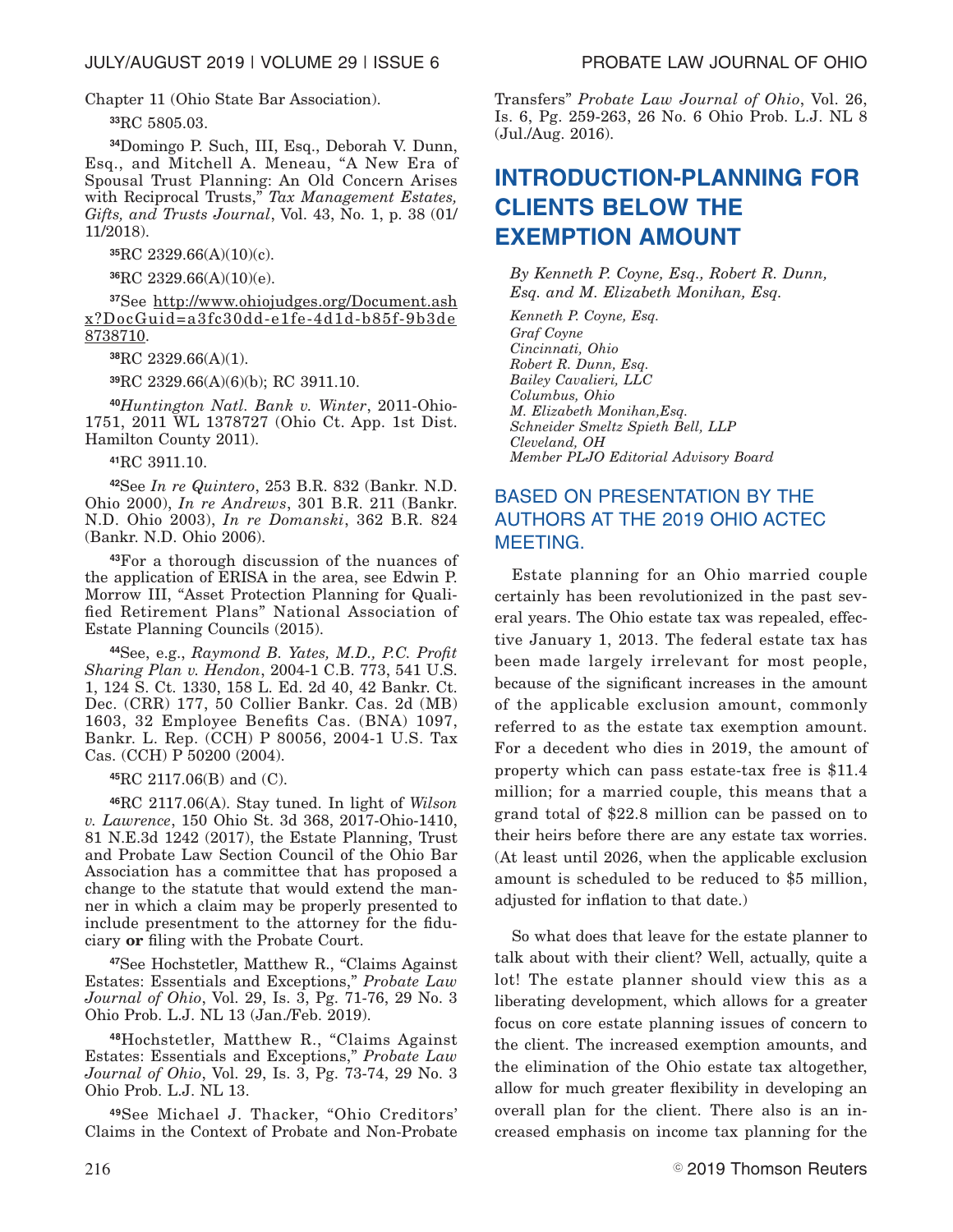client, particularly in looking for income tax basis adjustment opportunities.

The three parts of this article which follow this introduction (in three separate sections) have been developed from a joint presentation by Ken Coyne, Bob Dunn and Lisa Monihan at the May 2019 meeting of the Ohio Fellows of the American College of Trust and Estate Counsel. Their presentations focused on special considerations presented at three separate stages of a family's life: a younger couple, a middle-aged couple, and an elderly couple.

# **PLANNING FOR YOUNGER CLIENTS BELOW THE EXEMPTION AMOUNT**

*By Kenneth P. Coyne, Esq. Graf Coyne Cincinnati, Ohio Based on presentation by the author at the 2019 Ohio ACTEC meeting.*

# HYPOTHETICAL SCENARIO-YOUNG MARRIED COUPLE

Cathy and Rick seek estate planning counsel. Cathy is 33 and Rick is 35. They have two minor children. You also represent Cathy's parents, Harry and Louise. Cathy and Rick have assets consisting of:

| - Residence:                  | \$350,000    |
|-------------------------------|--------------|
| $-$ Rick's 401(k)             | \$110,000    |
| $-$ IRA                       | 85,000<br>\$ |
| $-$ Joint Checking            | 10,000<br>\$ |
| - Vanguard Account            | \$180,000    |
| - Rick - Term Life Insurance  | \$1,000,000  |
| - Cathy - Term Life Insurance | \$500,000    |

Cathy, who is one of five children, expects to inherit approximately \$750,000 from Harry and Louise.

Estate planning for a typical young couple necessarily requires the planner to address basic planning needs, evaluate broad planning considerations, and identify and assess specific issues and opportunities that confront young clients.

**Cover the Basics.** First, basic planning needs should be addressed for your clients.

**Guardians.** A primary impetus for many young clients seeking planning advice is the clients' minor children. Nominating a guardian to care for minor children, as well as providing financial resources to the children/guardian are chief goals. A guardian may be nominated in a writing signed by the client in the presence of two witnesses or before a notary public.**<sup>1</sup>** The nomination may be in a Will,**<sup>2</sup>** a Durable Power of Attorney,**<sup>3</sup>** or another writing. A valid nomination will be considered by the court in proceedings to appoint a guardian.**<sup>4</sup>** The nominated guardian of the estate of a minor has preference in appointment over a person selected by a minor.**<sup>5</sup>** But, the nominated guardian of the person does not have preference, and the court may appoint the nominee, a person selected by the minor, or another person.**<sup>6</sup>** In many instances, the clients may consider monetary support for the guardian by specific bequest or providing in a trust that the guardian may receive direct financial support. For example, a guardian could receive discretionary distributions for home renovations or to purchase a vehicle to accommodate (additional) children in the guardian's home. An important consideration for many clients is whether to bifurcate duties between a guardian of the person and trustee. Bifurcation acknowledges people have different skills and strengths and that, when working together, optimal care can be provided to children. It also acknowledges that a guardian will have an influx of responsibilities on top of existing responsibilities, and that it may be difficult to manage both care and the prudent investment of assets for the child. Bifurcation creates a built-in system of checks and balances which will prevent dissipation of funds. It will also address an inherent conflict that a guardian may have if the guardian's own children do not have a financial nest egg resulting from the clients' unfortunate premature death.

**Lifetime Directives.** Lifetime directives should be executed for young clients. It is more likely that a disabling event will affect young clients-short or long term-than a premature death. Therefore, ensuring health care directives and a financial power of attorney are in place is important.

**Representation.** Another basic matter to address is confirming the *planner's client*. It is very common for young couples to be referred to the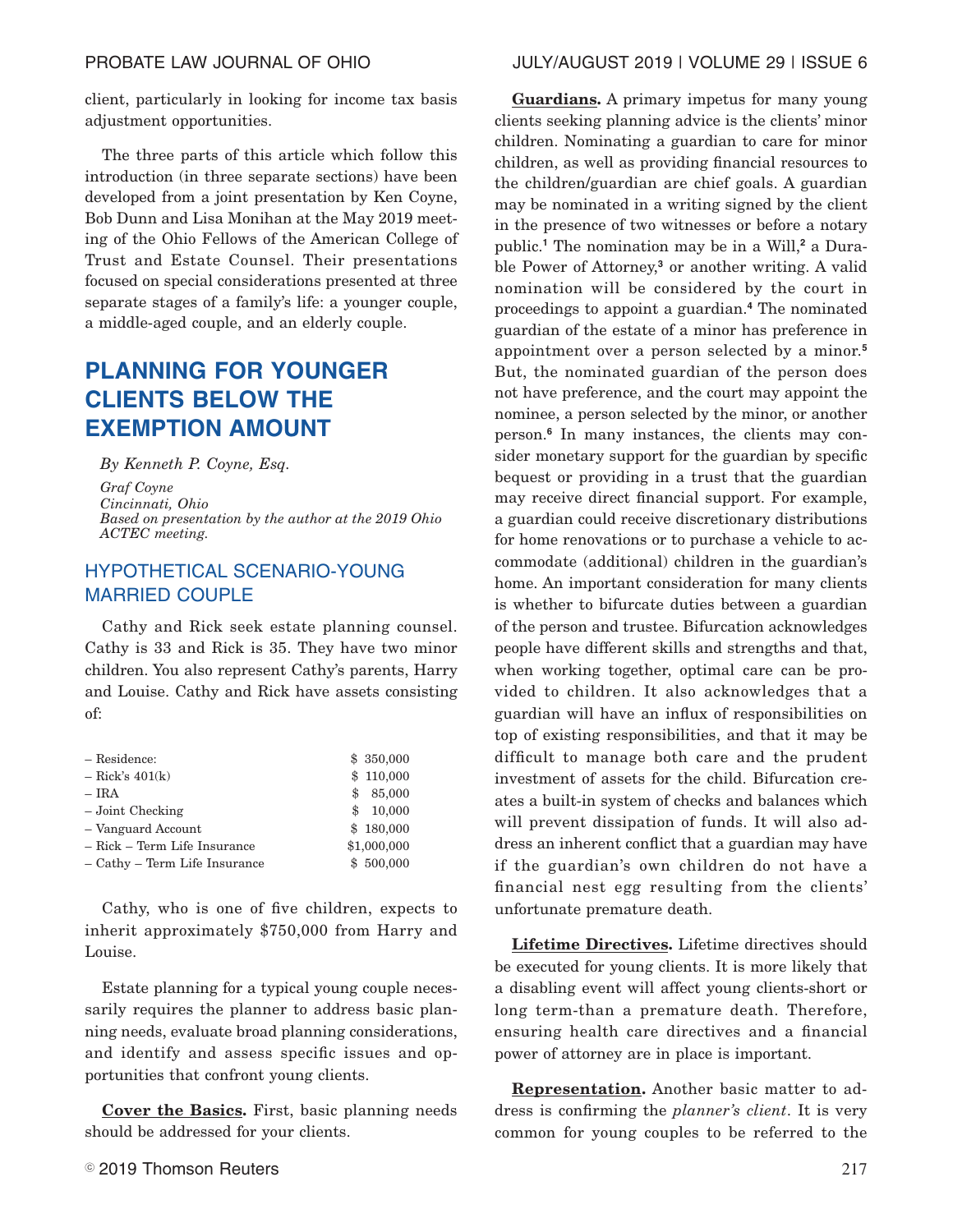# JULY/AUGUST 2019 | VOLUME 29 | ISSUE 6 PROBATE LAW JOURNAL OF OHIO

planner by existing clients of an older generation. Planners will often represent multiple generations within one family and, in some instances, multiple clients-i.e. siblings and their spouses-within one generation. Discussions with clients setting forth the terms of the representation, including sharing of information among all clients, is imperative at the outset of representation.

**Taking the Long View.** Second, planning for young clients requires analyzing broad and significant planning considerations-even though transfer taxes may not be remotely visible on the clients' financial horizon.

**Children's Inheritance.** The clients will necessarily have to make fundamental decisions regarding their children's inheritance. They must determine the form and timing of inheritance. Certainly, outright bequests to minor children should be avoided to remove the inheritance from the public nature of guardianships as well as the likely increased administrative costs. For the same reasons, testamentary trusts should be avoided. Uniform Transfers to Minors Act ("UTMA") accounts can be used to hold assets and may be appropriate in some circumstances. But, assets must be distributed to a child by the time he or she turns 25.**<sup>7</sup>** And, if assets exceed \$25,000, a court may need to authorize the transfer.**<sup>8</sup>** While guardianships and UTMA accounts provide simplicity and oversight, neither provides the client the benefit of long-term control and flexibility.

A trust arrangement for the clients' children may provide considerable benefit. Trust assets may be protected from claims of potential future unknown creditors, including (ex)spouses, plaintiffs, or other third parties. Trust assets will be managed by a trustee with fiduciary duties to act in the child's interest.**<sup>9</sup>** Retaining assets in trust for even some duration may help to foster financial stewardship.

**Possible Subsequent Spouses.** Inheritance for spouses must also be assessed and may result in an awkward discussion. Most clients' first instinct will be to leave all assets outright to the surviving spouse, especially in a world with de facto repeal of transfer taxes. Thoughts to the contrary may raise issues of trust and confidence, however misplaced.

But, with younger clients, the chance of the survivor remarrying, or at least having a second significant other, if the first spouse dies at a young age are significant-if not very likely. Planning for this reality should be discussed.

Funding a trust arrangement for the survivor and children may provide significant benefit to the "first family." A trust arrangement will place a fence around some or all of the family's wealth, while still allowing access and control for the family. The survivor could be the trustee and/or trust protector. Assets, depending on applicable state law, could be protected from the claims of creditors of the surviving spouse *and* children. And, importantly, a funded trust could serve as a "built-in" premarital agreement without the strife usually associated with actually entering one. In short, a "QTIP-type" trust may be implemented for completely non-tax reasons. And, while basis planning is de rigueur, it may very likely not be appropriate to simply rely on making the trust eligible for a QTIP election to obtain a subsequent basis step-up. Rather, granting independent trustees certain powers (discussed below) may be more appealing.

The goal of permitting descendants to be beneficiaries of the trust during the spouse's overlife may exceed any potential drawbacks resulting from not being able to make the QTIP tax election. The trust could allow an independent trustee to distribute assets to the survivor in the independent trustee's absolute discretion and to expand a limited power of appointment granted to the survivor to include creditors of the survivor's estate. Such discretion and authority provide ways to address a possible subsequent basis step-up. Also, to the extent assets are held in trust during the spouse's overlife, it may be advisable that children also have access to trust assets. If one spouse were to die, the trust could exist for a very long time, and the assets could not be directly accessed by children until after the survivor's death if children were not also beneficiaries of the trust. And, if something were to happen to the survivor, such as an incapacity event, it may be important for the trustee to be able to distribute assets to children directly. So, the children could receive much needed support, even when the survivor is still living.

**Choice of Trustee.** Trustee succession should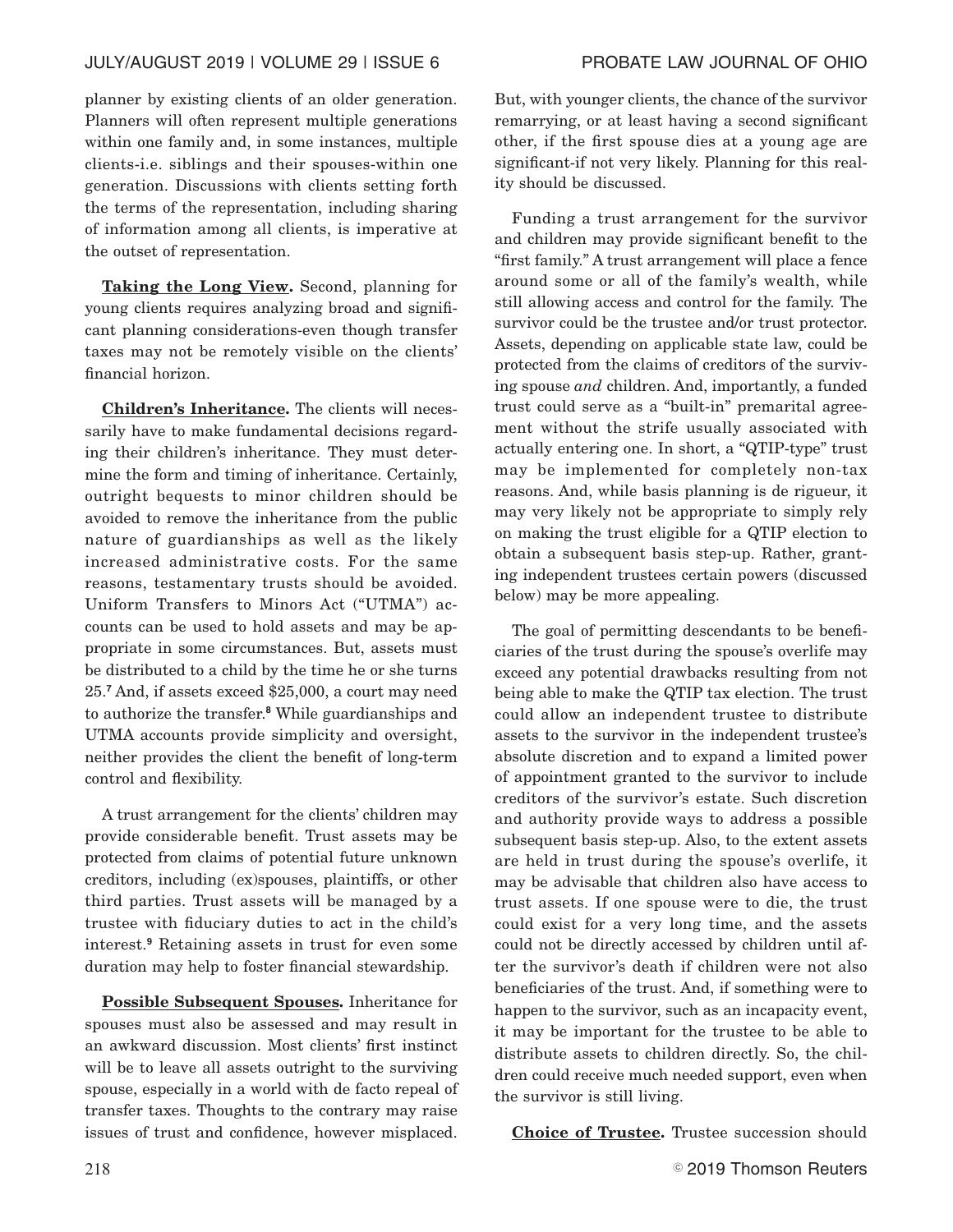also be considered in any trust arrangement for children and a surviving spouse. Just because the survivor can be the trustee does not mean he or she should be the sole trustee. The survivor will suddenly be a single parent with enormous emotional stress. Adding significant investment and fiduciary obligations may not be advisable. Moreover, clients may like the check and balance of a cotrustee or a disinterested professional trustee. There is not a single right answer in this assessment or any of the assessments in developing a trust arrangement for a surviving spouse and children. However, weighing the various considerations will likely yield the right result for each client-and also provide fulfillment for the planner in that the planner will help to arrive at a planning solution without a tax element driving the discussion.

**Specific Planning Opportunities.** Third, specific opportunities and issues should be identified and assessed for young clients.

**Retirement Assets.** Qualified Retirement Plan ("QRPs") assets are often a significant portion of younger clients' wealth. Even if the value of the QRPs or its percentage of the asset portfolio is not significant, QRPs are subject to substantial growth, particularly compared to other asset types, because of the clients' young ages, the ability to defer income tax and generate growth on pre-tax dollars, and the opportunity to earn additional compensation via employer contributions. Therefore, regardless of the *current* value of the clients' QRPs, the planner should treat QRPs as a significant asset requiring attention and planning. It is likely that special rules pertaining to surviving spouses for QRPs will make naming the surviving spouse as primary beneficiary of QRPs the most advisable action. The clients' trust can be named as contingent beneficiary which will avoid guardianship involvement and outright distribution of QRPs to a child in early adulthood. But, the planner should ensure the trust will be eligible for so-called stretch pay out by being deemed a "see-through trust."**<sup>10</sup>**

**Future Inheritances.** Additionally, younger clients often have older relatives from whom they might inherit or for whom they may serve as fiduciaries. Younger clients may also be donees of

powers of appointment. Being prepared for an eventual inheritance influx, as well as any fiduciary relationship, is an important part of the overall picture of the clients' plan and should be reviewed.

**Insurance Needs.** Planners should also work closely with clients' financial advisors to assist the young clients in comprehensive planning. Life insurance is one of the simplest ways to supplement lost income, childcare expenses, and provide for financial stability for a surviving spouse and children. Term life insurance is likely very inexpensive for young clients. Therefore, adequacy of life insurance should be reviewed. Disability insurance, which likewise gives clients a safety net, should be assessed. It is important to note that employerprovided insurance may not be adequate to meet clients' needs, may not be transferable, and may not continue after termination of employment when health is not optimal.

**Other Interesting Considerations.** Health Savings Accounts ("HSAs") and Section 529 Accounts ("529 Plans") are tax-favored investments and are likely desirable for young clients. Under the 2018 tax reform legislation, 529 Plans became more appealing. Planners should discuss HSAs and 529 Plans with young clients and their financial team. Successor donor and beneficiary designations for the accounts should be confirmed. Certainly, planning for digital assets will be an important part of young clients' planning. Student debt may also be a consideration in planning. Another unique aspect of planning for young clients is the potential use of Assisted Reproductive Technologies ("ARTs"). An assessment of ARTs is beyond the scope of this article. But, planners should be cognizant of ARTs' place in young clients' lives and the resulting implications in an estate plan.**<sup>11</sup>**

**Conclusion.** Finally, planners often hear that estate planning is diminishing and can be characterized as a transaction with less importance in a world with the de facto elimination of transfer tax. But, young clients who already have the forethought to seek estate planning advice will have needs and goals that evolve and change-which presents an opportunity for the planner to introduce a paradigm of a long-term relationship that must be revisited as life events impact young clients.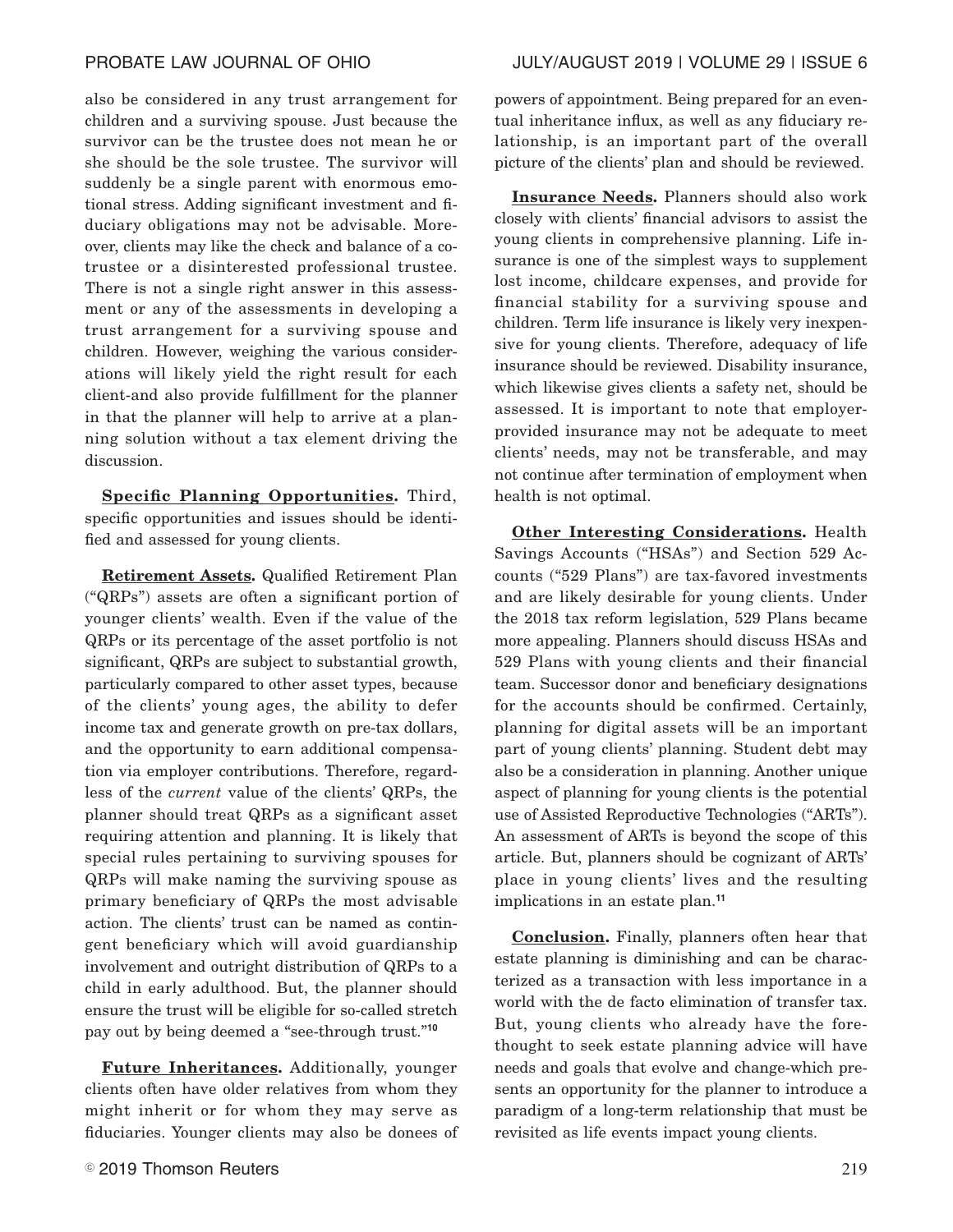## **ENDNOTES:**

RC 2111.121(A). See RC 2107.03. RC 1337.28; see RC 1337.25. RC 2111.121(A). RC 2111.02(D)(1). RC 2111.02(D)(1). RC 5814.09(c). RC 5814.02(E)(3). RC 5808.01.

**<sup>10</sup>**Qualifying a trust as a "conduit" trust or an "accumulation" trust permitting the oldest trust beneficiary to be deemed a Designated Beneficiary for QRP purposes is beyond the scope of the article. Also, the pending Secure Act could significantly alter the planning options in this landscape. Nonetheless, the planner should carefully consider QRPs for the young couple.

**<sup>11</sup>**See RC 5801.12.

# **FLEXIBILITY AND CORE PRACTICES: CONSIDERATIONS IN ESTATE PLANNING FOR MIDDLE AGED CLIENTS BELOW THE EXEMPTION AMOUNT**

*By Robert R. Dunn, Esq.*

*Bailey Cavalieri, LLC Columbus, Ohio Based on presentation by the author at the 2019 Ohio ACTEC meeting.*

# INTRODUCTION

When working with clients whose overall assets fall below the increased estate tax exemption amount, attorneys should give consideration to ensure flexibility in the overall planning and to give careful focus on the client's core estate planning documents when working with clients in this changing tax landscape. Below is a discussion of these important considerations.

# HYPOTHETICAL SCENARIO: MIDDLE AGED COUPLE WITH TOTAL ASSETS BELOW THE EXEMPTION AMOUNT

We will explore these considerations through the use of a hypothetical. Assume that Husband ("H") and Wife ("W") ages 48 have been married 20 years and have three children ("C") ages 18, 15, and 13. It is a first marriage for both and their assets total approximately \$13 million. These include the following:

| Asset                                                     | Value        |
|-----------------------------------------------------------|--------------|
| Home                                                      | \$1,000,000  |
| H's Retirement                                            | \$1,500,000  |
| W's Retirement                                            | \$1,500,000  |
| Joint Brokerage (stocks, bonds)                           | \$5,000,000  |
| W's Gifts and Inheritance from Parents<br>("Inheritance") | \$4,000,000  |
| <b>Total</b>                                              | \$13,000,000 |

Their total assets are well below the combined exemptions of \$22.8 million. H and W have typical wishes for devolution of their estate: They would like the other to benefit in the event of death and then have the property pass down to C with distributions by way of separate trusts for C's benefit. H and W are fine with C having a right of withdrawal, at certain ages, over C's trust.

# THE IMPORTANCE OF FLEXIBLE PLANNING: PORTABILITY AND ITS ALTERNATIVES

With the increased exemptions and given the make-up of the assets, the core planning becomes much more important. Attention should be given to income tax planning and overall flexibility. H and W desire to attain a step-up in basis on the assets at each of their deaths. Under the present scenario H and W could have a joint trust with each possessing a general power of appointment during their lives over the property contributed. H and W could rely on portability at the first death.

If the assets were largely in one spouse's name (e.g. W's gifts are inheritance), H and W could still rely on portability but might consider utilizing planning that would provide flexibility for use of the marital deduction and ultimate step-up in basis upon the death of the survivor. For example, if W wanted H to benefit during his lifetime from her "Inheritance" she could, at death, utilize a single trust that would qualify for QTIP treatment. The fiduciary could make a QTIP election or not and would have the power to divide the trust, thereby allowing use of the exclusion amount if it made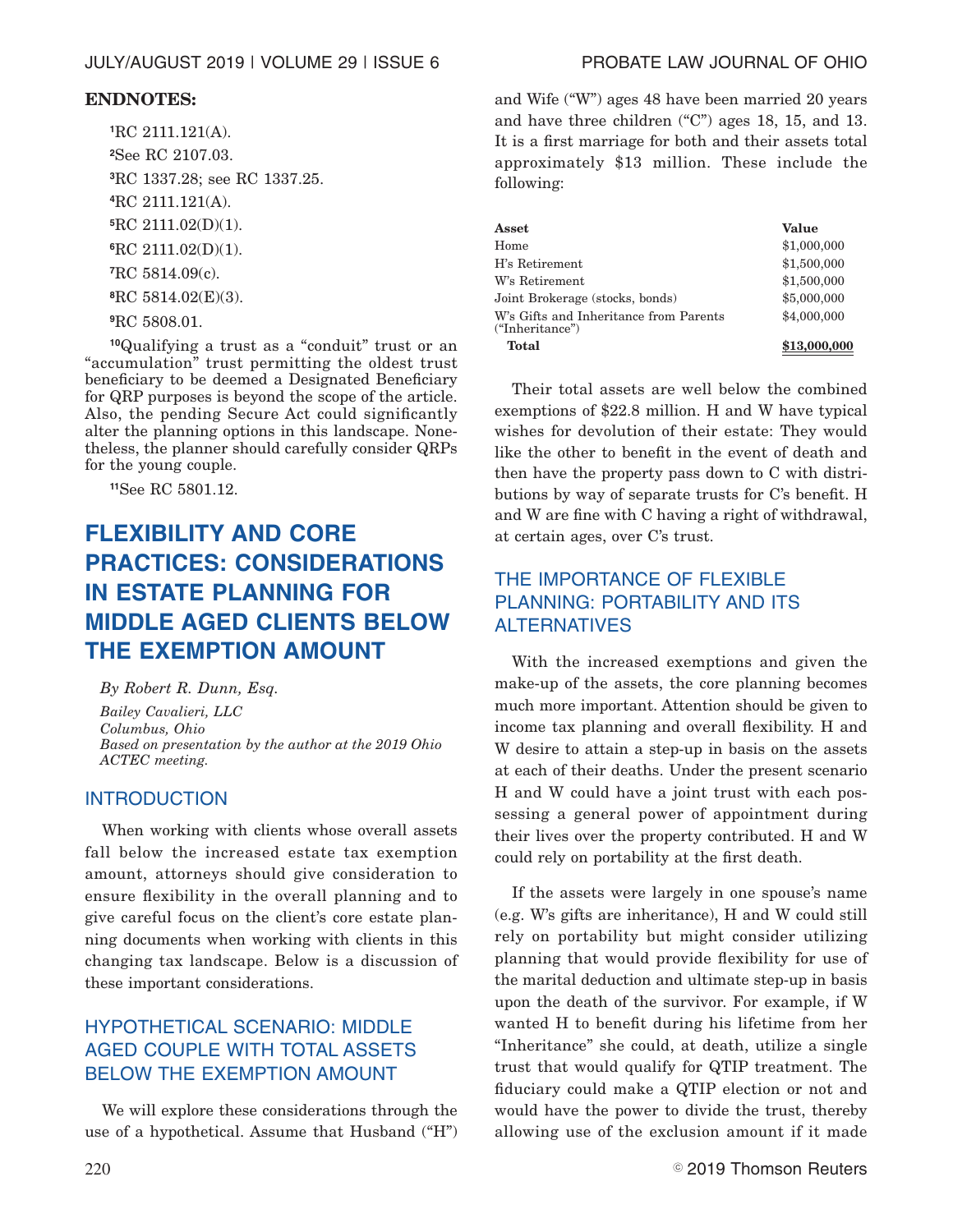sense. Alternatively, a disclaimer technique could be used for H, allowing him "to wait and see" whether it makes sense under the laws in effect at the time to disclaim to a credit shelter trust. Another technique would be to utilize a Clayton QTIP trust and if the QTIP election is not made (within 15 months after death), the amount not elected for QTIP treatment will pass to the credit shelter trust.

W, however, may want to be sure the Inheritance is not diverted from her lineal descendants at her death. She could leave the Inheritance to a credit shelter trust at her death, of which H and C are beneficiaries. There could be sprinkle powers among the beneficiaries. Because there could be substantial appreciation of the assets within the credit shelter trust, it may be desirable to try and attain an adjusted basis in those assets at H's subsequent death. A trust protector could have the power to distribute principal to H for tax reasons and to provide H with a general power of appointment (e.g., to the creditors of H's estate).

If W, during her lifetime, wants to ensure she is able to use some of the higher exemptions and is concerned perhaps about a subsequent decrease in the exemptions, W could make a completed gift of all or part of the Inheritance to an irrevocable trust of which H would be a beneficiary. Given that the use of the exemption will not be clawed back at her death, this could allow W to use her increased exemption, yet still retain some benefit in the future if necessary. Again, flexibility within the trust agreement could be built-in so that a trust protector could make distributions for tax reasons (in addition to typical discretionary standards), to provide powers of appointment, and generally modify or terminate the trust if beneficial.

# BACK TO BASICS: A FOCUS ON THE CORE ESTATE PLAN

H and W should also focus on the basics of their planning. Titling of assets within a revocable trust or other manner to avoid a probate estate should be given strong consideration. For example, should the home be (or remain) titled as joint tenants with rights of survivorship? Should the home be titled in the revocable trust? Providing certainty for funding of trusts through proper beneficiary designations cannot be discounted. With H and W's retirement assets, it is likely each will want the other to be the primary beneficiary to provide the greatest flexibility; however, do not ignore the contingent beneficiary designation. With young children, H and W will likely want their trust to be the contingent beneficiary for the benefit of C. Careful attention should be given so that the trust qualifies as a designated beneficiary and that distributions may be stretched out over C's life expectancy.**<sup>1</sup>**

Focusing on the client's powers of attorney is important. Do the client's advanced directives reflect their wishes with regard to health care and end-of-life decisions? Should the agent under a general durable power of attorney have "hot" powers? H and W may want their agent to have the power to disclaim assets, create or modify a trust, add property to a trust, and make gifts that are beneficial for tax purposes. Careful attention to these basic—yet essential, documents is more important than ever.

# **CONCLUSION**

By focusing on flexibility and giving careful consideration to the planning basics, estate planners working with clients below the exemption amount will create greater opportunities to protect the client's assets and provide real value for families. As such, attorneys will need to embrace such flexibility in drafting and implementing documents and not overlook the importance of the basic, yet essential, documents that comprise a wellthought-out estate plan.

### **ENDNOTES:**

**<sup>1</sup>**With potential changes in retirement plan distributions under the SECURE Act (H.R. 1994 "Setting Every Community Up for Retirement Enhancement Act"), careful consideration will need to be given to naming a trust as a beneficiary of retirement benefits.

# **PLANNING FOR ELDERLY CLIENTS BELOW THE EXEMPTION AMOUNT**

*By M. Elizabeth Monihan, Esq.*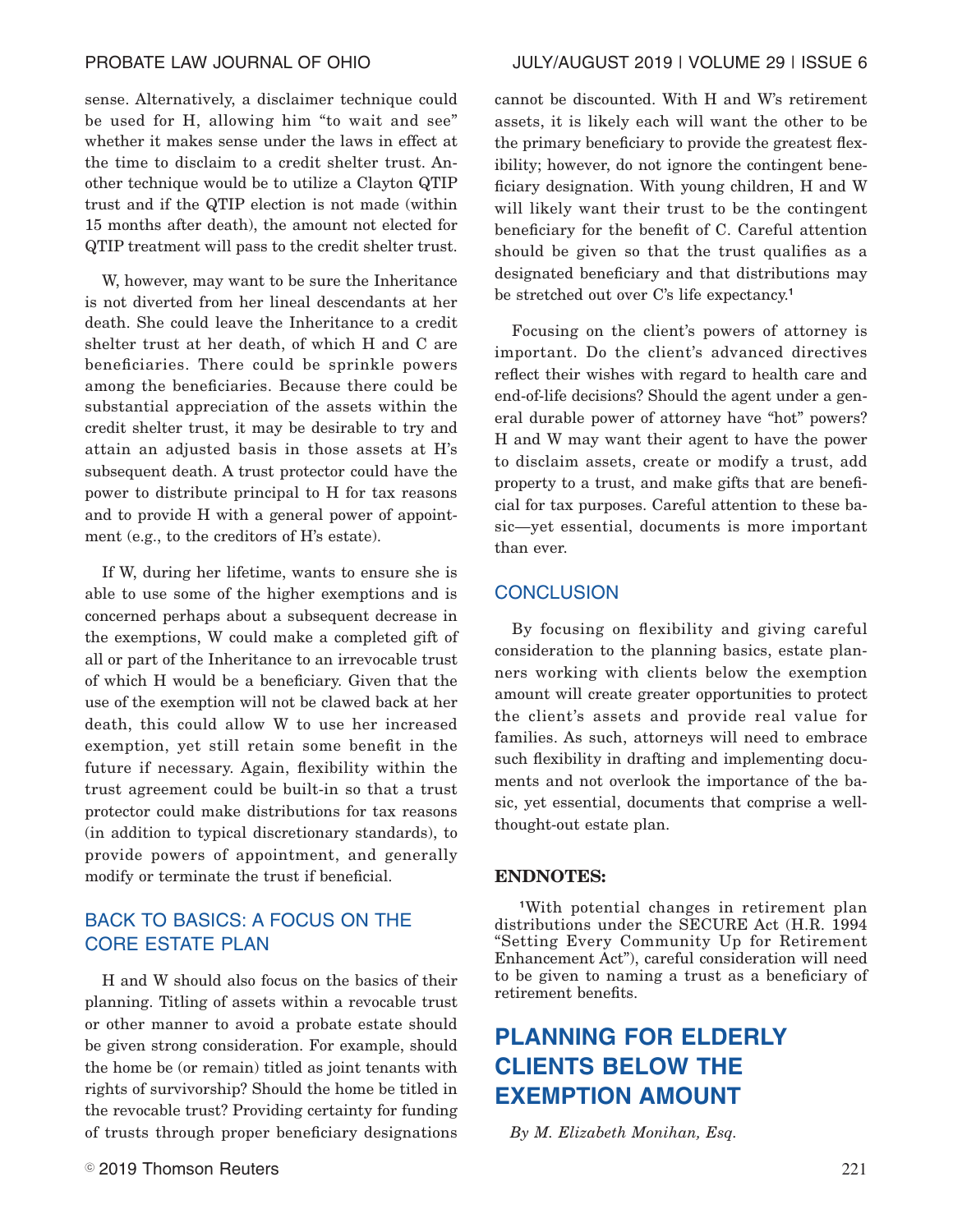*Schneider Smeltz Spieth Bell, LLP Cleveland, OH Member PLJO Editorial Advisory Board Based on presentation by the author at the 2019 Ohio ACTEC meeting.*

# HYPOTHETICAL SCENARIO: ELDERLY COUPLE WITH TOTAL ASSETS BELOW THE EXEMPTION AMOUNT

Our hypothetical couple, John and Mary, are ages 86 and 80, and they have been married for 55 years. Their four children's lives, however, are a bit more complicated. The kids range in age from 50 to 39. The eight grandchildren are ages 25 to two. One child has no children; two children are on second marriages**.** One child is gay, with a long-term significant other and two children through the use of assisted reproductive technology. One child has creditor and long-term substance abuse problems.

Combined net worth is \$15,000,000, including the following:

- \$5,000,000 in cash and marketable securities. Income tax basis of the securities is \$2,000,000.
- $\bullet$  \$3,000,000, or 20% of the overall value, of stock in the family company, from which John is mostly retired; the kids own the rest of the stock, in equal shares, but only two of them are working in the company
- \$2,000,000 vacation home in South Carolina
- \$1,000,000 primary residence in Ohio
- \$2,000,000 in traditional IRAs
- $\bullet$  \$1,000,000 in museum-quality art and other high-end tangible personal property

An additional resource for Mary is a trust established by her parents, worth \$2,000,000, with an income tax basis of \$200,000. The trust has a cooperative independent trustee. It is a pure discretionary trust which names Mary and her descendants as beneficiaries of income and principal. Mary has been receiving all of the trust income but she does not really need it. Mary has a limited testamentary power of appointment over the assets of the trust. If the power is not exercised, the trust property is distributed outright to Mary's lineal descendants, per stirpes.

Two key concepts which should apply to planning for this couple are flexibility and income tax basis planning issues. John and Mary's total assets are well below the 2019 combined estate and gift tax exemptions of \$22.8 million, but their assets would be in excess of exemptions after the increased applicable exclusion amounts expire in 2026. Plus, their asset values could increase between now and the death of the survivor of John and Mary. So the gross estate of the survivor could exceed the combined exemption amount. Like planning for younger client couples, core planning issues are still important to cover.

**Confirmation of Current Capacity and Lack of Undue Influence.** For better or worse, two sad facts facing the aging client are the risk of diminished capacity and the risk that the client could be unduly influenced by someone during the planning process. It is incumbent on the attorney to be alert to these possibilities and to take adequate steps to ensure that these factors are not present during the planning process.

**Planning for Incapacity or Diminished Capacity.** A standard financial durable power of attorney as well as a health care power of attorney should be recommended for John and Mary. Careful thought should be given to inclusion of some or all of the "hot powers" that can be added to a financial power of attorney under Ohio Revised Code Chapter 1337. If either John or Mary becomes incapacitated and then there is another tax law change, or if the planned sunset of the increased exemption actually does become effective, it could be very important for a trusted person to have the powers to implement appropriate changes to the estate plan. A discussion of end-of-life decisions also could be very helpful, so that the family understands John and Mary's specific wishes on life-sustaining treatment and comfort care.

**Is It Safe Just to Leave Everything to the Surviving Spouse, and Rely on a Surviving Spouse's Disclaimer to Make any Post-Mortem Adjustments to the Plan?** Maybe, but you might not want to count on it to work. First, if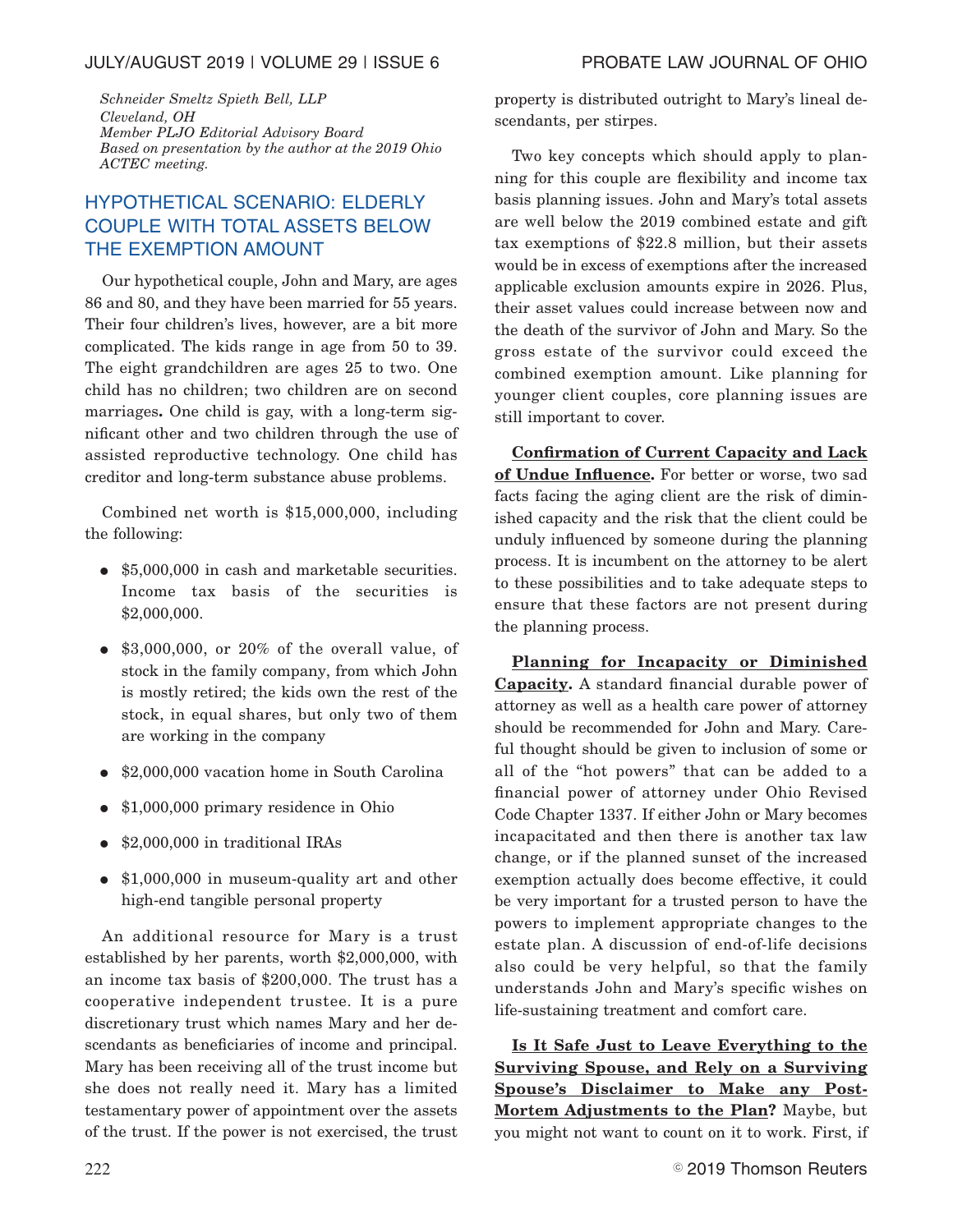the surviving spouse is incapacitated it might be difficult to obtain a disclaimer. Second, even if not incapacitated, sometimes a surviving spouse is reluctant to make a disclaimer because he or she may be confused or worried about the uncertainties of the future. Third, the fact that a disclaimer must be made within nine months after the date of death may not provide a surviving spouse with adequate time to make the right decision.

**Are Simple Wills Good Enough? Can We Get Rid of Those Trust Agreements?** Possibly, but this probably is not a good plan even for the first spouse to die. Most people are more interested than ever in probate avoidance. With thoughtful advance planning, a pour over will which passes very little probate property to an *inter vivos* trust which has been funded during lifetime probably still is the best approach. A fallback position would be to counsel John and Mary on how to fill out each beneficiary designation form, each TOD and POD designation or affidavit, so that all of these assets pass to the trust at death. The use of trusts is still preferred, to ensure that testamentary intentions are adequately expressed and implemented, as a better and more flexible way to ensure that John and Mary's testamentary intentions are carried out in the right way. Provisions in a trust agreement can account for untimely orders of death, the need for spendthrift protections, the need to provide for minor or immature beneficiaries, and the like.

**Simple Wills Only Address Post Mortem Issues for John and Mary.** A simple will, combined with beneficiary designations, only deals with the disposition of property after death. For elderly clients like John and Mary, planning for their own incapacity should be even more important to them than what happens to their property after they are gone. Financial powers of attorney are helpful, but financial institutions are increasingly reluctant to accept them just when they are needed most, when a person who no longer has the capacity to take care of something oneself. Use of a funded, revocable trust is a preferable alternative for John and Mary to use for incapacity planning as well as for their estate planning.

**Keeping Assets in the Family.** Even without any current estate tax worries, how important is it to John and Mary to ensure that some property ultimately gets passed on to the grandchildren? Keeping a trust arrangement as a part of the overall estate plan for John and Mary could be important if John and Mary can answer "yes" to any of the following questions": Do they have concerns about their children's divorces and ex-spouses trying to obtain a share of the inheritance? Are they worried that a child's creditor could reach the assets? Are these concerns greater for the family company stock, or the art, or the vacation home, than they are for the "ordinary" marketable securities? What about the trust established by Mary's parents? Should Mary exercise her power of appointment to extend the terms of the trusts, instead of allowing the trust assets to be distributed outright to the children at her death?

**Retirement Account Assets.** Do the IRA accounts of John and Mary have currently effective beneficiary designations that still reflect their wishes? It is common for the surviving spouse to be named as the primary beneficiary. If John or Mary were to die, would the surviving spouse still need the income provided by the IRA distributions? Perhaps these distributions could be re-directed to children or grandchildren who might be in a lower income tax bracket than the surviving spouse would be. Alternatively, if John and Mary want to make any charitable gifts, the most income-tax efficient way to make a charitable gift is to designate the charity or charities as beneficiary of the IRAs.

**Digital Information and Assets.** Do not assume that, just because John and Mary are elderly, they have not embraced the digital world. My 96 year-old mother-in-law has a Facebook account, emails regularly with her grandchildren, and has most of her bills sent to her by email! Make sure that you ask the clients about whether any of their bills or account statements are delivered electronically rather than in paper form. No matter what the age of the client, it is important to ask them about online photo albums, music files, email accounts, financial accounts, social media accounts, online subscriptions and the like. Consider adding special provisions to the will or trust instruments to specify who is to manage or inherit such assets, or whether such accounts should be deleted, terminated or destroyed.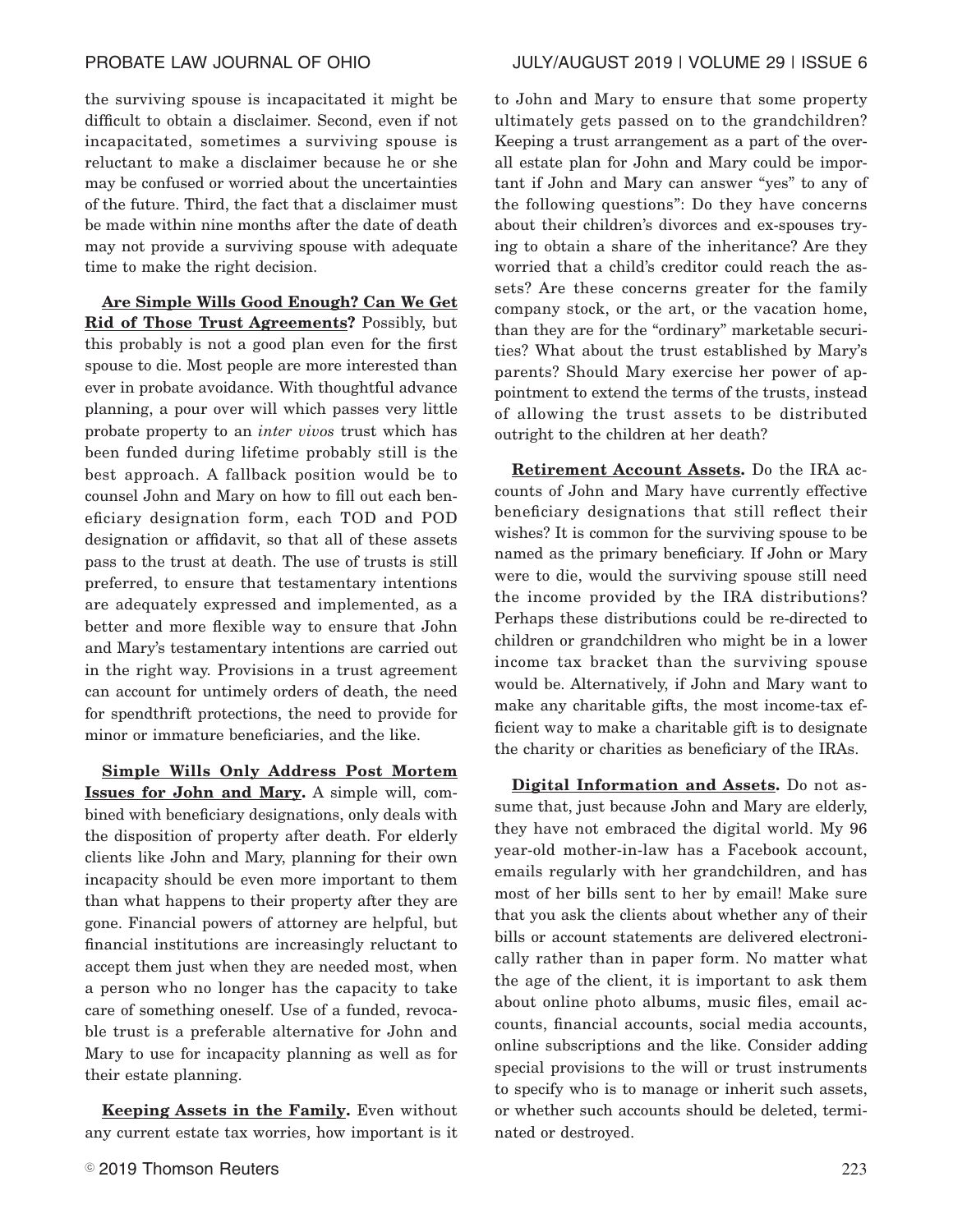**Business Ownership.** Should the remaining 20% of the family company be divided among the children on an equal share basis, or should these shares be directed to the two children who are actively involved in the business? If the children who are active in the business should receive the shares, should an equalizing distribution of other assets be made to the other children? Should special consideration (including a premium or a discount) be given on the valuation of these shares, in terms of any equalization? Should any special instructions be added to deal with conflicts which might arise when the children who are active in the business disagree with the other children over how the business should be run? Is there an existing shareholder agreement? When was the last time it was updated?

# **Review All the Definitions and Trust Agreement Terms**.

Do the trust terms defining family relationships refer only to traditional nuclear families with two married heterosexual parents, or refer only to descendants born "in lawful wedlock"? This may no longer reflect the intentions of John and Mary, if they wish to include their gay child's partner and the grandchildren who were born with assistance of artificial reproductive technology ("ART"). Additionally, one or more of their grandchildren may have a child or children without benefit of marriage. Do John and Mary want to exclude a great grandchild from an inheritance because their parents did not get married?

Do John and Mary know if any of their other children have had (or intend to have) children by means of ART? What about the grandchildren? Should they consider extending the time period for when the class of descendants is determined, possibly to the full five years of extra time permitted under recently enacted Ohio Rev. Code Sec. 5801.12, to include posthumously born grandchildren or more remote descendants?

What about provisions for blended families? If a child has stepchildren, should the step grandchildren be included as beneficiaries? Should they be included at the request or discretion of the child, or perhaps should a power of appointment be granted to the child, which would allow the child to decide on this issue at some point in the future? What if a stepchild is adopted by John and Mary's child?

Does the trust definition of "health" include assistance for mental as well as physical health, for the payment of health insurance premiums, and possibly also for the payment of long-term care insurance premiums? Is the definition broad enough to permit distributions to help with substance abuse recovery issues and a recurring need for treatment in a rehab facility?

**Review the tax definitions and terms in the current wills and trust documents**. If John and Mary have not had their estate planning updated in several years, the tax terms may need to be updated from references to "unified credit" to "applicable exclusion amount." Some older estate plans include a formula clause directing the establishment of a generation-skipping trust for grandchildren when the GST exemption was only \$1,000,000, or \$3,500,000, or even \$5,000,000. If this provision is left unmodified in the current plan, does this divert too much property to the grandchildren, to the economic disadvantage of the children?

These same questions could be asked about a formula division clause for the creation of traditional A-B Trusts; if the surviving spouse is not named as the primary beneficiary of the B Trust, does this divert too much property away from the surviving spouse at the death of the first spouse? If it is still desirable to rely on formula clause language to create trusts for the primary benefit of grandchildren or children like the GST Trust or the B Trust, should the plan include a maximum dollar amount of property which could be allocated to these trusts?

**How Clear is Your Crystal Ball?** Should you greatly simplify the wills and trust documents and remove all the tax-driven formula clause division language, and all references to A-B Trusts and taxdriven allocations, because you think these provisions no longer will be necessary to implement good estate planning for John and Mary? Certainly, John and Mary would be happier reading the terms of a simplified trust document that is not full of complicated, technical tax terms. Or do you think it would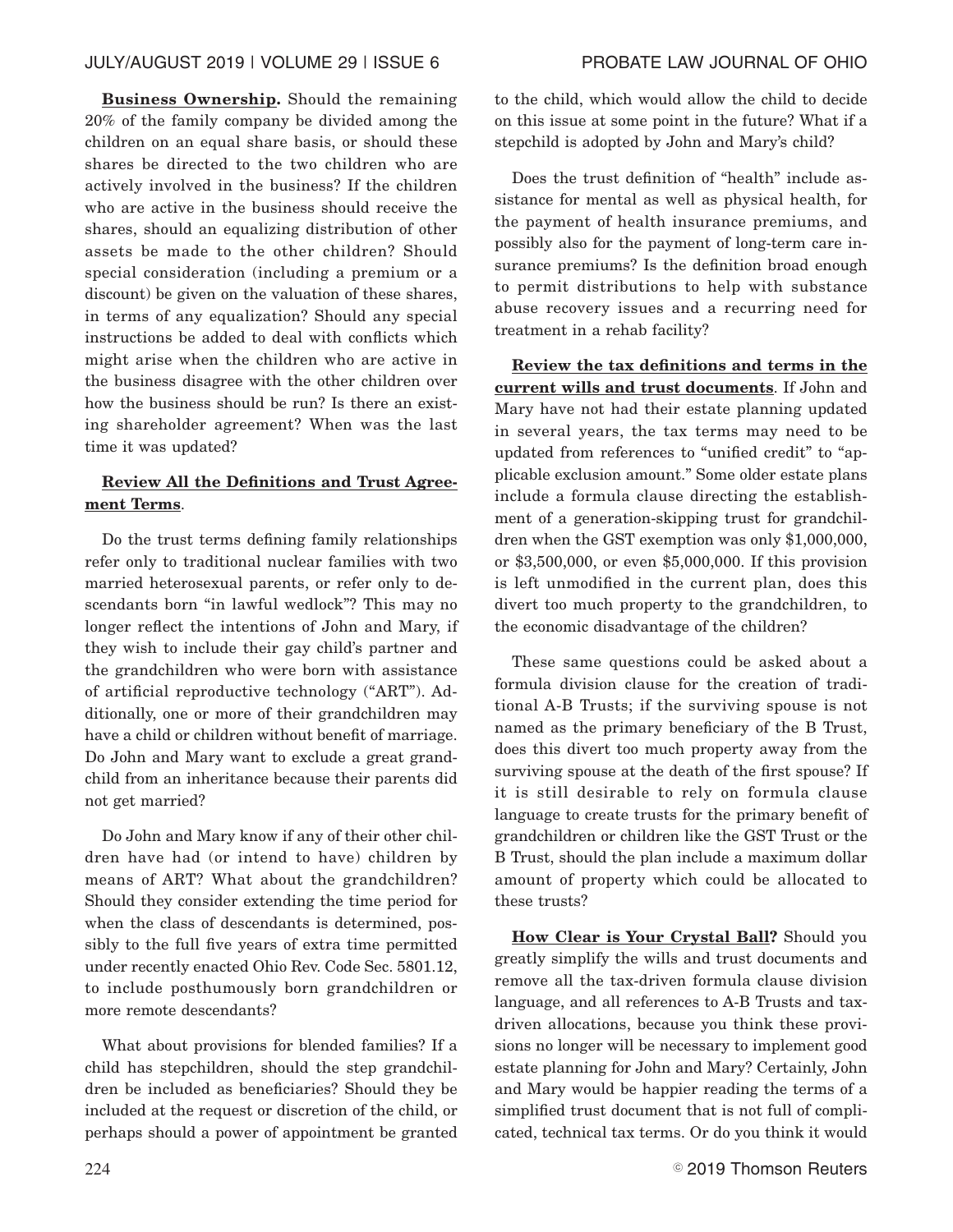be more appropriate to include provisions which would accommodate a future change in the tax law which might include a more modest exemption amount? Should you discuss this choice with John and Mary or just use your own best judgment? With younger clients, you can tell them to come back in for revised planning if there is a change in the law. With clients already in their 80's, is it reasonable to count on them being able to come in and revise their estate plans if the increased exemption amounts actually do sunset in 2026, or if there is a new tax law enacted sometime between now and then?

# BUILD EXTRA FLEXIBILITY INTO THE PLAN.

**Consider the use of a disinterested trustee.** A disinterested trustee could be granted a power to distribute trust property for any purpose and in any amount. This provision could allow the trustee to administer the trust according to the trustee's best judgment about the settlor's wishes. It also would allow the trustee to decant the trust property to a new trust, with different terms, if another change in the law occurs which makes the current terms of the trust undesirable from a tax or trust administration standpoint.

**Consider whether beneficiaries should be granted limited testamentary powers of appointment.** Limited powers of appointment offer great appeal to John and Mary if they are weighing the choice between an outright distribution to a child or a continuing trust for the benefit of a child, since it would allow the child to direct the disposition of the trust property at the child's later death. Consider the scope of the power and how broadly or narrowly the class of permissible appointees should be. For example, if spouses of lineal descendants are included within the class of permissible appointees, should the power be limited to the grant of a lifetime income interest in the property?

**Consider provisions for a trust protector who could grant, or withhold, general powers of appointment.** If the large applicable exclusion amount does become permanent, it might be that very few, if any, of John and Mary's beneficiaries

# PROBATE LAW JOURNAL OF OHIO JULY/AUGUST 2019 | VOLUME 29 | ISSUE 6

will have taxable estates when they die. A trust protector could grant general powers of appointment to the children, to cause the trust property to be included in their taxable estates for purposes of obtaining an income tax basis step-up at their deaths. Additionally, a trust protector's powers would not have to be limited to granting powers of appointment. A trust protector could be authorized to make other amendments to the trust instrument as well, including adding other beneficiaries or changing the administrative provisions of the trust.

**Consider, in the alternative, whether the trust instrument should give the beneficiaries a formula general power of appointment ("GPOA")**, which is self-adjusting. If drafted properly, a GPOA would only be granted if the beneficiary has available exemption amount and, it would include an ordering rule to which the GPOA will apply. In this manner, the beneficiary would be granted a testamentary GPOA over assets with the lowest basis (which would benefit the most from a stepped-up basis) first, so that a GPOA is not "wasted" on high basis assets.

**Consider whether a beneficiary should be granted a lifetime power of appointment,** in addition to a testamentary power of appointment, to add to the flexibility of the trust provisions. If a suitable trustee has broad discretion to make distributions, a lifetime limited power of appointment probably is not necessary, but it could be viewed as desirable by John and Mary, or by their children.

**Planning for the portability election.** Remember that the executor can make an election under I.R.C.  $\S 2010(c)$  to allow the surviving spouse to utilize the decedent's unused applicable exclusion amount at his or her later death. Relying on the portability of the first spouse's applicable exclusion amount might be adequate to ensure that there is plenty of exemption available at the death of the survivor of John and Mary, so that no federal estate tax is payable at the death of either spouse. This might also be optimal from an income tax basis planning perspective, because if all of the couple's assets are included in the surviving spouse's estate for estate tax purposes, then all of the assets can get the benefit of the basis adjust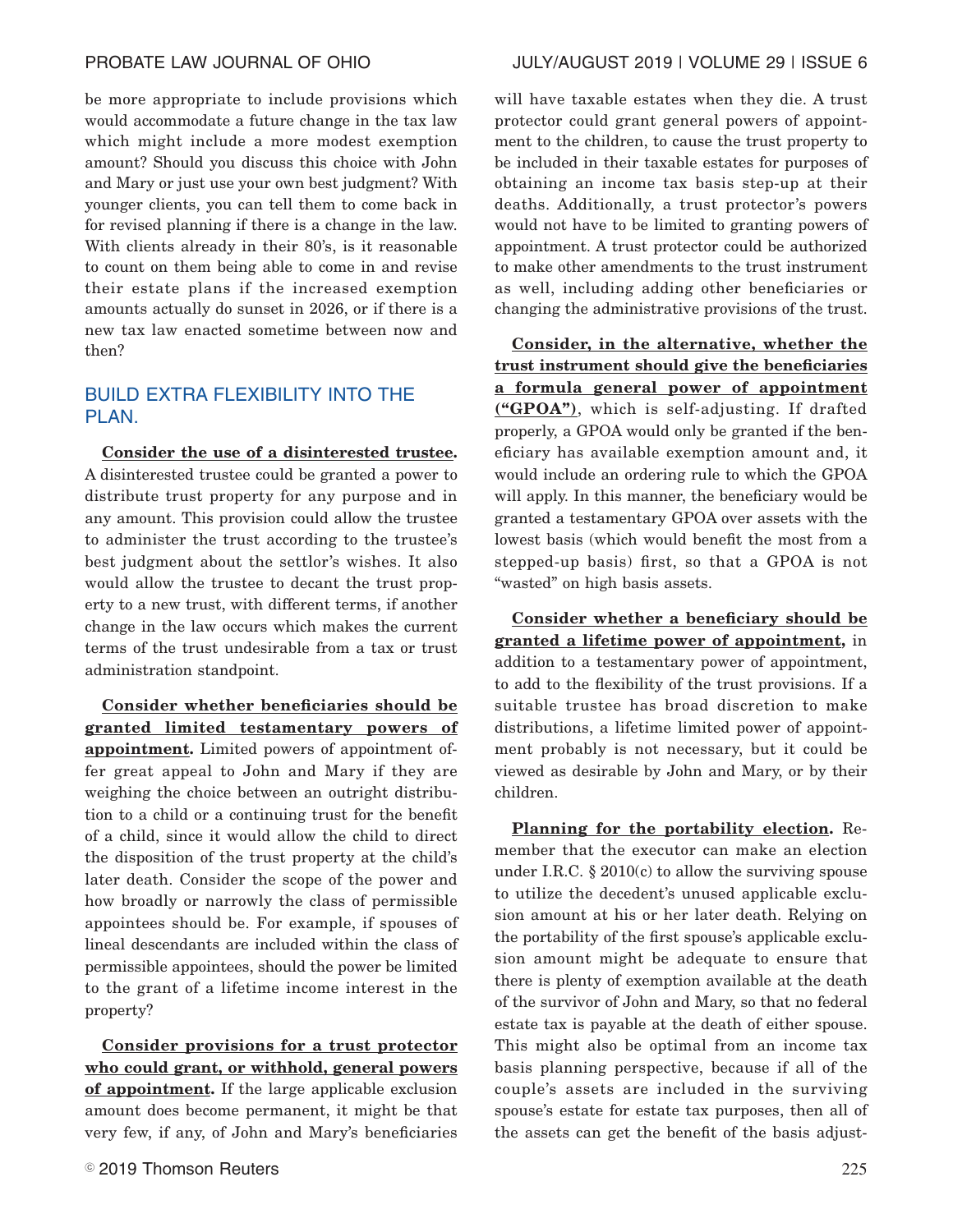ment to the date of death valuation at the second spouse's death. But the analysis cannot stop thereremember that portability does not apply to the GST tax exemption, so further consideration must be given to the amount of property that John and Mary may wish to set aside in generation-skipping trusts for the benefit of their children with remainder interests passing to grandchildren or more remote descendants.

**How Much GST Planning Should Be Done?** It used to be a good idea to keep the trust property out of the taxable estates of the trust beneficiaries for as long as possible. For some families, that is still the case. But competing goals may be present for John and Mary-a generation-skipping trust which keeps the property out of the taxable estate of the child will not receive a stepped-up income tax basis at the death of the child. Under the current tax law, John and Mary each have an \$11.4 million applicable exclusion amount in 2019, and each of their children (and each child's spouse) has the same amount of exemption as well. It may be that getting the stepped-up income tax basis at the deaths of the surviving spouse and each child outweighs the benefits of keeping the trust property out of the estate tax system for as long as possible. All of these considerations will merit a good discussion with John and Mary, to lay out the pros and cons of each approach, so that they can make an informed decision on what they feel is best for them.

**QTIP-able Trust Approach.** A single QTIP-able Marital Trust for the benefit of the survivor of John and Mary could provide a lot of flexibility to the plan. The executor can wait as long as 15 months after the first spouse's date of death (nine months for the due date of the filing of the federal estate tax return, plus the six months of the available extension for the filing of the return) to decide how much (if any) of the trust property will be elected for QTIP treatment. Particularly with an elderly couple, the luxury of this additional time to see how things settle out after the first spouse's death could be very important. Additionally, if a QTIP election is made for some of the trust property, then a reverse QTIP election under Treas. Reg. § 26.2652-2 also could be made to allocate some or all of the first spouse's GST exemption amount to the trust.

**Clayton contingent QTIP Election.** Even more flexibility could be offered by the option to make a contingent Clayton QTIP election, whereby the surviving spouse's right to receive all of the income from the trust property is contingent on the executor's making of the QTIP election (based on the decision in *Estate of Clayton v. Commissioner*, 976 F. 2d 1486 (5th Cir. 1992); *See also* Treas. Reg.  $\S 20.2056(b)$ -7(d) & 7(h)). If the executor makes the QTIP election over a portion of the trust property, the surviving spouse must receive all of the income from that portion of the trust, but different trust provisions could apply to the non-QTIP-elected portion of the trust, so that perhaps the surviving spouse only receives discretionary amounts of income or principal from the non-elected portion. Like the ordinary QTIP election, if the trust instrument is properly drafted, the decision on the Clayton election determination could be made up to 15 months after the death of the first spouse.

**Basis, Basis, Basis**. Because of the generous \$11.4 million estate and gift tax exemptions, income tax planning likely is significantly more important to John and Mary than estate tax minimization. You might view this as turning a lot of traditional estate planning on its head.

**Lifetime Gifts.** John and Mary certainly have enough gift tax exemption amounts to enable them to make significant lifetime gifts to their children or grandchildren. Indeed, some of John and Mary's children could really use some financial assistance. From an economic standpoint, this couple probably could afford to make significant gifts without a negative impact on their current lifestyle. Some planners might even urge that John and Mary should take advantage of these large exemption amounts now before the sunset occurs in 2026.

But most of John and Mary's assets have a very low income tax basis. If they sell the assets to make cash gifts to the kids, John and Mary will have a big capital gains tax bill. If they make gifts of the low-basis assets directly to the kids, the kids take the assets with the basis of the donor and the kids would have a big capital gains tax bill when they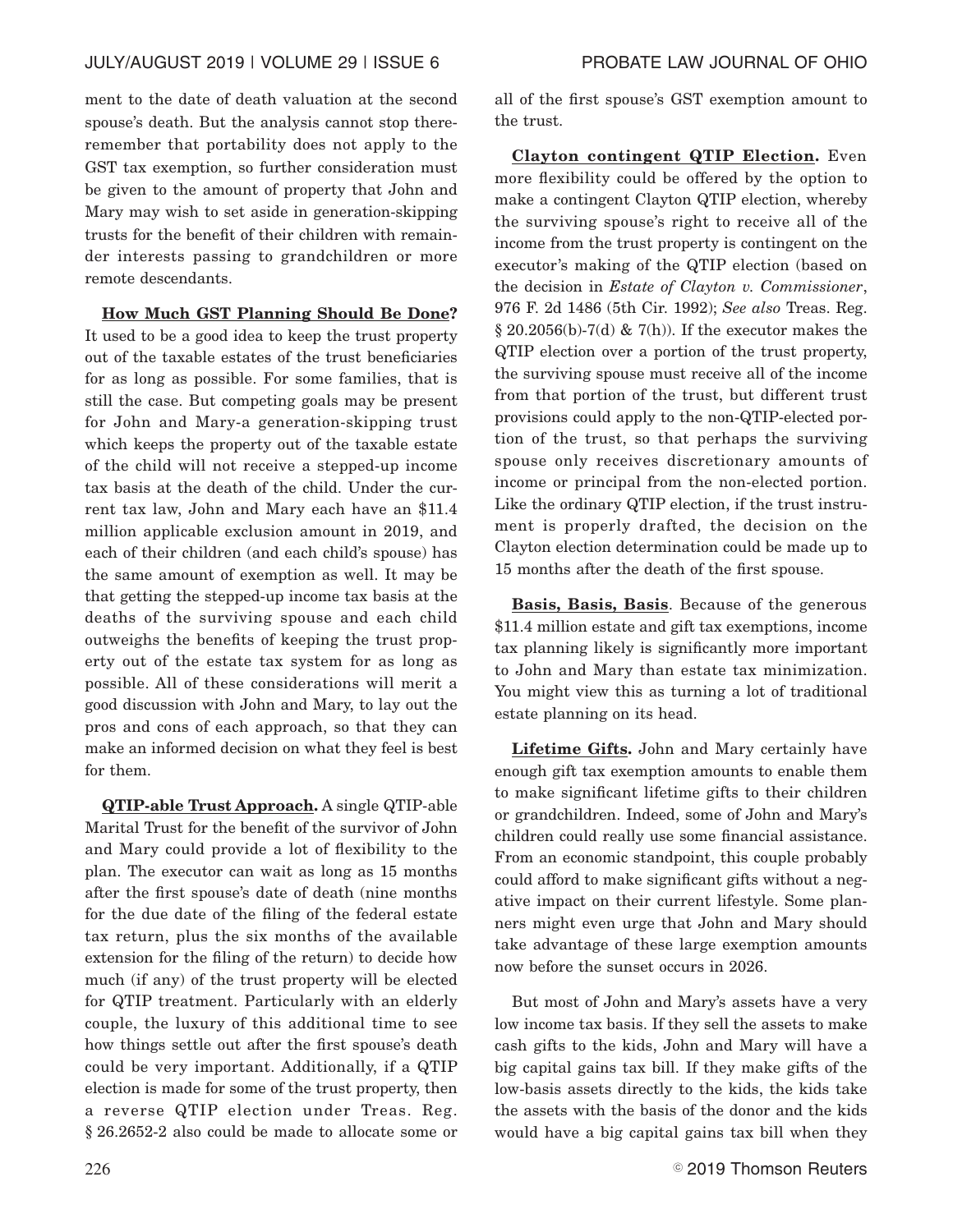sell the assets. If John and Mary retain the low basis assets until their deaths, these assets would receive a stepped-up basis, and they could be passed on to the kids with a much higher income tax basis.

If John and Mary want to make current gifts to the kids, they might consider raising cash for the gifts by borrowing against the value of the assets. Interest rates are low; the low basis assets could be pledged as security for the loan. The loan could be paid off at John and Mary's deaths, when the assets (which then would have a stepped-up basis for income tax purposes) can be sold and no capital gains would be realized. The estate planner should approach this topic with caution, however-a discussion about going into debt to make gifts to the children could be a hard sell for John and Mary. Many elderly couples have long since paid off their mortgages and all of their other debts, and it could be uncomfortable for them to consider going into debt at this time of their lives, especially for the purpose of making gifts.

**General powers of appointment.** As mentioned earlier, consider granting general powers of appointment, or authorizing a trust advisor to grant such powers, in any continuing trusts for the children or grandchildren. A general testamentary power of appointment which includes the property in the estate of the power holder will allow the assets subject to the power to be stepped-up to date of death value.

**Look carefully at the trust established by Mary's parents.** Several planning options might exist for this trust. First, if Mary does not need the current income from this trust, perhaps Mary would be willing to suggest to the trustee that some or all of the current income could be distributed to the children, instead of to Mary.

Second, if Mary dies before 2026 when the increased exemption amounts are set to expire, Mary will have "extra" applicable exclusion amount which will otherwise go unused. Could the trust established by her parents be decanted into a new trust which gives Mary a general testamentary power of appointment over the trust property? Finding a way to include these low basis trust assets in Mary's taxable estate could provide for those assets to receive a basis step-up at Mary's death, and avoid a big capital gains tax bill.

**Consider triggering the Delaware Tax Trap for Mary's parents' trust.** Triggering the Delaware Tax Trap might be another way to get a general power of appointment treatment, and therefore estate tax inclusion and a basis step-up, for the assets held in the trust established by Mary's parents. Under I.R.C.  $\S 2041(a)(3)$ , if a beneficiary exercises a non-general power of appointment to create another power of appointment, which under the applicable local law could be validly exercised so as to postpone the vesting of any estate or interest in the property for a period ascertainable without regard to the date of the creation of the first power, the beneficiary is deemed to possess a general power of appointment. So, Mary could cause her parents' trust assets to be included in her taxable estate if she exercises her limited power of appointment to create a new trust which includes terms granting the beneficiary of the new trust a general power of appointment. Planning to trigger the Delaware Tax Trap should include a careful review of the savings statute in the Ohio Rule Against Perpetuities. A detailed discussion is beyond the scope of this article, but Ed Morrow has written extensively on this technique. *See* http://ssrn.com/abstract= 2436964 or http://dx.doi.org/10.2139/ssrn.2436964.

**Conclusion.** It is easy to see that an estate planning attorney still has plenty to discuss with an elderly estate planning client. Income tax and basis planning still offer the attorney to provide tax savings value to the family. Flexibility in writing a plan which can accommodate changed circumstances is critical, since the elderly client may not have another estate planning overhaul opportunity.

# **HOW TO RESTRUCTURE A TRUST THAT WAS WELL-INTENDED, BUT IS LESS APPEALING IN AN ERA OF HIGH GIFT AND ESTATE TAX EXEMPTIONS**

*By Marilyn J. Maag, Esq.*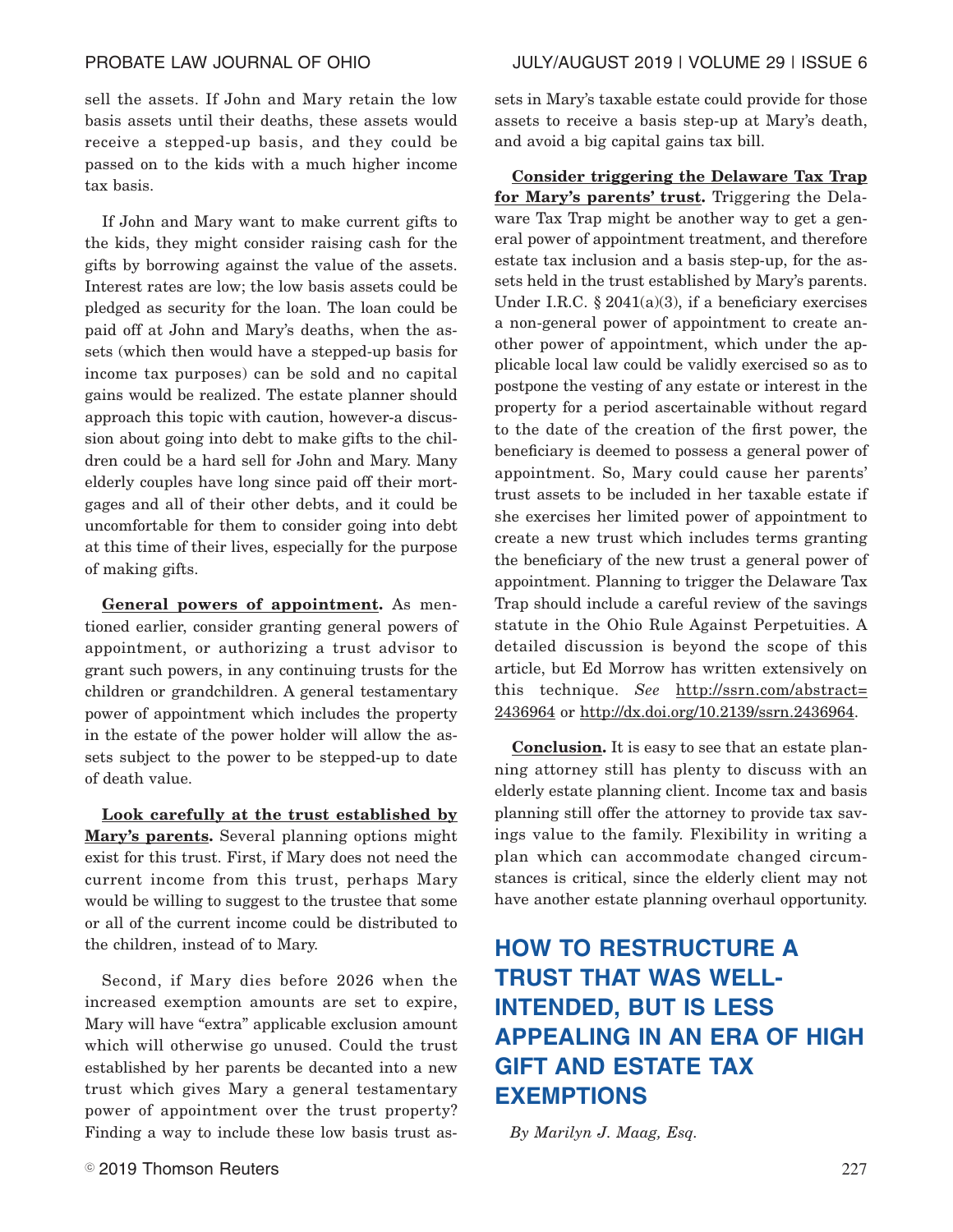### JULY/AUGUST 2019 | VOLUME 29 | ISSUE 6 PROBATE LAW JOURNAL OF OHIO

*Porter Wright Morris & Arthur, LLP Cincinnati, OH Based on presentation by the author at the 2019 Ohio ACTEC meeting.*

# I. OVERVIEW OF CURRENT ESTATE PLANNING ENVIRONMENT.

For decades, estate planning lawyers have created credit shelter trusts for many of our married clients. This common estate planning tool serves two important purposes: A credit shelter trust holds the portion of the settlor's assets that may pass to future generations free of the federal estate tax and a marital deduction trust is established to provide for the settlor's surviving spouse. We have become skilled at creating many different versions and permutations of this dual trust arrangement.

Many, or most, of the credit shelter trusts we created for our married clients were drawn up when the amounts excluded from the federal gift and estate tax were in the \$600,000-\$1,000,000 per person range. At that point in time, utilizing each person's applicable exclusion amount was central to estate planning. In the current estate planning environment, the priorities in planning have changed. The amount excluded from the federal gift and estate tax is \$11,400,000 per person and \$22,800,000 per married couple in 2019**<sup>1</sup>** . Additionally, the exclusion is now portable, meaning that if a person's property is transferred at death, and unused exclusion remains, the unused exclusion may be transferred to his or her surviving spouse. Because of both an increase in the applicable exclusion amount and the portability of the exclusion, we, and our clients, are questioning whether the credit shelter trusts we created years or decades ago are still the most appropriate estate planning tool.

# II. AN ARRAY OF ESTATE PLANNING OPTIONS.

Because we used to prepare some version of a credit shelter trust for many, or most, of our married clients, there are many of these documents in existence. It is common for a client to die with a credit shelter trust in place that the client and the surviving spouse do not need in order to transfer all of their assets to their children free of the federal gift and estate tax. Once the client has died, and the credit shelter trust is irrevocable, options are limited.

While both spouses are alive, it is important for us to work with them on finding a very flexible estate planning solution, that allows for adapting to new developments in the federal estate tax laws and for incorporating more income tax planning into the estate plan. We can leave credit shelter trusts in place, and perhaps modify them in certain ways. We can build flexibility into the documents, so that the family's decision of whether to use a credit shelter trust when the first spouse dies is deferred. We can amend and restate the credit shelter trusts to replace them with simpler documents drawn up primarily for non-tax reasons. We can replace two credit shelter trusts with one joint trust for a married couple.

# III. LEAVING CREDIT SHELTER TRUSTS IN PLACE.

Credit shelter trusts provide for the division of trust assets into two trusts, the credit shelter portion, which is sometimes referred to as "the bypass trust" and the marital deduction portion. The bypass trust is funded first, with the maximum amount that may pass free of federal estate tax. The remainder, if any, is allocated to the marital deduction side.

Because the by-pass trust is funded first, with the maximum amount that may pass free of federal estate tax, all of the trust assets could end up in this one fund. Many credit shelter trusts were executed a long time ago, when the client anticipated funding two trusts, not just one. We must determine the client's intent in a case like this.

Because the applicable exclusion amount is so high, many clients like the idea of simply owning their assets jointly, with the right of survivorship. Ultimately, the surviving spouse will own all of the assets outright. Before we advise our clients to tear up their credit shelter trusts, execute simple wills, and/or title their assets jointly, we have to consider some of the advantages of leaving existing credit shelter trusts in place.

1. If existing credit shelter trusts remain in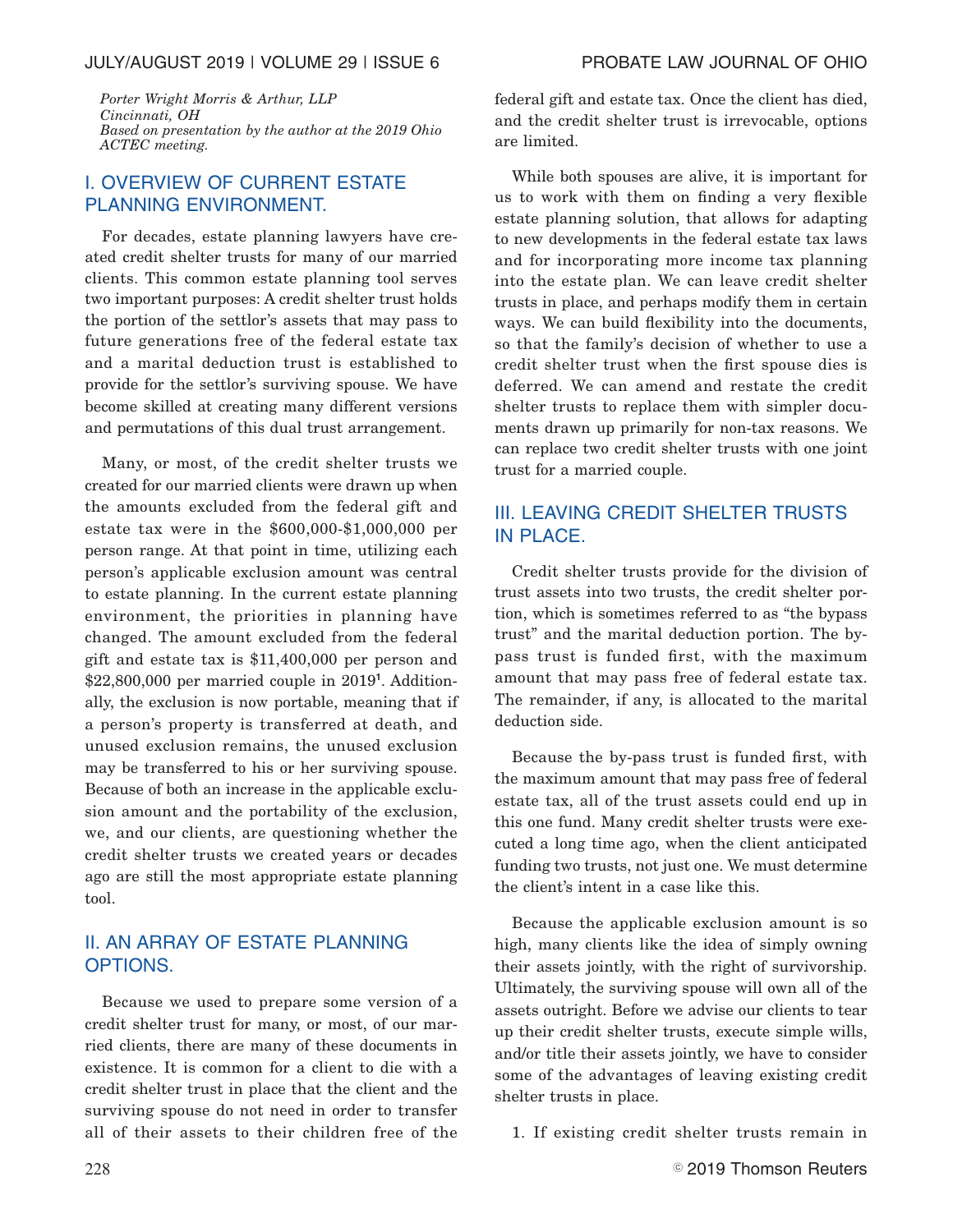place, the by-pass trust preserves and utilizes the deceased spouse's applicable exclusion amount and the exemption from the generation-skipping transfer tax ("GST")**<sup>2</sup>** . Portability will not preserve the deceased spouse's GST exemption.

2. The by-pass trust that remains in place, as compared with transferring assets out-right, provides asset protection for the surviving spouse.

3. Very importantly, the by-pass trust provides protection against changing the deceased spouse's estate plan. For example, a person influencing the surviving spouse cannot redirect trust assets away from the deceased spouse's children.

4. If the married couple are relatively young, the by-pass trust can appreciate substantially during the surviving spouse's lifetime, and will not be subject to federal estate tax at the surviving spouse's death.

5. In some cases, illiquid assets, such as stock, can be divided between credit shelter and marital deduction trusts. It may be possible to claim valuation discounts at the death of the second spouse for lack of marketability and lack of control.

6. Leaving existing credit shelter trusts in place, rather than transferring assets out-right, provides the flexibility to adjust to future changes in the federal estate tax laws. The applicable exclusion amount could be lowered in the not-to-distant future. The clients would have credit shelter trusts already in place.

7. The by-pass trust that remains in place may allow the trustee to distribute both income and principal to the Settlor's lineal descendants, in addition to the surviving spouse. This sprinkling power can be very important to some families.

# IV. REVOKING CREDIT SHELTER TRUSTS AND GIVING PROPERTY TO SPOUSE OUTRIGHT.

A plan to revoke credit shelter trusts and simply give property to a surviving spouse outright is very appealing. Outright transfers simplify the administration process and offer many benefits:

1. After the first spouse dies, the surviving

# PROBATE LAW JOURNAL OF OHIO JULY/AUGUST 2019 | VOLUME 29 | ISSUE 6

spouse retitles assets in the survivor's name or in the name of the survivor's trust.

- 2. The surviving spouse has no additional income tax returns to file; he or she files only a personal income tax return.
- 3. When property is transferred outright to the surviving spouse, the surviving spouse owes no fiduciary duties to the trust beneficiaries, and is not required to account to them.
- 4. No beneficiary can interfere with the surviving spouse's enjoyment of the assets.
- 5. The surviving spouse is free to make gifts to persons or charities during the surviving spouse's lifetime or at death.
- 6. When property is transferred outright to the surviving spouse, appreciated assets that would have been in the credit shelter trust get a step-up in basis at the first and second deaths.

If a married couple decides to leave property outright to each other, then they will rely on only the applicable exclusion amount, from the federal gift and estate tax, of the second to die or they will use the portability option to take advantage of both spouses' exclusions. There are problems with relying exclusively on portability:

- 1. The GST exemption of the first spouse to die, unlike the applicable exclusion amount, cannot be used by the surviving spouse.
- 2. The assets owned outright by the surviving spouse are exposed to his or her creditors.
- 3. After the first spouse has died, the appreciation in the value of the assets that would have been part of the first spouse's credit shelter trust will be included in the surviving spouse's gross estate.

# V. MAKING ADJUSTMENTS TO CREDIT SHELTER TRUSTS.

We never know what the United States Congress will do. The Tax Cuts and Jobs Act of 2017, which created the applicable exclusion amounts of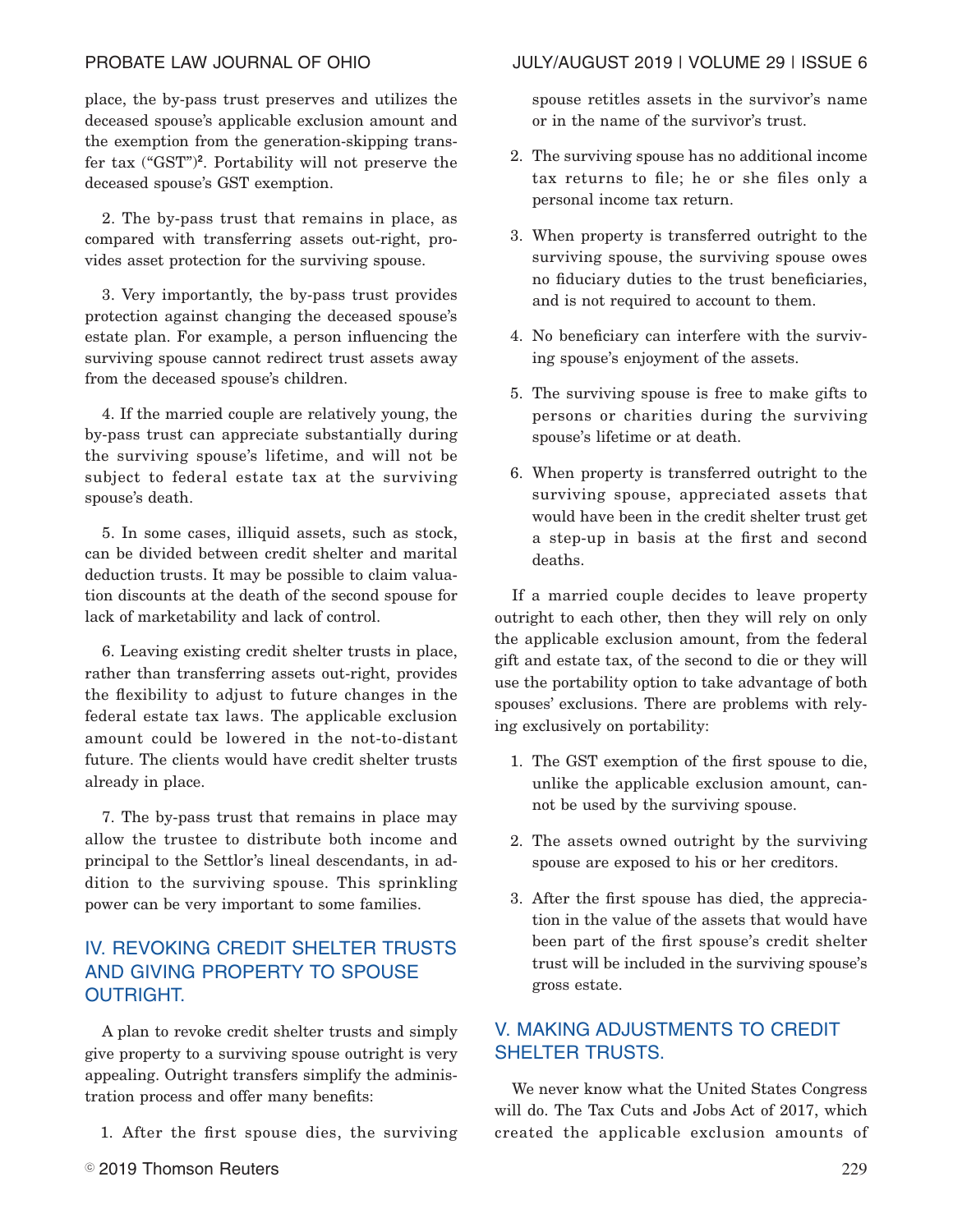### JULY/AUGUST 2019 | VOLUME 29 | ISSUE 6 PROBATE LAW JOURNAL OF OHIO

\$11,400,000 per individual and \$22,800,000 per married couple in 2019, will sunset in 2026. Thus, there could be a reversion to lower exclusion amounts in the future. The argument can be made that, for many of our clients, leaving existing credit shelter trusts in place is prudent. We can keep credit shelter trusts in place, but adjust them for the purpose of adding flexibility.

# VI. AMENDING AND RESTATING CREDIT SHELTER TRUSTS, AND RESTRUCTURING THEM.

An important option is to postpone, for as long as possible, the decision about whether to fund the credit shelter trust of the first spouse to die. We won't know the extent of our client's assets, and the applicable estate tax laws, until the time of our client's death. Therefore, delaying the decision of whether to fund a credit shelter trust until the last minute, when we have all of the relevant information, may be a wise thing to do.

The single fund QTIP trust is good estate planning option, for many reasons, including for delaying the decision of whether to fund a credit shelter trust until the last minute. The trust agreement is drawn up without the typical language dividing the trust assets into two funds, the credit shelter portion and the marital deduction portion. Rather, the trust provides for the surviving spouse with a single fund QTIP-friendly trust, *i.e.,* all income must be distributed to the surviving spouse, and the principal cannot be distributed to anyone but the surviving spouse during his or her lifetime.**<sup>3</sup>** After the first spouse has died, the Executor of the estate will decide whether to make a QTIP election for a portion, or all, of the trust. Thus, the single fund can be divided, after the first spouse has died, into a credit shelter portion (QTIP election has *not* been made) and a marital deduction portion (QTIP election has been made).

A single fund QTIP trust is an excellent option because it is relatively easy for clients to read and understand. Clients reading through the document can see that the surviving spouse will receive all of the income of the trust, and principal if needed, and then the assets will pass to their children.

This particular type of trust works well regard-

less of what happens with the federal estate tax. The trust provides financial support to the surviving spouse for life, and it also states who will receive the trust assets after the second spouse has died. This trust arrangement gives both spouses confidence—that the survivor will be provided for and that the children of the first to die will inherit from their parent.

To create even more flexibility, a QTIP-friendly trust can be set up with an independent trustee given the authority to decide whether to keep non-QTIP property in trust or to distribute it outright to the surviving spouse.

A similar option to the single fund QTIP trust is to allow the surviving spouse to fund a credit shelter trust with disclaimed property.**<sup>4</sup>** Thus, the question for the surviving spouse is whether to take assets outright or to disclaim the property, allowing it to pass to a credit shelter trust. This decision is made after the first spouse has died, and the family is able to consider, with their advisors, the federal estate tax laws applicable at the time.

The surviving spouse has to be careful not to accept the benefits of property prior to deciding to disclaim any interest. If the surviving spouse has a non-general power of appointment not limited by an ascertainable standard, the disclaimer is not qualified. The disclaimer alternative can feel risky to a person who is married to someone who is not the parent of his or her children. There is always a chance that the surviving spouse will opt to take the assets outright and give whatever remains, in the end, to the survivor's family only.

An alternative for restructuring trusts is to keep the standard credit shelter trust in place, but make the trust more flexible to allow for basis planning and future changes in the law. By "basis planning" I am referring to planning to achieve a step up in basis of trust assets to their fair market value, as of the time of death of the second spouse to die, or as of the time of death of both the first spouse to die and again at the time of death of the second spouse to die.**<sup>5</sup>** The goal is to minimize income taxes on capital gains for our clients when the federal estate tax is not applicable to their estates.

Use of a "Clayton QTIP" is one option for creat-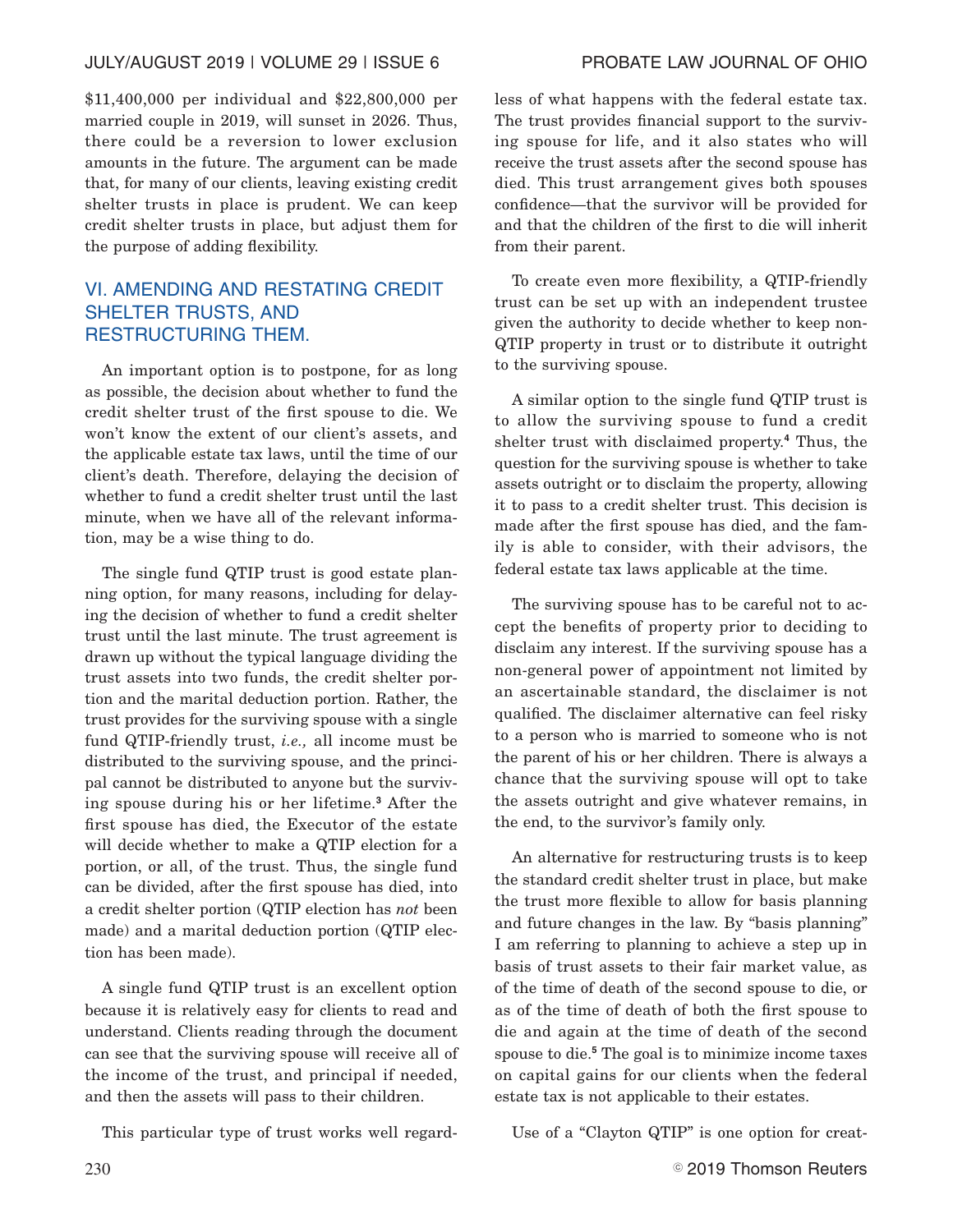ing flexibility. This option is based on the decision of *Estate of Clayton v. Commissioner*, **<sup>6</sup>** which held that to the extent a QTIP election is not made, the non-elected property may pass to a separate trust, according to the terms of the governing instrument, and this separate trust does not have to meet the definition of a QTIP trust. In the typical scenario utilizing this option, the trust agreement includes a formula providing that to the extent a QTIP election is not made, the trust assets pass to a traditional credit shelter trust. The credit shelter trust may sprinkle income and principal among the surviving spouse and the descendants of the first spouse to die. The trust agreement, therefore, allows the clients to choose between a QTIP trust (basis step up**<sup>7</sup>** ) and a credit shelter trust (estatetax-free appreciation of assets).

Use of a general power of appointment is another alternative for creating flexibility. To guarantee a step up in basis at the time of death of the second spouse to die, the trust document may grant the surviving spouse a testamentary general power of appointment over the assets left in trust for the surviving spouse's benefit. Alternatively, the document may grant a contingent formula general power of appointment to ensure that estate tax liability is not triggered. A more flexible alternative is to allow an independent trustee or trust protector to grant a testamentary general power of appointment to the surviving spouse (or another trust beneficiary) after considering the estate and income tax issues applicable to the trust administration.

There are risks, however, associated with granting a general power of appointment to the surviving spouse. Clients have to be comfortable with the possibility that a surviving spouse may shift assets away from the family of the first spouse to die. Granting a testamentary general power of appointment, to be exercised only with the consent of a specified non-adverse party, may be an arrangement that is easier for some clients to accept.**<sup>8</sup>**

The liberal use of limited powers of appointment provides flexibility in a document. Giving an independent trustee broad discretion to make distributions to beneficiaries also adds flexibility. For example, an independent trustee with broad authority could make distributions from a credit shelter trust, funded at the death of the first spouse to die, to the surviving spouse for the purpose of achieving a step up in basis at his or her death. As with a person who has been given the authority to grant a general power of appointment, the drafter of the trust agreement should consider using broad exculpatory language to protect the independent trustee.

A planning strategy focused on achieving a step-up in basis rather than avoiding estate taxes is triggering the Delaware tax trap (by exercising a limited power of appointment to appoint assets into a trust that grants a beneficiary a presently exercisable general power of appointment). Triggering the Delaware tax trap is not a commonly used strategy, and it can be difficult for clients to understand, but it may provide an effective method for achieving a step up in basis when other options are not available.

Another option for creating flexibility is to give an independent trustee or trust protector the authority to modify a trust because of changes in the tax laws. This could include making changes that would provide greater income tax benefits to the trust beneficiaries if the clients' focus is on income tax savings rather than estate tax savings.

# VII. POST MORTEM MODIFICATIONS TO TRUST.

If a client dies with a credit shelter trust in place that the client does not need for federal estate tax purposes, then there are still options, *post mortem*, for creating flexibility and greater income tax benefits for the family.

Decanting can be a valuable tool under the right circumstances. Decanting involves a transfer by a trustee, without court approval, of trust property from an existing irrevocable trust to a new trust. It may be possible to decant to a new trust that confers a general power of appointment on a trust beneficiary, thereby creating tax benefits for the family.

The Ohio decanting statute**<sup>9</sup>** authorizes decanting under limited circumstances, carefully delineated in the statute. The statute balances flexibility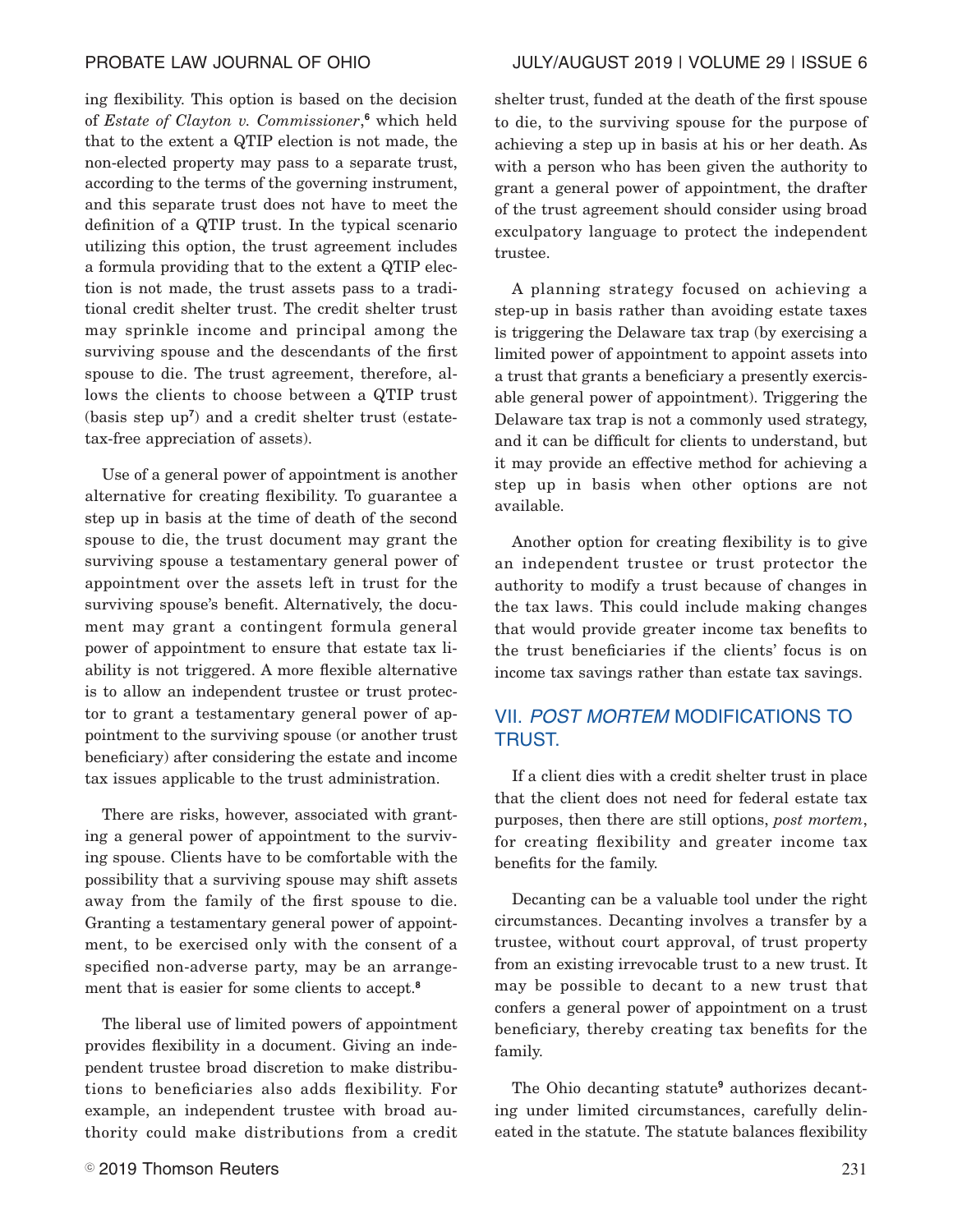for trustees and beneficiaries, with respect for the settlor's intent and choices.

A similar result may be achieved by means of a judicial or non-judicial modification or a private settlement agreement, according to the provisions of the Ohio Trust Code. **<sup>10</sup>** Under § 5804.16 of the Ohio Trust Code, a court may modify the terms of a trust to achieve the settlor's tax objectives. On the question of whether a state court decision would be binding on the IRS, the United States Supreme Court has held that when estate tax liability turns on the nature of a property interest under state law, the IRS is not bound by the decision determining the property interest, unless the highest court of the state has decided the issue.**<sup>11</sup>** Revenue Ruling 73-142 has clarified this holding by stating that a state court decision, made during a decedent's lifetime rather than after death, and which extinguishes certain property rights of the decedent, is binding on the IRS.**<sup>12</sup>**

Under Ohio common law, the trustee, beneficiaries, and any other interested parties may agree, privately, to modify some terms of a trust. **<sup>13</sup>**

# VIII. REPLACING CREDIT SHELTER TRUSTS WITH JOINT TRUST.**<sup>14</sup>**

For a long time, most estate planning attorneys have preferred to create two trusts for a married couple, rather than one "joint" trust. Although one trust seemed simpler in theory; in reality, the administration of a joint trust in Ohio was, historically, complex. It was often difficult to determine which trust assets were part of the estate of the first spouse to die and, therefore, challenging to make certain the federal estate tax exclusions of both spouses were utilized.

Now that the federal estate tax applies to very few people, estate planning attorneys are taking a closer look at joint trusts. Many have concluded that now that dividing assets between spouses, and planning to use two exclusions from the federal estate tax, are no longer factors in many estate plans, client-friendly joint trusts are emerging as a good solution for some married couples.

A typical joint trust makes income and principal

available to both spouses for their lifetimes. The joint trust is a revocable trust, so while both settlors are alive, either may revoke the arrangement and withdraw the property he or she contributed to the trust. While both settlors are alive, they may, acting together, amend the trust or withdraw property. The document may provide that after one spouse has died, the survivor may, acting alone, amend the trust. Alternatively, the trust for the survivor may become irrevocable at the death of the first spouse. A testamentary general power of appointment may be granted to the first spouse to die for the purpose of attempting to achieve a step up in basis for the entire trust when the first spouse dies.

There are numerous advantages to using joint trusts:

The probate process is avoided at the death of each spouse. The division of assets between the spouses is not necessary. Assets can be held in trust for the surviving spouse, rather than transferred outright. Joint trusts can be drafted to provide a step up in basis at the death of the second spouse or, alternatively, at the deaths of both spouses. Many married clients are familiar with the concept of owning property jointly and find the operation of joint trusts easier than credit shelter trusts to understand.

There are disadvantages as well, and the estate planner must consider, in each case, whether a joint trust is a good option for a particular married couple.

The ability of one spouse to make decisions separately about his or her own property - to buy, sell, change investments, or change an estate plan - without the consent of the other spouse is adversely impacted by the terms of a typical joint trust. In scenarios other than stable first marriages, this point must be carefully considered.

If a testamentary general power of appointment is granted to one or both of the spouses, then the level of trust between the spouses becomes a critical issue. If the spouses have the ability to transfer assets away from the joint trust, and outside of the agreed upon plan, clients may be anxious about whether their children will receive their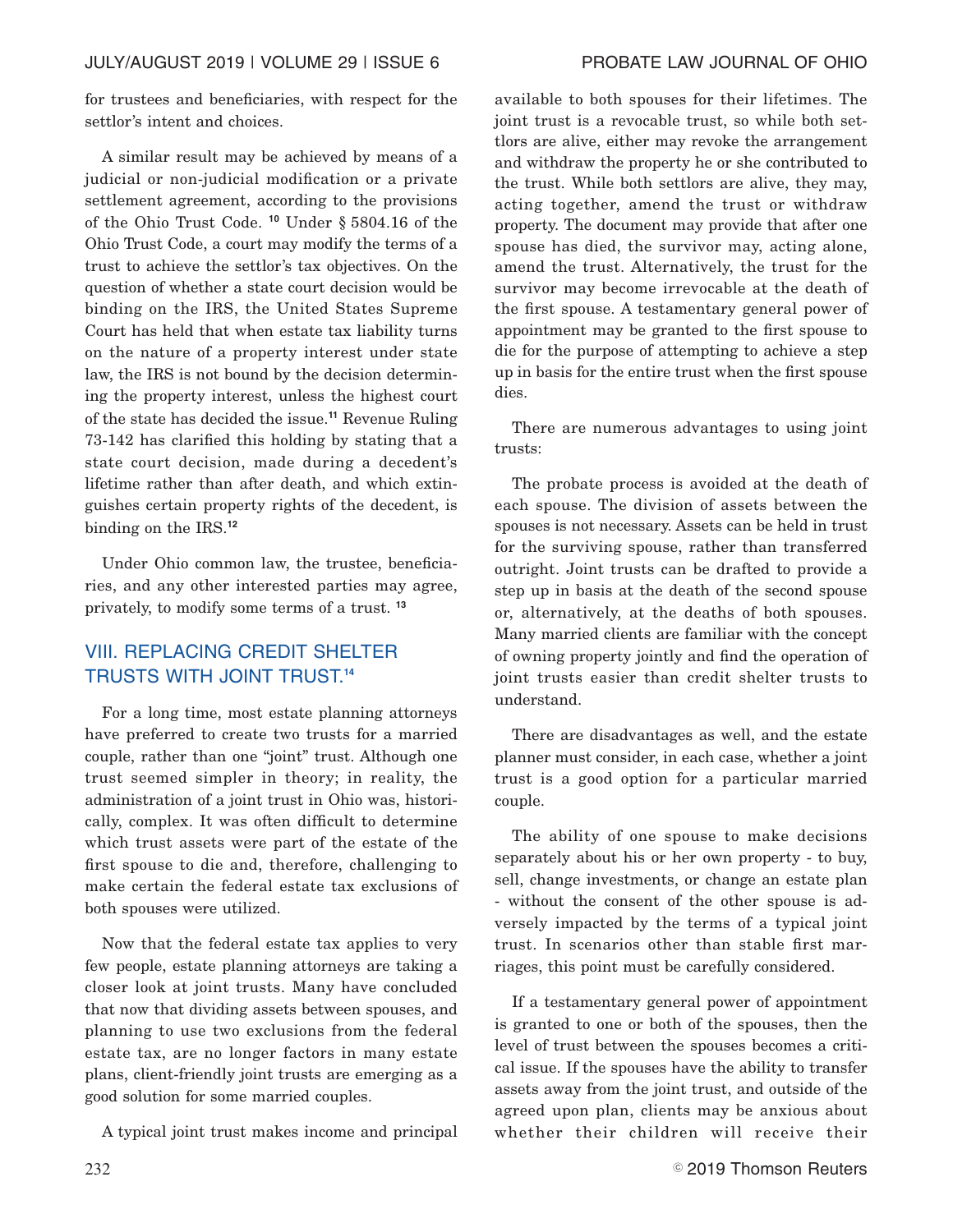inheritance. If the clients have children from previous relationships, then a separate trust for each spouse may be more effective.

If the surviving spouse's interest in the joint trust becomes an irrevocable trust after the death of the first spouse to die, then literally all of the survivor's assets may be held in an irrevocable trust. Some survivors may resist this lack of flexibility.

### IX. CONCLUSION.

Freedom from the focus on utilizing two exclusions from the federal estate tax has opened up many options for creating estate plans for married couples. The new challenge is to find the most effective plan for each client.

# **ENDNOTES:**

**<sup>1</sup>**I.R.C. § 2010(c)(3).

**<sup>2</sup>**I.R.C. § 2631.

**<sup>3</sup>**I.R.C. § 2056(b)(7).

**<sup>4</sup>**Ohio Rev. Code § 5815.36.

**<sup>5</sup>**I.R.C. § 1014.

**<sup>6</sup>***Estate of Clayton v. C.I.R.*, 976 F.2d 1486, 92-2 U.S. Tax Cas. (CCH) P 60121, 70 A.F.T.R.2d 92- 6262 (5th Cir. 1992). *See also* Treas. Reg.  $§ 20.2056(b)-7(d) \& 7(h).$ 

**<sup>7</sup>**I.R.C. § 1014.

**<sup>8</sup>**Consider using broad exculpatory language to protect the person who has been given the authority to grant a general power of appointment.

**<sup>9</sup>**Ohio Rev. Code § 5808.18.

**<sup>10</sup>**Ohio Rev. Code § 5801.10 & Chap. 5804.

**<sup>11</sup>***C.I.R. v. Bosch's Estate*, 1967-2 C.B. 337, 387 U.S. 456, 87 S. Ct. 1776, 18 L. Ed. 2d 886, 67-2 U.S. Tax Cas. (CCH) P 12472, 19 A.F.T.R.2d 1891 (1967).

**<sup>12</sup>**1973-1 C.B. 405.

**<sup>13</sup>**Acker, *Fixing Broken Trusts: The Ohio Trust Code had made this Harder, but it's all Better Now,* 23 PLJO 257 (July/Aug. 2013).

**<sup>14</sup>**Eilers, *Two Trusts for Better Administration,* 28 PLJO 40 (Sept./Oct. 2017); Swift & Seils, *The "Basis" for Using a Joint Trust in Ohio,* 26 PLJO 91(Jan./Feb. 2016); Whitehair, *Income Tax Planning: Problems with Joint Trusts,* 26 PLJO 20 (Sept./Oct. 2015); Brucken, *Why Joint Trusts?,* 25 PLJO 185 (Mar./Apr.2015).

# **REVISITING OHIO'S HARMLESS ERROR STATUTE—SAVING GRACE OR UNINTENDED LOOPHOLE?**

*By Adriann S. McGee, Esq. Reminger Co., LPA Cleveland, Ohio*

In 2006, the Ohio legislature passed RC 2107.24, the "harmless error" statute aimed to provide an equitable mechanism to admit a will to probate that otherwise failed to meet the stringent execution formalities in RC 2107.03. When the Lorain County Probate Court precedentially admitted to probate a deliberately drafted, executed, witnessed and preserved will prepared on an electronic tablet in *In re Estate of Castro*, 2013 WL 12411558 (Ohio C.P. 2013), it relied on RC 2107.24**<sup>1</sup>** as one of its bases for doing so.

*Castro* is a perfect example for how RC 2107.24 was *intended to be used.* After all, the statute intended to focus solely on errors in execution, still requiring clear and convincing evidence that (1) the decedent prepared the document purporting to be a will, (2) the decedent intended the document to be a will and (3) the decedent signed that document at the end in front of two witnesses. The testator in *Castro* took methodical steps to draft a will and execute it in compliance with all of the formalities in RC 2107.03, other than by writing it on paper. Reasonable practitioners would conclude RC 2107.24 served its purpose in that instance.

However a recent case out of the Sixth District Court of Appeals, *In re Estate of Shaffer*, **2** raises the specter that the statute can be used as a loophole for a negligent testator or devious beneficiary to circumvent the statutory formalities that every other Ohio citizen is required to follow. This article explores the complicated facts in *Shaffer* and the implication of this decision on electronic wills and the future use of RC 2107.24.

# **FACTS OF IN RE ESTATE OF SHAFFER.**

Joseph Shaffer was a sophisticated businessman, known to keep his affairs private and apparently averse to acknowledging his own mortality. He had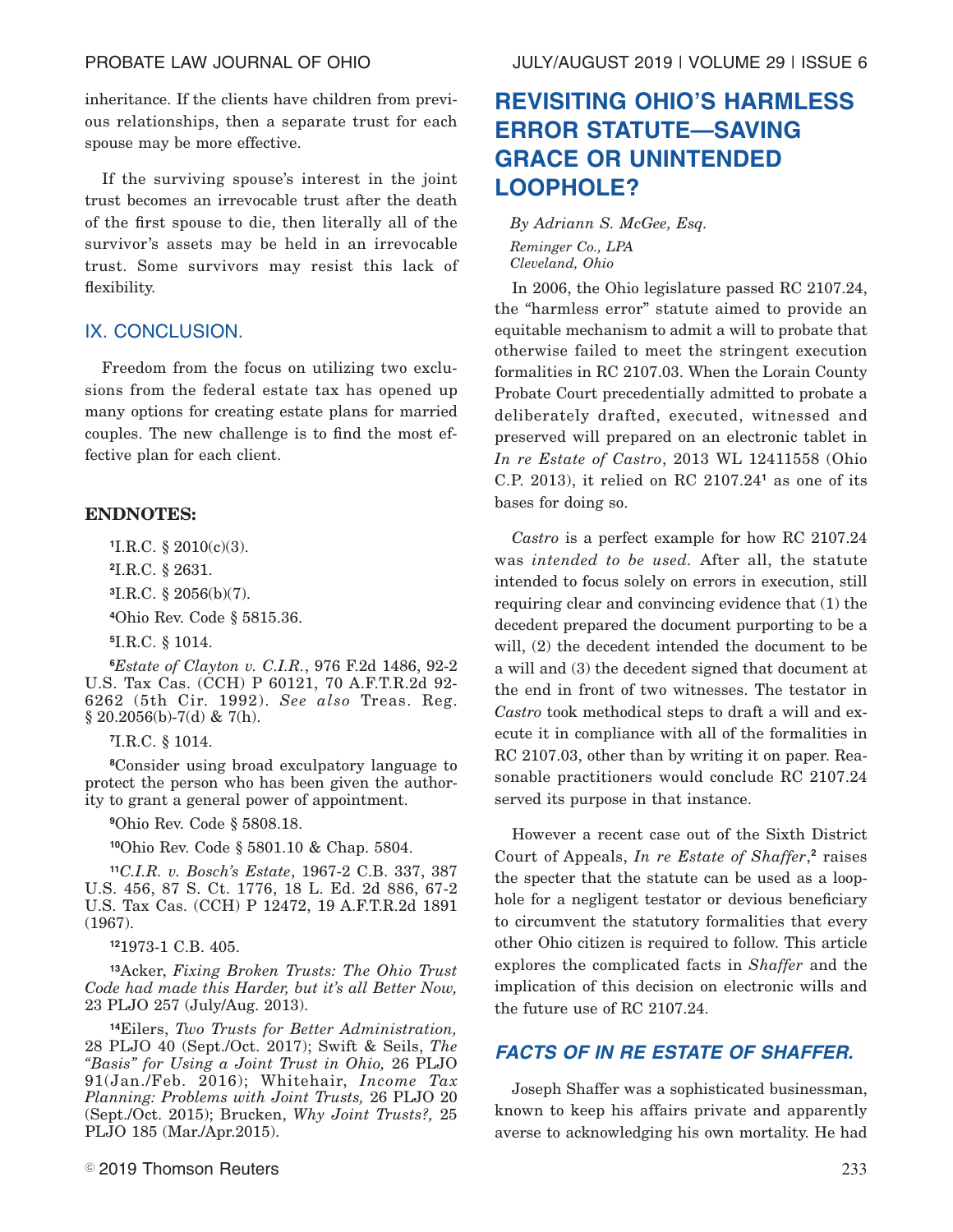two sons, including Terry Shaffer who was involved in Mr. Shaffer's business venture. Mr. Shaffer also had a long-time companion, Juley Norman. Juley lived in close proximity to Mr. Shaffer and grew closer to him after her husband, who had been treated by Mr. Shaffer, passed away. They spoke multiple times a day, spent considerable time together, traveled and spent holidays together and served as consultants for their respective businesses.

In 2006, 78-year-old Mr. Shaffer found himself amid what he believed was a medical emergency. Before he presented for medical treatment, he wanted to memorialize his last wishes. He summoned Juley, who was with her son, Zachary Norman, to his home. Juley testified Mr. Shaffer asked for some paper. On that paper, Mr. Shaffer wrote the following:

*Dec 22, 2006/ My estate is not/completely settled/All of my Sleep Network/ Stock is to go to/Terry Shaffer./Juley Norman for/her care of me is to/ receive 1/4 of my estate/Terry is to be the/executor./ This is my will./*

He signed the document *Joseph I Shaffer*. Juley testified that he read the document out loud to her and asked her what she thought. He gave the document to Zachary for safekeeping. Mr. Shaffer then submitted himself to the hospital and was released two days later after treatment.

Mr. Schaffer recovered and survived for six years after this hospitalization. Witnesses testified that Mr. Shaffer refused to discuss his estate planning or the document with a legal professional, insisting that it was sufficiently executed, primarily because he had prior estate planning done in Pennsylvania where he claimed witnesses were not required to validate a Will. Mr. Shaffer, on at least two occasions, brought up the document to Zachary, referring to it as his "Will." Mr. Shaffer never consulted with an attorney regarding the "Will" and did not complete any additional estate planning prior to his death, purportedly because it made him uncomfortable to discuss such matters, even though he had access to and regularly consulted with attorneys on other business matters. Nor did Mr. Shaffer discuss this "Will" with his two sons at any time after its 2006 execution. Mr. Shaffer unexpectedly passed away in 2015.

After Mr. Shaffer's death, Terry Shaffer filed Mr. Shaffer's 1967 Will for probate and was appointed as his Executor. Subsequently, Zachary filed an Application to Probate the 2006 document as Mr. Shaffer's Last Will and Testament arguing that even if the document did not comply with the requirements set forth in RC 2107.03, it should be admitted under Ohio's harmless error statute, RC 2107.24. An evidentiary hearing was held.

# **THE PROBATE COURT DETERMINES THE 2006 "WILL" IS INVALID.**

Testimony was presented by Terry and Juley. The probate court determined the 2006 document was not executed pursuant to the requirements in RC 2107.03, which required two witnesses to sign the document contemporaneous with the testator. Under RC 2107.24, the probate court found that Zachary as proponent of the 2006 document failed to carry his burden of clear and convincing evidence under RC 2107.24 because: 1) Mr. Shaffer had not referenced his prior will in the 2006 document or to the witnesses; 2) the language of the 2006 document is contradictory because Mr. Shaffer wrote his estate was "not completely settled" and yet he devised "all" of his property; 3) Mr. Shaffer prepared the document while he was in the midst of a health crisis and may not have been able to form a clear intent; 4) Zachary himself questioned Mr. Shaffer as to the validity of the document and yet no one at the hospital was asked to witness the 2006 document; 5) the 2006 document did not mention Mr. Shaffer's other son or indicate how the remainder of his estate would be distributed.**<sup>3</sup>** Importantly, the probate court held that RC 2107.24 does not revoke the requirement of RC 2017.03 of attestation and subscription. Rather, the probate court determined the purpose of RC 2107.24 is to provide for admission of nonconforming wills due to inadvertent mistake in execution or unusual circumstances warranting a remedy—not for cases where the testator was ignorant of the law.**<sup>4</sup>**

# **THE SIXTH DISTRICT COURT OF APPEALS REVERSES.**

The Sixth District Court of Appeals reversed, finding that the 2006 document was intended by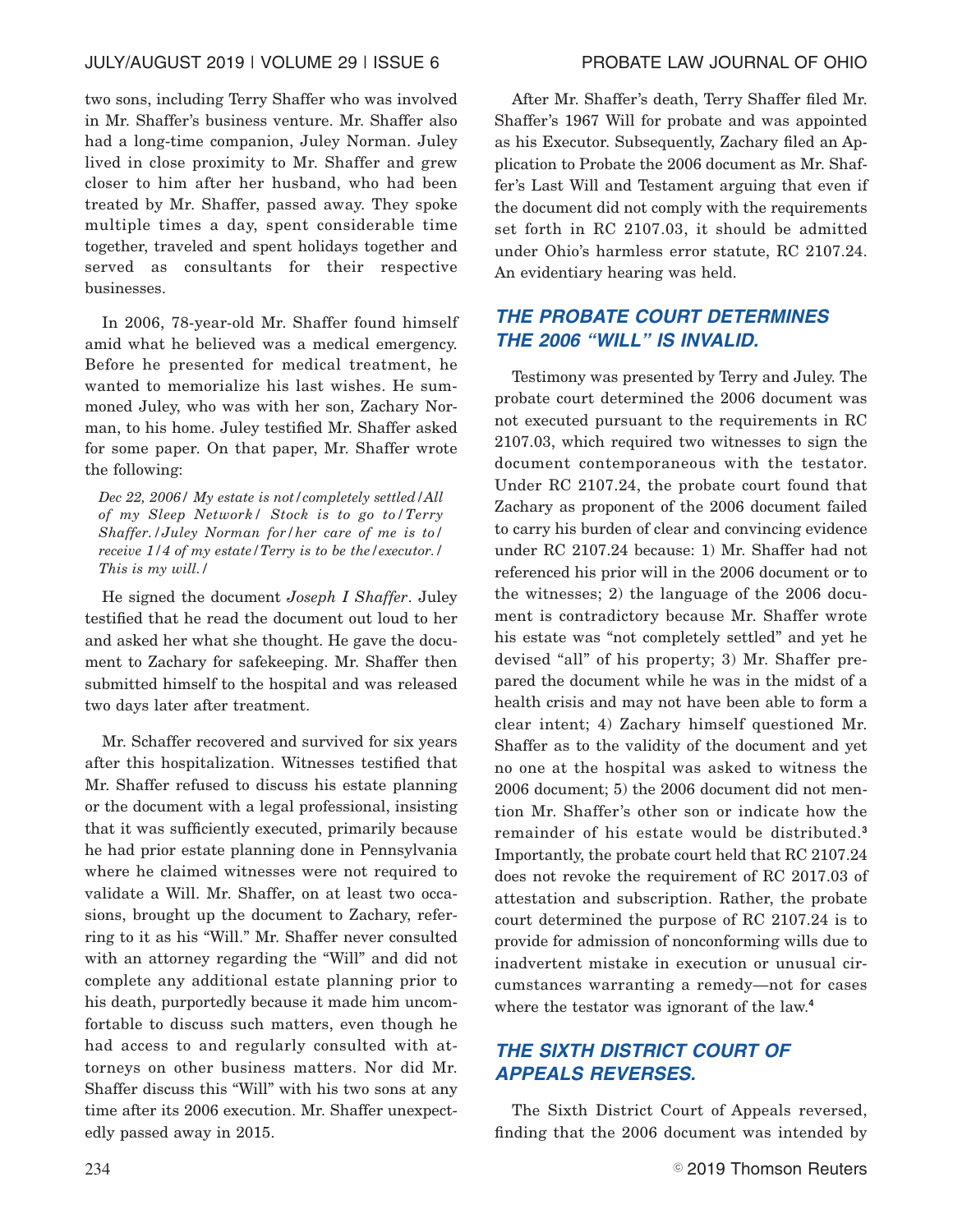the testator to be his Last Will and Testament, proven by clear and convincing evidence. Its opinion relies heavily on the policy argument that RC 2107.24 is consistent with the modern trend in nonprobate transfers, which do not require the stringent formalities of the execution of a will. *See* Milligan, *The Effect of a Harmless Error in Executing a Will: Why Texas Should Adopt Section 2-503 of the Uniform Probate Court* [sic], 36 St. Mary's L. J. 787, 797-803 (2005); Glover, *Minimizing Probate-Error Risk*, 49 U. Mich. J.L. Reform 335, 346 (2016). The Sixth District concluded that RC 2107.24 "shifts the focus from compliance with statutory formality to a factual determination of whether of the testator intended to create a will." *Id*., ¶ 42. The Court went further, concluding that ignorance of the law is tantamount to an inadvertent mistake, stating: "RC 2017.24 simply addresses wills which do not meet the formal standards of RC 2107.03. The General Assembly could have, but did not, limit the reason for the failure to inadvertent mistakes in execution or unusual circumstances rather than mere ignorance of the law." *Id*., ¶ 58.

# **IS RC 2107.24 A SAVING GRACE OR A LOOPHOLE?**

If RC 2107.24 is merely an exercise to determine a testator's intent, what is the purpose of RC 2107.03? Does it matter if a testator even tries to comply with Ohio law in memorializing her final wishes? The probate court's assertion in *Shaffer* that "the purpose of RC 2107.24" is to remedy an "inadvertent mistake in execution or unusual circumstances" rather than "cases where the testator was ignorant of the law" was rejected by the Court of Appeals. However, that assertion is supported by the expressed intent by the committee proposing the legislation that created RC 2107.24. *See* Dykes and Andrewsen, *Harmless Error in Will Execution*, 2003 PLJO 36 (Nov/Dec 2003). Dykes and Andrewsen discuss an example where there was an error in execution only, in that one of the present witnesses to the will mistakenly forgot to sign the document in a flurry of other document execution activity. This practical example as the basis for the need for the harmless error statute demonstrates, at least, an intention to remedy a mistake in execution rather than to provide further leniency to an

ignorant or grossly negligent testator. Moreover, RC 2107.24 specifically provides for the recovery of fees from an attorney who participated in a negligent execution. *See* RC 2107.24(B).

Can both propositions co-exist in light of RC 2107.03? It seems that if the Ohio legislature took deliberate measures *not* to relieve a testator from the requirements of RC 2017.03—as long as they were the result of inadvertent mistake—the purpose of the statute was *not* to allow the admission of a document to probate that was the result of the testator's *negligence* and *ignorance*. Yet in *Shaffer,* the Sixth District did just that.—The Court considered extrinsic evidence, but still overlooked the fact that the testator did nothing for over several years after to validate his document appropriately, even after the legitimate suggestion that the document should be submitted to an attorney for legal review. Is that truly the equitable outcome the legislature intended in enacting RC 2107.24?

# **SHAFFER AS A CASE FOR THE ENACTMENT OF AN OHIO STATUTE GOVERNING ELECTRONIC WILLS.**

The proposed enactment of an electronic will statute is founded in the reality that our lives are increasingly paperless and driven by biometrics and electronic communication. While it carries substantial risk in increased litigation and potential for malfeasance, it is likely an inevitability. One use of RC 2107.24 under current Ohio law is for the admission of an electronic will, as in the *Castro* case. Compared to *Shaffer*, though, *Castro* was an easy decision. The evidence in *Castro* unequivocally demonstrated a deliberate, conscientious process by which the testator complied with RC 2107.03, albeit on an electronic format rather than paper. There was no dispute between family and friends as to the credibility of the document or that it was intended to operate as a Last Will and Testament and there was substantial compliance with the formalities. While RC 2107.24 was used to admit the document to probate, it is reasonable to view *Castro* and *Shaffer* as evidence in favor of creating a separate Ohio electronic will statute rather than deciding electronic wills under RC 2107.24.

This is because of the dangers apparent in the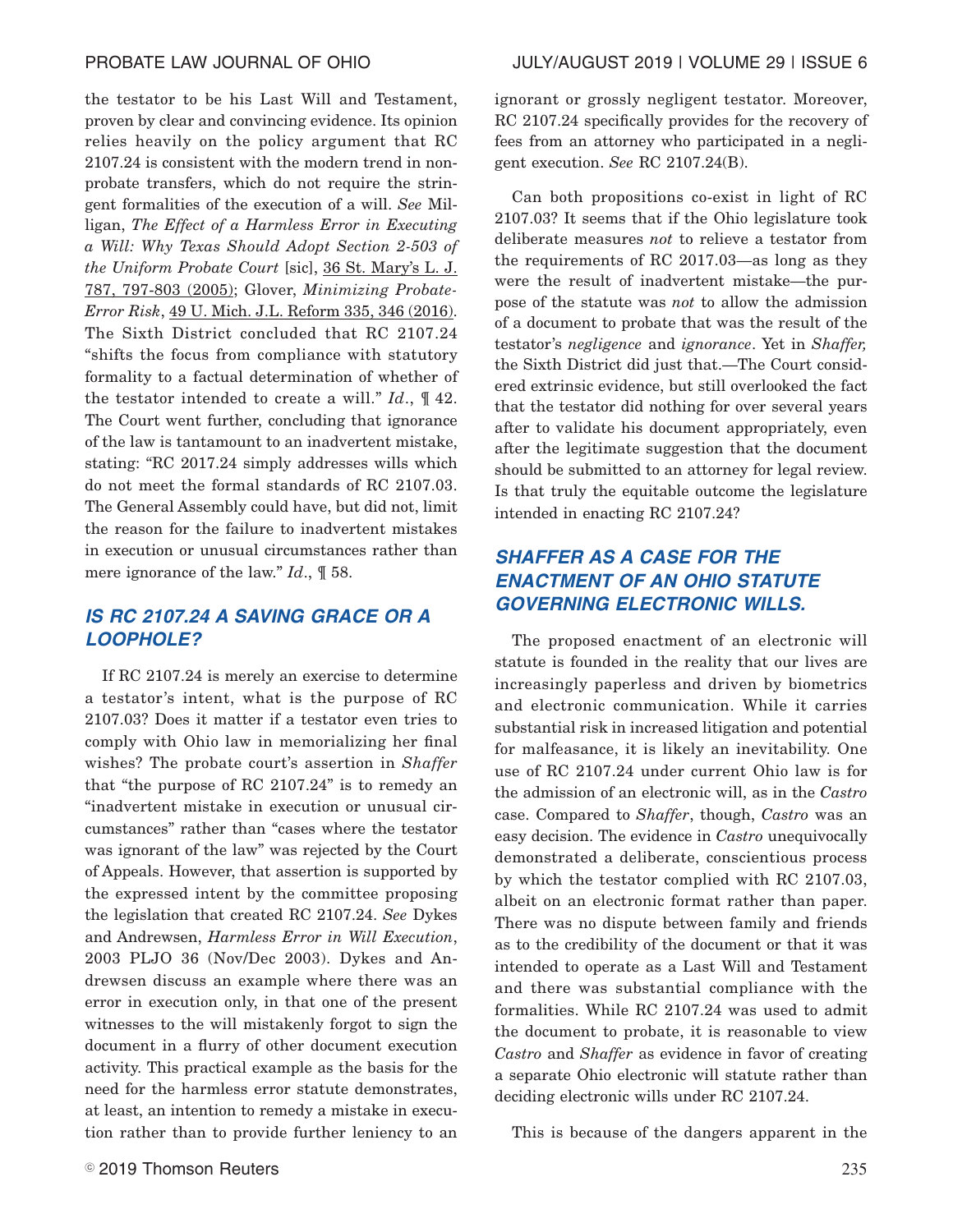*Shaffer* decision. Under *Shaffer's* reasoning, what is to stop a nefarious person from using document editing software to affix a decedent's signature to an electronically prepared will and, in cahoots with someone else, seek to admit the same to probate as witnesses to its validity? What *Shaffer* teaches us is that RC 2017.24 is further clarification is needed from the legislature. The statute was *not* expressly intended to function as the gateway for the admission of an electronic will. In this regard, the outcome of *Shaffer* makes the case for the enactment of a separate statute governing the execution and admission of electronic wills to probate, which would serve to provide clarity for practitioners and reduce the likelihood of litigation and consequently inconsistent case law.

An earlier article in this Journal opines that RC 2107.24 is actually more restrictive than RC 2107.03 "since RC 2107.24(A) mandates the will be signed in the conscious presence of the witnesses whereas RC 2107.03 also permits a testator the choice to later acknowledge his signature before witnesses." Gee, *Beyond Castro's Tablet Will: Exploring Electronic Will Cases Around the World and Re-visiting Ohio's Harmless Error Statute,* 2016 PLJO 149, 150 (March/April 2016). This assumes that the testator knew and attempted to execute his or her will pursuant to Ohio law. Thus, an electronic wills statute could focus on substantial compliance with the formalities but for the chosen medium. This would eliminate the seeming stroke of luck in *Shaffer* there were two witnesses present at the time Mr. Shaffer decided to write out his wishes.

# **THE SUPREME COURT WILL REVIEW IN RE ESTATE OF SHAFFER—BUT NOT DIRECTLY ON THE ISSUE OF THE APPLICATION OF RC 2107.24.**

Perhaps the most interesting twist in the case is the Sixth District's holding as to Juley Norman's testimony and her ability to take as a beneficiary under the document she sought to prove. Under RC 2107.03, attestation and subscription by two competent witnesses in the testator's conscious presence are required to make a valid Will. A competent witness is one that is disinterested. RC

2107.15 provides that if a devise or bequest is made to a person who is one of only two witnesses to a will, the devise or bequest is void. The most such an individual can benefit under that circumstance is to the extent they would have benefitted in the prior will or through an intestate share. However, under RC 2107.24, there is no requirement that the witness be "competent" or disinterested. The Sixth District held that the requirement of proof by clear and convincing evidence supplants the requirement that the witness to the non-conforming will be disinterested. Does this open the possibility of admitting a will witnessed by an interested individual under RC 2107.24, rather than RC 2017.03? Isn't this a clear path to circumvent the statutory formalities? It turns out this is a question the Ohio Supreme Court is interested in as well. The Ohio Supreme Court has accepted certification on the following proposition of law: **Ohio's Voiding Statute applies equally to wills executed in compliance with RC 2107.03 and wills submitted pursuant to RC 2107.24. If the will is witnessed by a devisee, either by the devisee's signature or the devisee's testimony, the bequest to the interested witness is void. Stay tuned.**

### **ENDNOTES:**

**<sup>1</sup>** http://www.chroniclet.com/news/2013/06/25/Ju dge-rules-that-a-will-written-and-signed-on-tablet-i s-legal.html

**<sup>2</sup>***In re Estate of Shaffer*, 2019-Ohio-234, 2019 WL 337011 (Ohio Ct. App. 6th Dist. Lucas County 2019), appeal allowed, 156 Ohio St. 3d 1442, 2019- Ohio-2496, 125 N.E.3d 913 (2019).

**<sup>3</sup>***In re Estate of Shaffer*, 2019-Ohio-234, ¶ 16, 2019 WL 337011, \*3 (Ohio Ct. App. 6th Dist. Lucas County 2019), appeal allowed, 156 Ohio St. 3d 1442, 2019-Ohio-2496, 125 N.E.3d 913 (2019).

**<sup>4</sup>***In re Estate of Shaffer*, 2019-Ohio-234, ¶ 17, 2019 WL 337011, \*3 (Ohio Ct. App. 6th Dist. Lucas County 2019), appeal allowed, 156 Ohio St. 3d 1442, 2019-Ohio-2496, 125 N.E.3d 913 (2019).

# **CASE SUMMARIES**

North Carolina Department of Revenue v. The Kimberley Rice Kaestner 1992 Family Trust

**Headnote:** Trust income tax

**Citation:** *North Carolina Department of Reve-*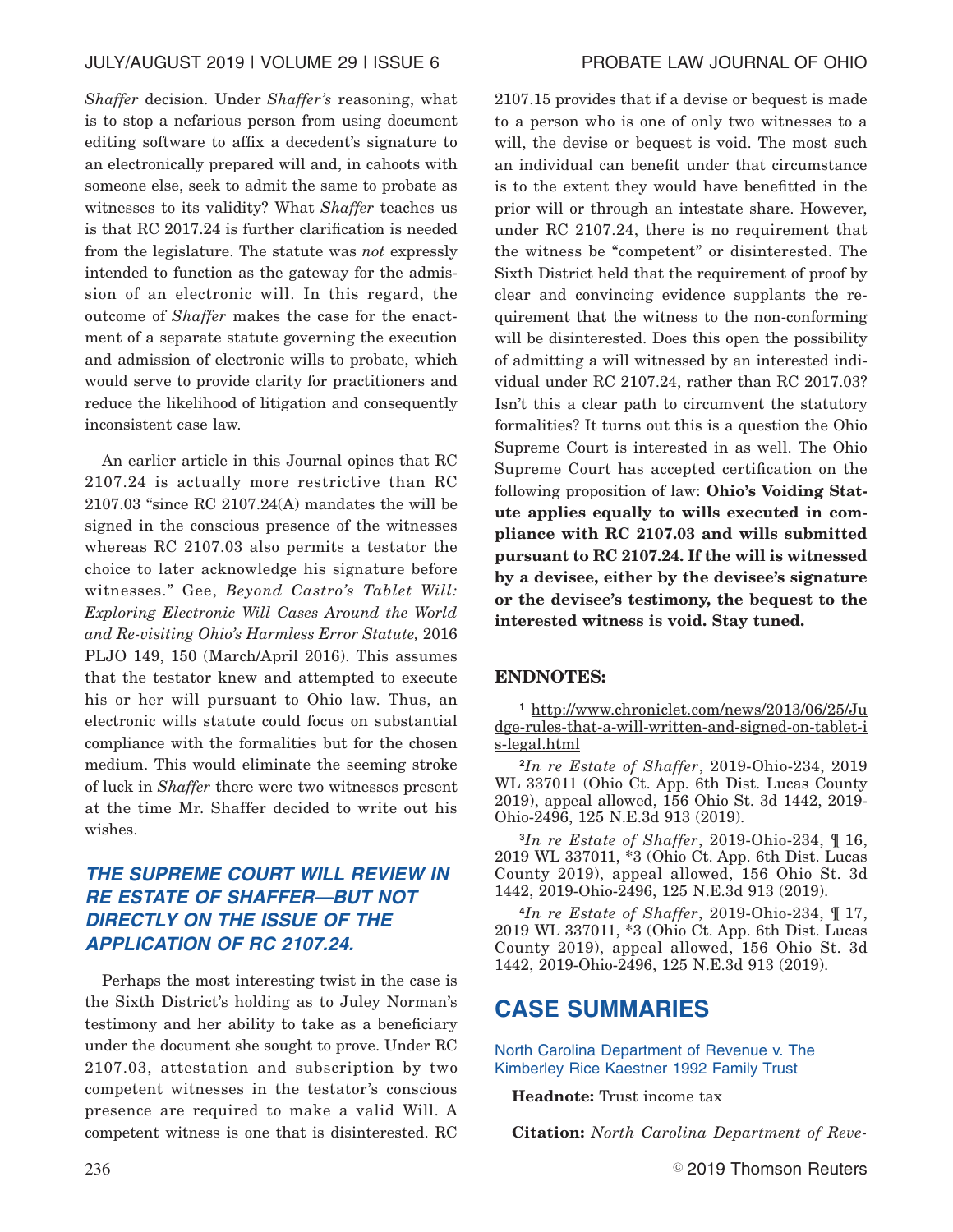*nue v. The Kimberley Rice Kaestner 1992 Family Trust*, 139 S. Ct. 2213 (2019) (decided June 21, 2019)

The U.S. Supreme Court has now decided the important Kaestner case on the North Carolina trust income tax. It affirmed the lower courts' holdings that the tax could not be assessed against the trust on its accumulated income (which was all of its income, as none was distributed). The NC statute taxed the trust because its beneficiaries lived in NC. They did not receive any income, had no right to demand it and distribution of the income was at the discretion of the trustee both as to timing and as to amounts distributed to any or all of the several beneficiaries. The settlor (now dead) did not live or die in NC, there had never been a NC trustee and the trust had never been administered in NC. Indeed, the beneficiaries did not live in NC when the trust was created, but later moved there and lived there in the taxable years at issue.

The Court noted that its decision was a narrow one, good for that trust and tax statute only. It indicated that the tax would be sustained (under prior cases) if the beneficiary had the unilateral right to withdraw from the trust. It also noted that it was not deciding other cases where beneficiary residence is only one of two or more factors generating the tax (such as the residence of the settlor or of the trustee and the place of administration).

The Ohio statute taxes the trust only if it has at least one Ohio resident as a beneficiary, if he is one to whom income is paid or could in the discretion of the trustee be paid and, differing from the NC statute, if the settlor is an Ohio resident or was an Ohio resident when the trust became irrevocable and could be a taxpayer. This is the sort of statute on which the Court stated that it now expressed no opinion. It appears to your author that the case highlights the possible invalidity of the Ohio statute, but does not require it.

There is a Minnesota case pending in the Court and the Minnesota statute is like the Ohio statute. If the Court accepts and decides it, next year, and if it invalidates that tax, we may then consider the prospect of the invalidity of the Ohio income tax as to accumulated trust income, including capital gains.

### Bogar v. Baker

## **Headnote:** Specific bequests

**Citation:** *Bogar v. Baker*, 2019-Ohio-1762, 2019 WL 2060312 (Ohio Ct. App. 7th Dist. Mahoning County 2019)

Decedent farmer's will left his farm to his brother, and the residue to others. The farm gift was of decedent's "real estate at [location] together with all contents of said real estate." The issue was whether the farm equipment passed to the brother as such contents or passed with the residue. The probate court without hearing held for the residue, and was reversed on appeal where the bequest was determined to be latently ambiguous and the case was remanded for taking evidence. On remand, the attorney who represented decedent and drafted the will (who also represented a residuary beneficiary personally and as executor of the estate) testified that decedent intended the quoted language as passing only the household contents and not the farm equipment. On appeal again, the brother urged that the lawyer's testimony should have been excluded because of a conflict of interest. However, the appellate court held that an attorney may testify on behalf of his own client. Indeed, here it was the brother who called the attorney as a witness, and at trial neither side had moved to disqualify him.

### Wiesenmayer v. Vaspory

# Headnote: Medicaid

**Citation:** *Wiesenmayer v. Vaspory*, 2019-Ohio-1805, 2019 WL 2067123 (Ohio Ct. App. 2d Dist. Montgomery County 2019)

This case determined priority between the state's Medicaid lien and the nursing home's claim. The sequence of events was as follows: Decedent moved to the nursing home, she received Medicaid benefits, she died, the state recorded its lien, a special administrator was appointed, the nursing home timely filed its claim with the special administrator, decedent's home was sold in a land sale action, and the issue was the disposition of the proceeds of that action between the state and the nursing home. The probate court held the lien had priority and awarded the sale proceeds to the state, and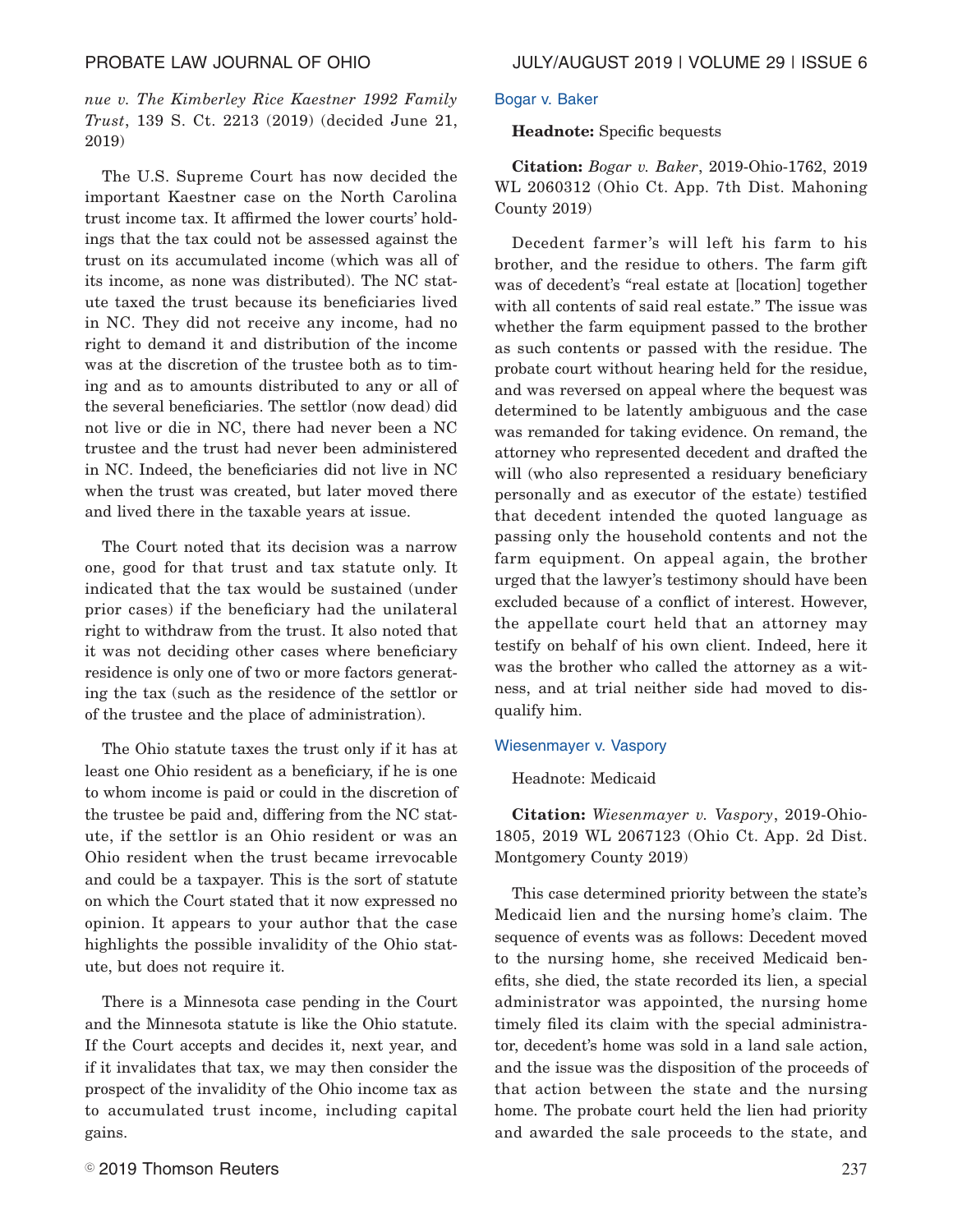# JULY/AUGUST 2019 | VOLUME 29 | ISSUE 6 PROBATE LAW JOURNAL OF OHIO

was affirmed on appeal. The nursing home objected that the lien was not recorded until after death. The probate court found that the imposition of the post-mortem lien was permissible and allowed the state to improve its position, undermining ORC Section 2117.25 (which provides that the state's claim priority was below that of administrative costs, funeral home and medical expenses). The Court of Appeals affirmed that reasoning. A dissent argued that the state's lien was invalid because it was not recorded until after death.

### Hodge v. Callinan

### **Headnote:** Malpractice

**Citation:** *Hodge v. Callinan*, 2019-Ohio-1836, 2019 WL 2082245 (Ohio Ct. App. 12th Dist. Warren County 2019)

Decedent left a condominium, that was sold by the attorney who served as administrator in a court land sale action. The heirs sued the attorney for malpractice in the sale, claiming the price was inadequate. The trial court held the sale was properly approved by the court and could not now be questioned. The heirs claimed that the attorney had refused to give them their shares of the sale proceeds until they signed approvals of it, but the court held that did not constitute illegal coercion by the attorney. The court further applied RC 5815.16, the anti-Arpadi statute, finding that the attorney had not represented the heirs and had no duty to them. Summary judgment for the attorney, affirmed on appeal.

### Montefiore Home v. Fields

### **Headnote:** Powers of Attorney

**Citation:** *Montefiore Home v. Fields*, 2019-Ohio-1989, 2019 WL 2233646 (Ohio Ct. App. 8th Dist. Cuyahoga County 2019)

Decedent died a resident of plaintiff home. Defendant held her power of attorney, assisted in moving her to the home and represented to the home that defendant would act under the POA to marshal her assets to pay plaintiff's bills. Instead, defendant emptied her bank accounts. After the death, plaintiff sued defendant personally, on three theories: promissory estoppel, based on her representation that she would pay the bills under the POA; fraudulent transfers of decedent's funds under the POA; and personal liability for misuse of the POA. Defendant countered that she had not signed the admission agreement with the home, but the court noted that suit was not brought under it. Note also that suit was against defendant personally, not against decedent's estate.

Defendant defended pro se, and the trial court granted her motion for summary judgment. The appellate court recognized that none of her defenses responded to plaintiff's claims, and reversed.

### Estate of Jenkins

**Headnote:** Estate accounts

**Citation:** *In re Estate of Jenkins*, 2019-Ohio-2112, 2019 WL 2317171 (Ohio Ct. App. 8th Dist. Cuyahoga County 2019)

Decedent left several daughters, who fought over her modest estate. The probate court removed the daughter appointed as executor and appointed an outside lawyer as administrator. On exceptions to the administrator's final account, a daughter claimed decedent had won \$250,000 in the Ohio lottery some years before her death, so there must have been additional bank accounts holding some of it that were not accounted for. The bank wanted almost \$1,000 to produce almost six years of account statements, the estate had no remaining funds and the beneficiaries would not advance funds, so the administrator had not undertaken that search. The exceptions objected to omission of such additional funds, but were overruled for lack of any evidence of them. The appellate court affirmed.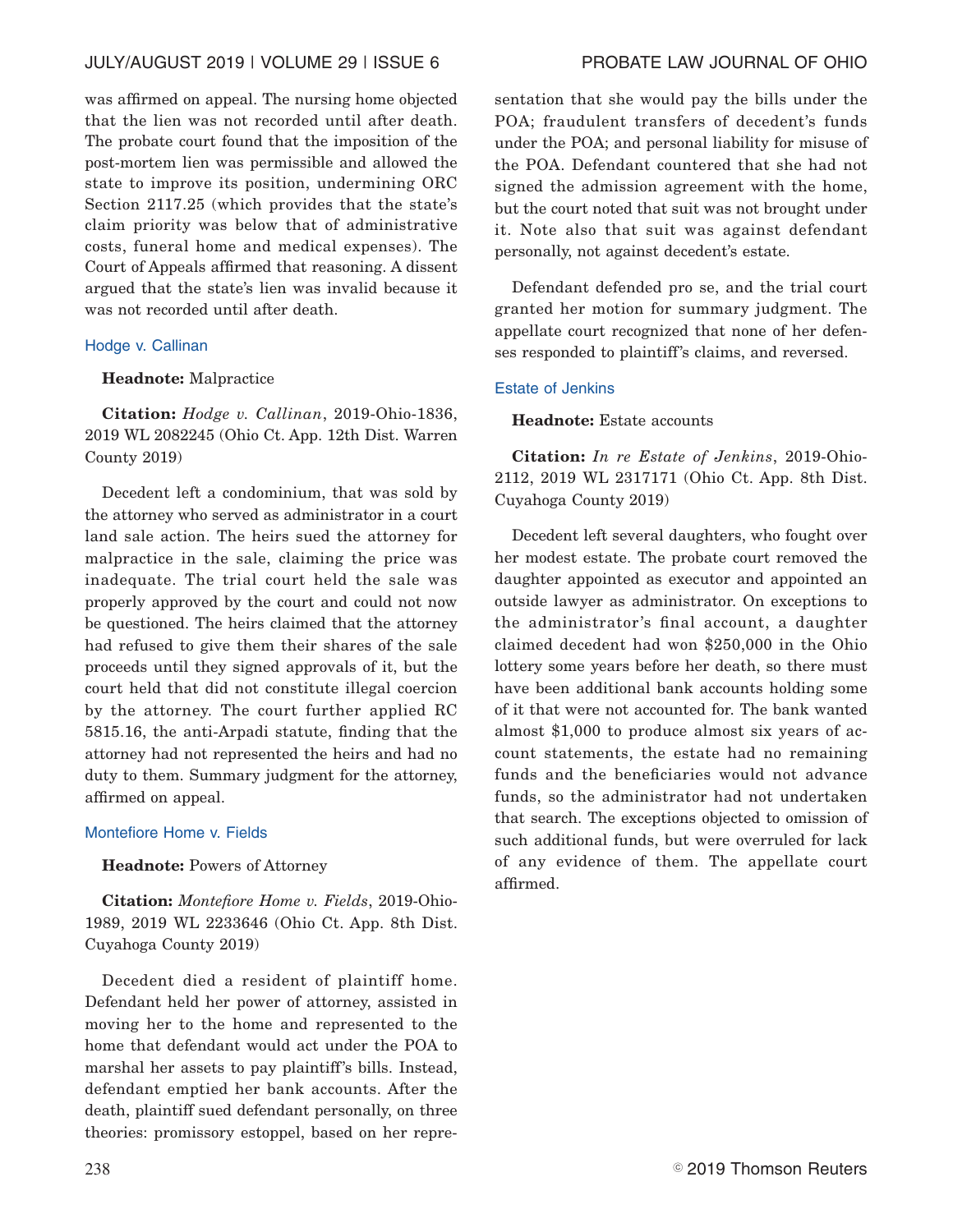# **SUBJECT INDEX**

(Rolling 12-month index covering July 2018 to June 2019)

# Antilapse statutes

Layman, Ohio's Antilapse Statute and the Statutory Response to Castillo v. Ott, Jan/Feb 2019

# Appointment of administrator

Matter of Estate of Hudson, 2018-Ohio-2436, July/Aug 2018

# Arbitration Clauses

Furniss, New Arbitration Statute Provides Additional Options for Settlors, Jan/Feb 2019

# Attorneys

Pacenta, Recent Changes in Ohio's IOLTA Statute, July/Aug 2018

Pacenta, New and Improved Rules Enacted for IOLTA Deposits of Fiduciary Funds, Jan/Feb 2019

# Beneficiary designation

Murphy v. Hall, 2019-Ohio-188, March/April 2019

Hoffheimer and Kaplan, U.S. Supreme Court Addresses Law Invalidating Ex-Wife as Insurance Beneficiary, Sept/Oct 2018

Meredith, Extend Joint Ownership to Most Kinds of Vehicles and Expand Use of TOD Designations, Sept/Oct 2018

In re Estate of Harries, 2018-Ohio-3725, Nov/Dec 2018

# Business planning

Stimler, Coordinating Business Ownership Frameworks with Estate and Disability Plans, March/April 2019

# **Charities**

Saccogna, Charitable Giving under the New Tax Laws, Sept/Oct 2018

First Merit Bank v. Akron General Medical Center, 2018-Ohio-2689, Sept/Oct 2018

 $\textcircled{\textdegree}$  2019 Thomson Reuters  $^{239}$ 

# PROBATE LAW JOURNAL OF OHIO JULY/AUGUST 2019 | VOLUME 29 | ISSUE 6

Lenz, The Philanthropic Conversation in 2019— More Than Just Tax Talk, Jan/Feb 2019

# Claims

Weinewuth, Presentment of Claims Against Estates: A Practical Proposal for Improvement of RC 2117.06 after Wilson v. Lawrence, May/June 2019

Proper, "Hanged on a Comma": Understanding Rejection of Claims, March/April 2019

Shepherd of the Valley Lutheran Retirement Services, Inc. v. Cesta, 2019-Ohio-415, March/April 2019

In re Estate of Curc, 2019-Ohio-416, March/April 2019

Smith v. Estate of Knight, 2019-Ohio-560, March/ April 2019

Fahey Banking Co. v. Carpenter, 2019-Ohio-679, March/April 2019

Krall, HB 615: An Assault on Our Claim Statute, July/Aug 2018

Hochstetler, Claims against Estates: Essentials and Exceptions, Jan/Feb 2019

Embassy Healthcare v. Bell, 2018-Ohio 4912, Jan/Feb 2019

# Creditor rights

Brucken, Ohio Trust Code Amendments, May/ June 2019

Davis and Lehota, Asset Protection Opportunities Expanded by the Repeal of RC 5805.06(B)(2), May/June 2019

# **Cybersecurity**

Duhamel. Cybersecurity for Law Firms, Sept/Oct 2018

Kunkler, Blockchain and Cryptocurrency, Sept/ Oct 2018

# Directed trustees

Hindel and Mills, Third Party Decision Makers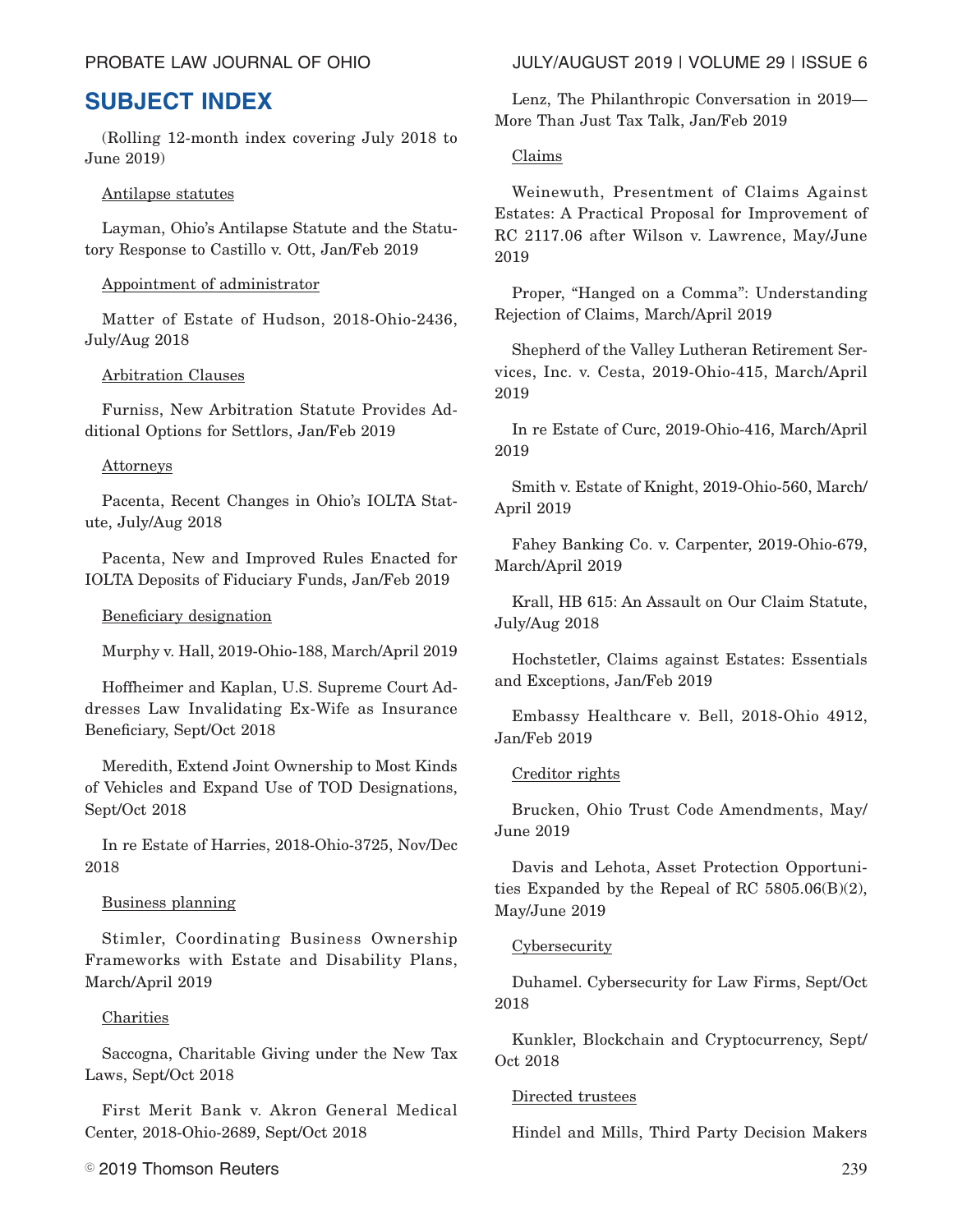and Their Impact on the Trustee's Administration of Trusts, July/Aug 2018

Eppler, The Uniform Directed Trust Act Should Cover a Trust Director's Power to Remove a Trustee, Nov/Dec 2018

# Disclaimers

Morrow, The Use of Disclaimers to Increase Basis for Surviving Spouses in Joint Accounts or Joint Revocable Trusts, Sept/Oct 2018

# Disposition of body

Millonig, Coroner's Release of Body, Jan/Feb 2019

# **Divorce**

English, Merger and Alimony After the TCJA, March/April 2019

# Dower

Brigham, The Death of Dower, July/Aug 2018

Brinkman, The Argument to Keep Dower in Ohio, July/Aug 2018

# Estate Planning

Acker, The Greatest Estate Tax Planning Idea That You Never Heard Of, May/June 2019

DeCapite, Drafting for Trust Beneficiaries with Diminished Capacity, March/April 2019

Wensink, Estate Planning Techniques for Non-Traditional Families, March/April 2019

Coyne, The False Panacea of TOD Registrations and Beneficiary Designations as Will (and Trust) Substitutes, July/Aug 2018

Verciglio, Expanded Use of 529 Accounts and Increased Ohio Income Tax Deduction, Sept/Oct 2018

Masterson, Intellectual Property Issues in An Estate Plan, Jan/Feb 2019

McMeechan, Representing Clients with Diminished Capacity, Jan/Feb 2019

Ethics

Laub and Loomis, Protecting Privileged Communications, Jan/Feb 2019

# Fees and Expenses

In re Estate of Brunger, 2018-Ohio-4474, Nov/ Dec 2018

# **Gifts**

Reigert v. Ruscin, 2018-Ohio-2087, July/Aug 2018

# Guardianship

Thakur, Proposal Authorizing "Estate Planning" for a Ward by a Guardian, May/June 2019

Weinberg v. Weinberg, 2018-Ohio-2862, Sept/Oct 2018

Gasper v. Adkins, 2018-Ohio-3941, Nov/Dec 2018

# Income Tax Domicile

Vannatta, Ohio General Assembly Creates New Bright Line Test for Ohio Income Tax Purposes, July/Aug 2018

# Insurance

Walker v. Albers Insurance Agency, 2019-Ohio-1316, May/June 2019

Intentional Interference with Inheritance

Work v. Work, 2018-Ohio-3104, Sept/Oct 2018

Wisselgren v. Corell, 2018-Ohio-3438, Sept/Oct 2018

# **Intestacy**

Carlin, The Interplay of Ohio Statutes in Intestate Inheritance Rights, Nov/Dec 2018

# Jurisdiction

Wiggins v. Safeco Ins. Co. of Indiana, 2019-Ohio-312, March/April 2019

# Life Insurance

Pepe, Proactive Life Insurance Policy Management Mitigates Risk for Fiduciaries, Sept/Oct 2018

# LLC membership

 $240$   $^{\circ}$  2019 Thomson Reuters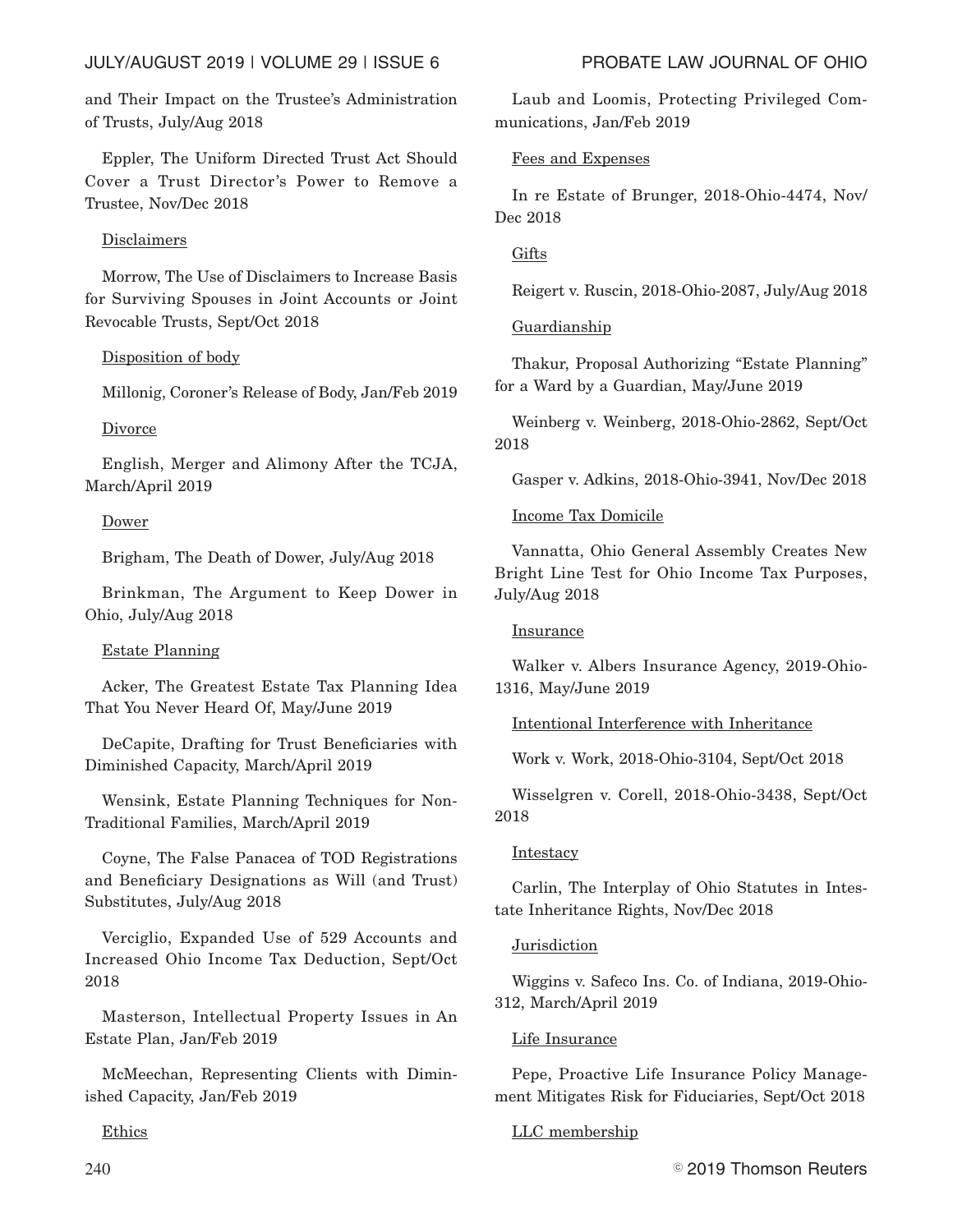SDC University Circle Developer, LLC v. Estate of Whitlow, 2019-Ohio-11, Jan/Feb 2019

# Malpractice

Hodge v. Callinan, 2019-Ohio-1836, May/June 2019

# Medicaid

Stevens and Browning, Continued Attacks on Special Needs Trusts, May/June 2019

Lowder and Banas, Special Needs Planning in the Era of MAGI, Income-Cap Medicaid, and ABLE Accounts, Nov/Dec 2018

# Medical records

Meister, Ohio Legislature Provides for Obtaining Decedents' Medical Records for Limited Purposes Without Opening Estate Administration, March/ April 2019

## No-contest clause

Gallagher, Adding Injury to Insult: Planning and Litigating with In Terrorem Clauses in Ohio, March/April 2019

# Notary Public

Forbes, Online Notaries Are Coming, Sept/Oct 2018

Forbes, On line Notaries and Beyond: An Update on Ohio's Notary Public Modernization Act, Jan/ Feb 2019

### Powers of Attorney

Montefiore Home v. Fields, 2019-Ohio-1989, May/ June 2019

Brucken, Thoughts on Acceptance of Powers of Attorney, July/Aug 2018

In re Guardianship of Rosenberger, 2018-Ohio-3533, Sept/Oct 2018

Martin v. Steiner, 2018-Ohio-3928, Nov/Dec 2018

Estate of Henderson v. Henderson, 2018-Ohio-5264, Jan/Feb 2019

Colburn v. Cooper, 2018-Ohio-5190, Jan/Feb 2019

 $\degree$  2019 Thomson Reuters  $^{241}$ 

# PROBATE LAW JOURNAL OF OHIO JULY/AUGUST 2019 | VOLUME 29 | ISSUE 6

### Predeath validation of will and trust

Brucken et al., Forms for Predeath Validation of Wills and Trusts, March/April 2019

Lehman, Ohio Provides New Tool to Protect Client's Will and Trust, Jan/Feb 2019

### Probate reform

Brucken, Does One Size Probate Fit All? Nov/ Dec 2018

## Removal of fiduciary

In re Estate of Brate, 2019-Ohio-446, March/ April 2019

In re Estate of Hamad, 2018-Ohio-4980, Jan/Feb 2019

## Removal of Trustee

Brucken, Ohio Trust Code Amendments, May/ June 2019

Nichols v. Bixler, 2018-Ohio-3234, Sept/Oct 2018

### Retirement plans

Fidler, Effectively Using Beneficiary Designations on Retirement Accounts, May/June 2019

Riley, Income Tax Considerations When Paying Retirement Benefits to Charity at Death, Nov/Dec 2018

### Savings statutes

Morrow, Revisiting Ohio's Savings Statutes: Trusts as S Corporation Owners, May/June 2019

### Spousal rights

Lanham, EPTPL Section Proposes to Amend RC 2106.13(A), May/June 2019

Millstein v. Millstein, 2018-Ohio-2295, July/Aug 2018

# Standing

Gerston v. Parma VTA, LLC, 2018-Ohio-2185, July/Aug 2018

### Tangible personal property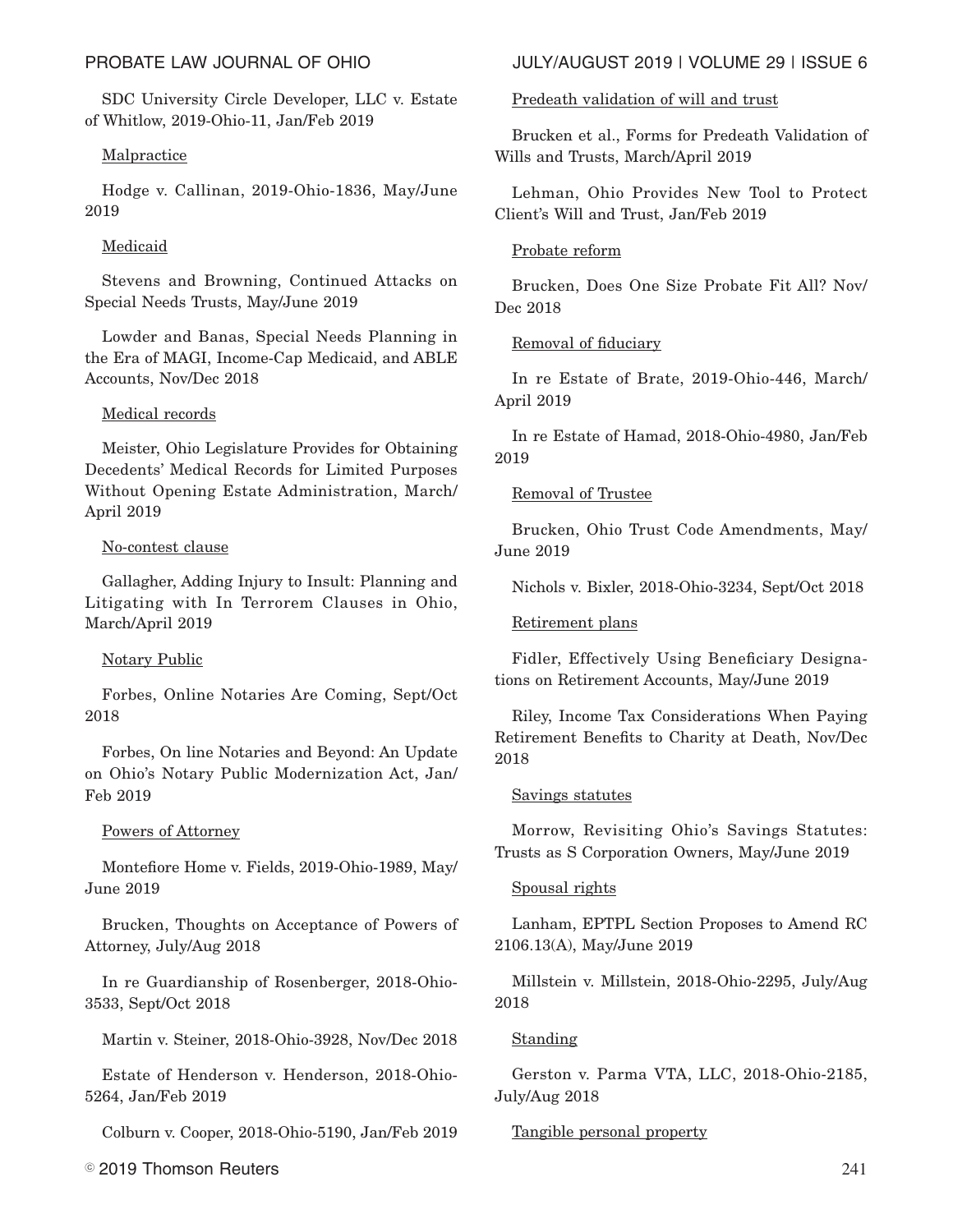Harris, Transferring Tangible Personal Property by Beneficiary Designation, May/June 2019

# Taxes

Swartz, Highlights, Lowlights and Thoughts on the Law Formerly Known as the Tax Cuts and Jobs Act of 2017, Sept/Oct 2018

McGraw, Déjà vu All Over Again, Nov/Dec 2018

Layman and Morrow, Selling an Ohio Business: Do You Have a Legg to Stand On? Nov/Dec 2018

# Trust Administration and Termination

Wyner v. DuFour, 2019-Ohio-1035, May/June 2019

Makuch, Discretionary Trust Distributions: Ascertaining the Meaning of "Health, Education, Maintenance and Support," March/April 2019

Jacob v. Jacob, 2017-Ohio-8725, Jan/Feb 2018

Brown v. Brown, 2017-Ohio-8938, Jan/Feb 2018

Robertson, Trustees Can Protect Themselves by Providing Reports to Beneficiaries, July/Aug 2018

Spencer v. Spencer, 2018-Ohio-4277, Nov/Dec 2018

### **Trustees**

Stautberg et al, Through the Lens of the Corporate Fiduciary, Nov/Dec 2018

### Trust income tax

Robertson, New Limitations on Deductions May Generate Taxable Income for Simple Trusts, March/ April 2019

Acker, Distributable New Income, Nov/Dec 2018

Acker, Determining Fiduciary Accounting Income, Nov/Dec 2018

Wills and Contests

Brucken and Gee, Ohio Electronic Wills, March/ April 2019

In re Estate of Shaffer, 2019-Ohio 234, March/ April 2019

Schroeder v. Meyers, 2018-Ohio-2982, Sept/Oct 2018

Mackay v. Thomas, 2018-Ohio-4154, Nov/Dec 2018

Cobey and Brucken, Electronic Wills, an Emergency Fixed, Jan/Feb 2019

Lehman, Incorporation of Trust into Will Requires Specific Language, Jan/Feb 2019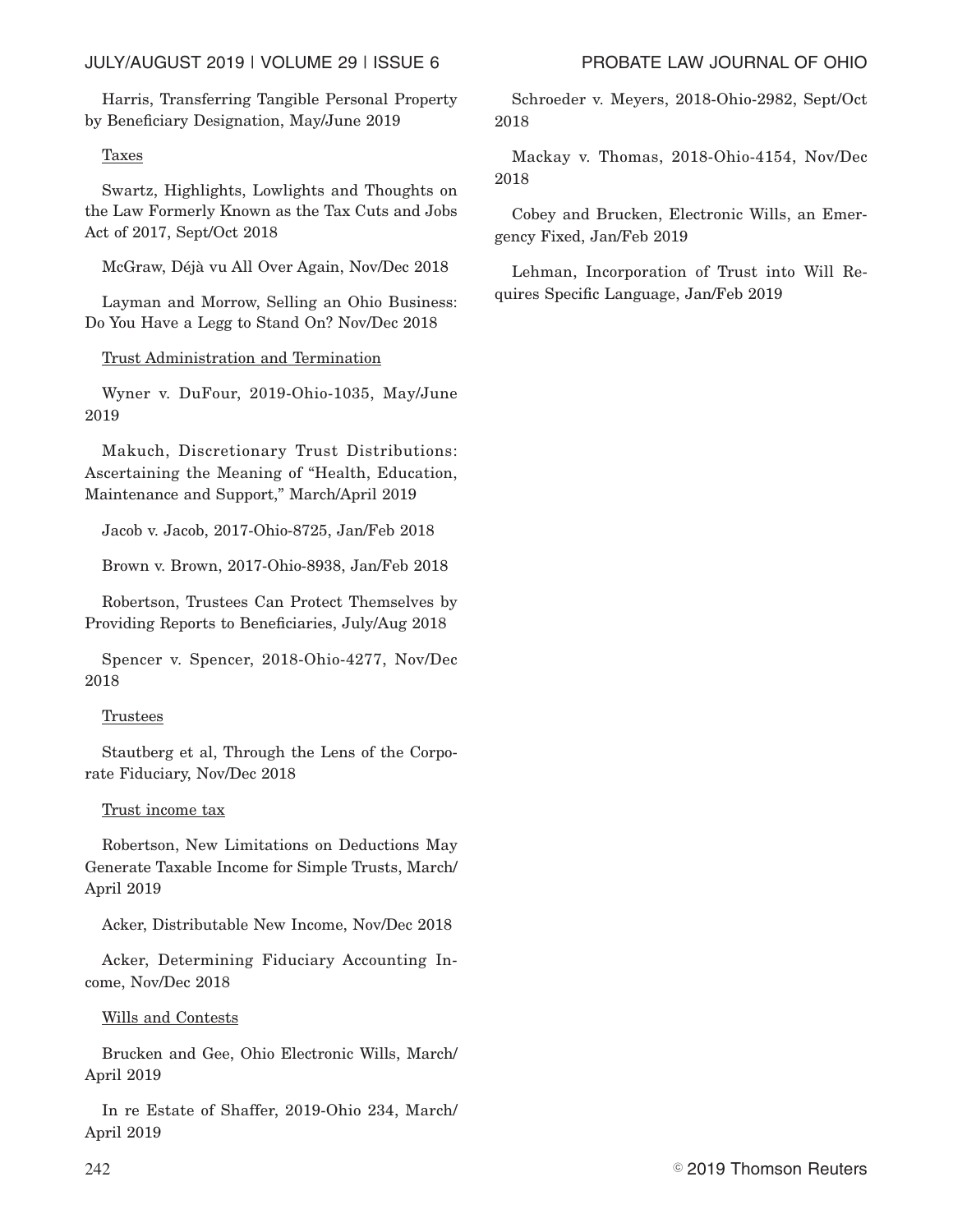# **LEGISLATIVE SCORECARD**

Keep this Scorecard as a supplement to your 2018 Ohio Probate Code (complete to October 1, 2018) for up-to-date information on probate and trust legislation.

| <b>Pending legislation</b>                                                                                                                                                                                                                                                                                                                                                                 |                  |                             |
|--------------------------------------------------------------------------------------------------------------------------------------------------------------------------------------------------------------------------------------------------------------------------------------------------------------------------------------------------------------------------------------------|------------------|-----------------------------|
| Authorize benefit corporations                                                                                                                                                                                                                                                                                                                                                             | SB 21            | Passed<br>Senate<br>3-6-19  |
| See Vannatta, Ohio Benefit<br>Corporations:<br>Beneficial or Not? 27 PLJO 210<br>(May/June 2017)                                                                                                                                                                                                                                                                                           |                  |                             |
| Abolish dower                                                                                                                                                                                                                                                                                                                                                                              | <b>HB</b><br>209 | Intro.<br>$4 - 18 - 19$     |
| See Brigham, The Death of Dower,<br>28 PLJO 221 (July/Aug 2018);<br>Brinkman, The Argument to Keep<br>Dower in Ohio, 28 PLJO 223 (July/<br>Aug 2019)                                                                                                                                                                                                                                       |                  |                             |
| <b>Enacted Legislation</b>                                                                                                                                                                                                                                                                                                                                                                 |                  |                             |
| Omnibus probate and trust act                                                                                                                                                                                                                                                                                                                                                              | HB.<br>595       | Eff.<br>$3-22-19$           |
| Contains the following subjects:<br>Arbitration of trust disputes<br>Clarification of antilapse statute to<br>class gifts<br>Predeath validation of wills and<br>trusts<br>Disposition of body by Coroner<br>Incorporation of trust instrument<br>into will<br>Evidence privilege of fiduciaries<br>Validity of foreign electronic wills<br>Use of IOLTA accounts for fidu-<br>ciary funds |                  |                             |
| Permit remote notaries                                                                                                                                                                                                                                                                                                                                                                     | SB 263           | Eff.<br>$3-20-19$           |
| See PLJO of Jan/Feb 2019 for material<br>on each of the acts above.                                                                                                                                                                                                                                                                                                                        |                  |                             |
| Proposed legislation sponsored by the Ohio State Bar Assn. Estate Plan-<br>ning, Trust and Probate Law Section                                                                                                                                                                                                                                                                             |                  |                             |
| Permit waivers of inventories and ac-<br>counts                                                                                                                                                                                                                                                                                                                                            |                  | Ohio BAR<br>of 10-<br>17-94 |
| See EPTPL Section Report, Waiver<br>of Filing of Inventory and Accounts<br>OSBA Reform Proposal, 28 No. 2<br>Ohio Prob. L.J. NL 1 (Nov/Dec<br>2017)                                                                                                                                                                                                                                        |                  |                             |
| Guardianship estate planning authority                                                                                                                                                                                                                                                                                                                                                     |                  | Spring<br>$2019*$           |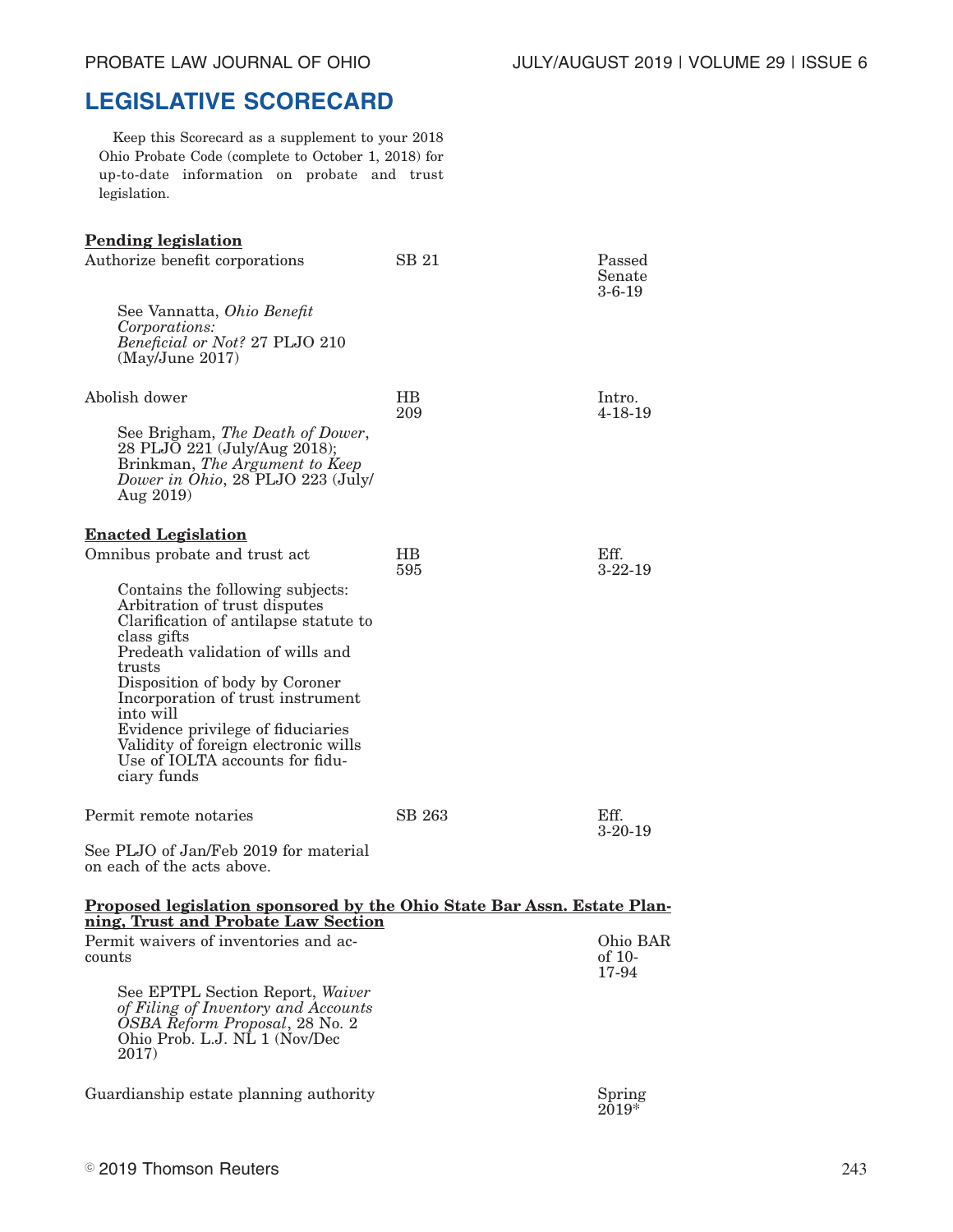See Thakur, *Proposal: Authorizing "Estate Planning" For a Ward by a Guardian*, 29 PLJO 141 (May/June 2019)

| Spousal vehicle transfer                                                                                                                                                                                                                                                                              | Spring<br>$2019*$ |
|-------------------------------------------------------------------------------------------------------------------------------------------------------------------------------------------------------------------------------------------------------------------------------------------------------|-------------------|
| See Lanham, EPTPL Section<br>Proposes to Amend RC 2106.13(A),<br>29 PLJO 152 (May/June 2019)                                                                                                                                                                                                          |                   |
| Creditor rights after lapse of power to<br>withdraw<br>See Davis, Asset Protection Op-<br>portunities expanded by the repeal<br>of Ohio Revised Code Section<br>$5805.06(B)(2)$ , 29 PLJO 147 (May/<br>June 2019):<br>Brucken, <i>Ohio Trust Code Amend-</i><br>ments, 29 PLJO 139 (May/June<br>2019) | Spring<br>2019*   |
| Changing nomination of future trustees                                                                                                                                                                                                                                                                | Spring            |

 $2019*$ 

See Brucken, *Ohio Trust Code Amendments*, 29 PLJO 139 (May/ June 2019)

\*Full text and explanation given in EPTPL Section Report to OSBA Council of Delegates, posted on OSBA website under "About the OSBA/OSBA Leadership/Council of Delegates/Council of Delegates Reports."

For the full text of pending bills and enacted laws, and for bill analyses and fiscal notes of the Legislative Service Commission, see the website of the Ohio General Assembly (legislature.state.oh.us). Information may also be obtained from the West Ohio Legislative Service, and from our Customer Service Dept. at 800-362-4500.